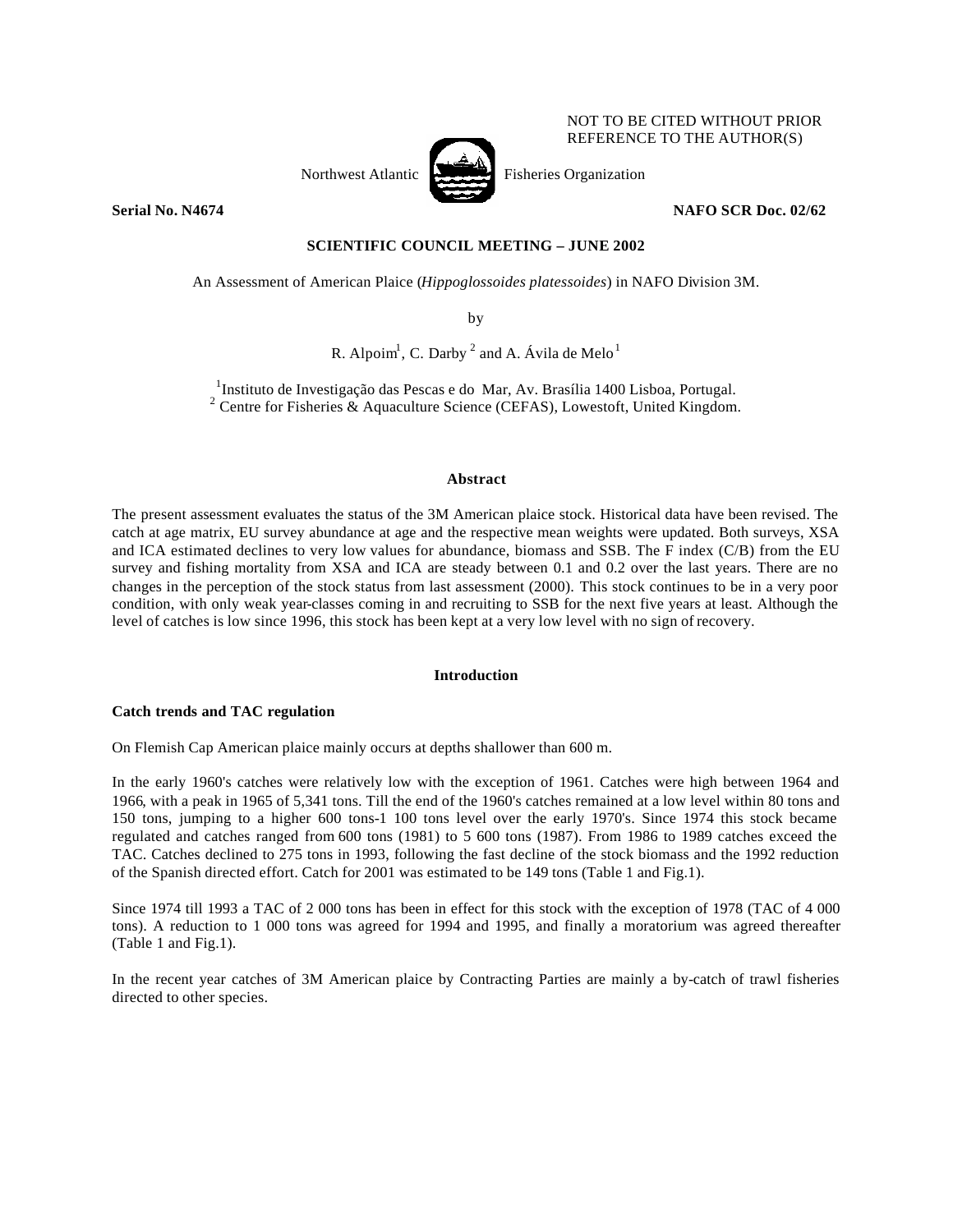### **Input data**

## **Survey data**

### **Biomass and abundance estimates:**

The plan of stratification of the Flemish Cap (Bishop, 1994) used by the surveys is presented in Fig.2.

## **1 - Russian Survey 1972 - 2001.**

The USSR conducted regular groundfish surveys in NAFO Div. 3M annually from 1972 to 1996 with the exception of 1994, during the spring-summer period. Details of how these surveys are conducted are found in Bulatova and Chumakov (1986).

## **Period 1972 - 1989 (Bowering and Chumakov 1990 - SCR Doc 90/71)**

From 1972 to 1983 the surveys were conducted according to a fixed-station design and sets were of 1 hour duration. From 1984, for consistency, the USSR adopted the stratified random survey used by Canada and limited survey sets to 30 minutes duration. The fishing gear over the period has remained essentially the same and was, therefore, considered a standard.

The data analysis was conducted first by post-stratifying the surveys in the earlier years when they were conducted using fixed-station design. The data were then analysed using the Canadian "stratified analysis program" (STRAP) in order to obtain mean numbers and weights per set, stratum and year and calculate estimates of abundance and biomass. For strata that were not surveyed in certain years, estimates were obtained using a multiplicative analysis model. Abundance and biomass estimates are shown in Table 2.

# **Period 1983 - 1993 (Rikhter** *et al***. 1991, Borovkov** *et al.* **1992, 1993, 1994 - SCS Doc 91/5, 92/12, 93/10 and 94/3)**

Since 1983 the trawl surveys were carried out following the NAFO method. As in previous years surveys were conducted by BMRT's, however, in 1985 the survey was made by a PST. As previously the 31/27.2 m trawl small-mesh netting was used, which was towed at 3.5 Knots. In 1983 the towing was made for 1 hour. In 1984 stations 30-min tows were used in order to increase the number of fishing stations. Observations were made on a 24-hour basis. (Bulatova and Chumakov, 1986 - SCR Doc. 86/66) Abundance and biomass estimates for this period are shown in Table 3A.

# **Period 1995-2001 (Rikhter** *et al***. 1996, 1997, Shibanov** *et al***, pers. comm. 2002 - SCS Doc 96/3, 97/3)**

The Russian survey series continued in 1995, 1996 and 2001. No data on American plaice were available for the first two surveys. For 2001 the biomass and abundance estimates are presented in Table 3B.

## **2 - Canadian survey 1978 - 1985. (Bowering and Brodie 1995 - J.Northw. Atl.Fish.Sci. Vol 16: 49-61) (Brodie and Bowering 1992 - SCR Doc 92/76) (Bowering, pers. comm. 2002)**

Canada conducted research vessel surveys on Flemish Cap from 1978-1985. Surveys were done with the research vessel GADUS ATLANTICA fishing with a lined Engels 145 otter trawl. The surveys were conducted in January-February of each year from 1978-85, using a stratified random design. Fishing sets were usually of 30 minutes duration, over a distance of 1.75 nautical miles, and covered depths between 130 and 728 m. All strata were surveyed each year, with the exception of 1982, when 4 deeper strata were omitted.

Tables 4 presents information on the biomass and abundance distributions of American plaice from these surveys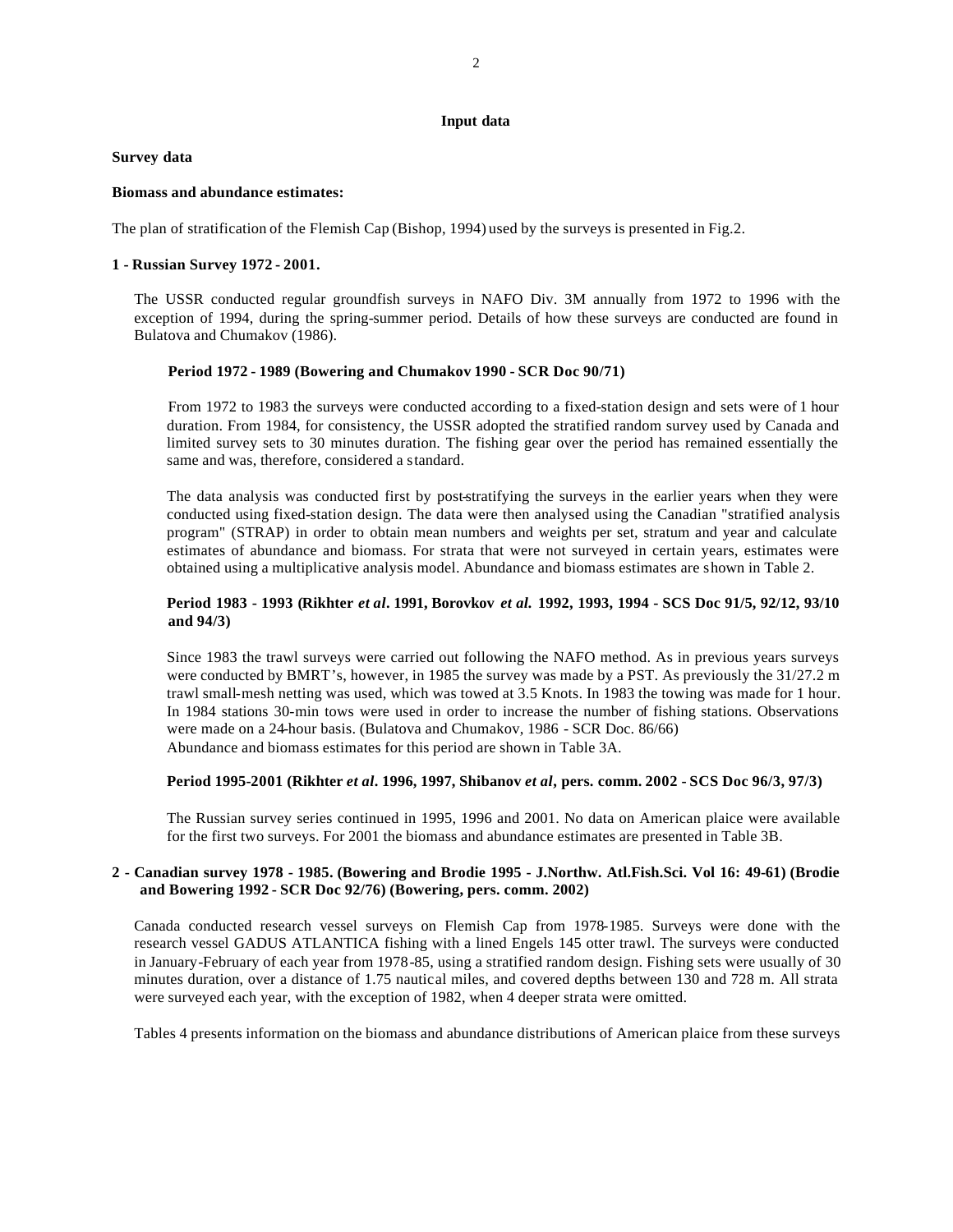### **3 - EU-Spain/Portugal Survey (1988-2001) (Vazquez 2002 - SCR Doc 02/12) (Vazquez, pers. comm. 2002)**

EU- Spain/Portugal conducted a random bottom trawl survey up to a depth of 730 metres (400 fathoms) on Flemish Cap since 1988. All surveys had a stratified design following NAFO specifications. The surveys were conducted in June-July of each year. Towing speed was around 3.5 knots. Trawling effective time is 30 min. The fishing gear used was a Lofoten gear with effective 30mm mesh size in the codend.

Estimates for biomass and abundance are presented in tables 5.

## **4 - Canadian Deepwater Surveys - 1991, 1994 and 1995. (Brodie** *et al***., 1995 - SCR Doc.95/51)**

In order to evaluate the distribution and abundance of Greenland halibut deepwater trawl surveys were conducted in 1991 in Div. 3KLM, and in Div.3KLM and part of Div.3N in 1994 and 1995. The 1991 survey was carried out during summer while the 1994 and 1995 surveys were carried out in winter.

All three surveys were conducted by large offshore trawlers with same fishing gear i.e. an Engel 145' otter trawl with 18" rockhopper footgear and a 28 mm liner in the codend in order to retain the catch of small fish. To standardize sets within and among surveys, the fishing gear was equipped with electronic sensors which recorded when the net was on the bottom, the wing spread, headline height, towing speed and distance towed. This was done to dispel any concern related to the use of different vessels.

At the end of each fishing set the catch numbers and weights (kg) were collected for each species caught and where time was available, length frequencies were obtained for the major groundfish species encountered (Tab 6).

The strata surveyed in those surveys are not the strata of the main distribution of the 3M American plaice, but is interesting to note that American plaice appears in some deeper strata from the Northeast and East slopes of the Flemish Cap (520, 521 and 524 strata).

## **5 - Japanese Deepwater Survey - 1995. (Yokawa and Koga, 1995 - SCR Doc 95/48)**

The purpose of this survey was to collect information of the status of stock of Greenland halibut in the deepwater area in the NAFO Regulatory area and to collect background information for the cooperative survey on Greenland halibut in Subareas 1-3.

The survey was conducted in March and April 1995. The area and strata to be covered by the survey were based on the stratification charts and tables from Bishop (1994). The position of each trawl station was chosen arbitrary within each stratum. Towing speed was between 3.5 and 3.8 knot. Tow duration was around two hours. The mesh size of the codend was 140 mm and no liner was used in the codend.

Swept area method was applied to biomass estimation, assuming a catchability coefficient of 1.0. The results are presented in Table 7.

## **6 - Canadian survey - 1996. (Brodie** *et al***., 1997 - SCR doc 97/42)**

During autumn 1996, a trawl survey of NAFO Div.3M was conducted by Canada, as part of an overall survey of Divs 2GHJ and 3KLMNO. The fishing gear used on the survey vessel was the Campelen 1800 shrimp trawl, outfitted with rock-hopper footgear and a 12.7 mm liner in the codend. The trawl was towed along the bottom for 15 minutes at a speed of 3 knots. Estimates of trawlable abundance and biomass were ca1culated, accounting for swept area. Strata with only one haul were excluded from the ana1yses. (Tables 8).

Results of the 1996 survey are not comparable with the former Canadian series (1978-1985) due to changes in survey gear and timing.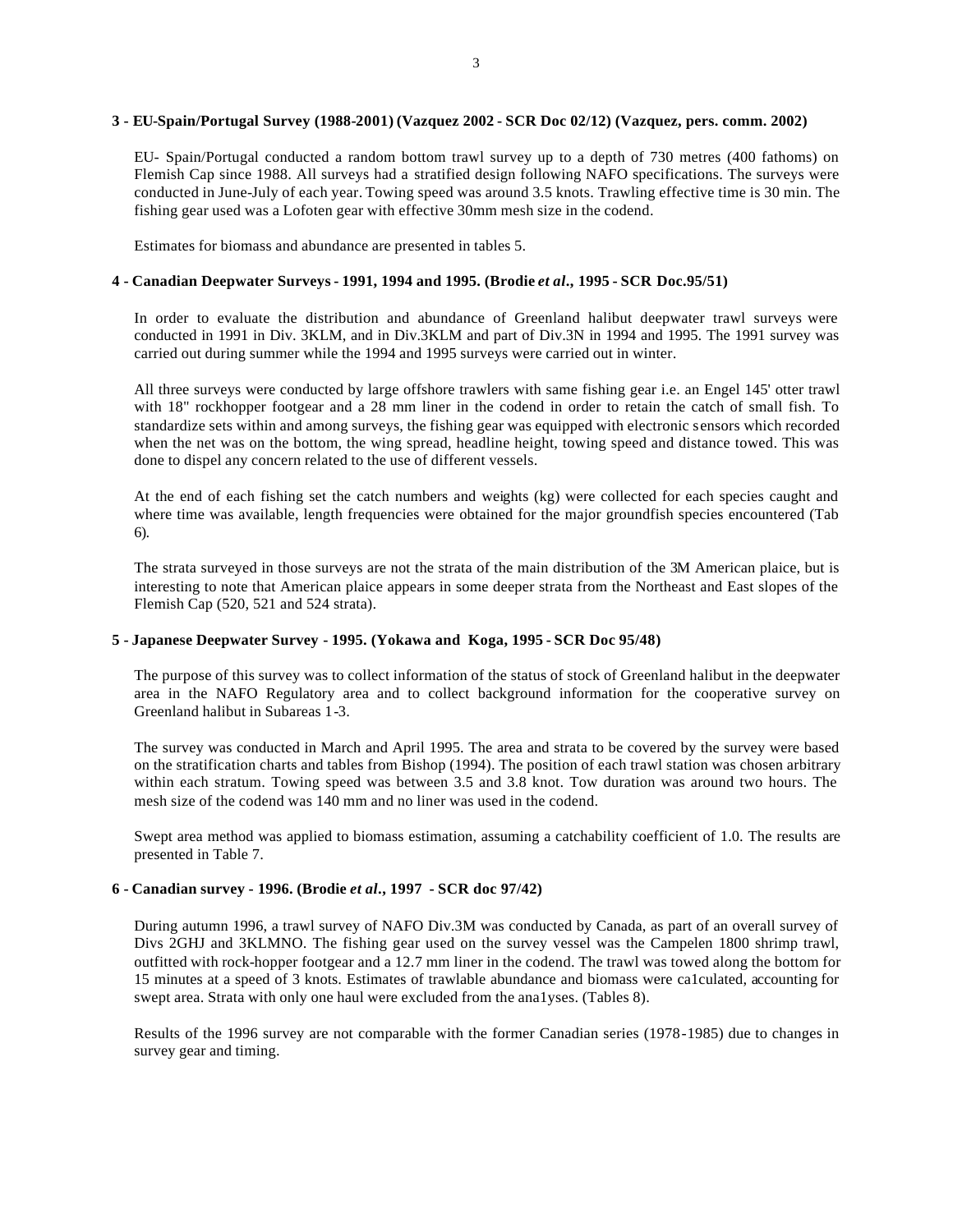#### **Length composition of the stock**.

Length frequencies of the stock are available for the Canadian surveys 1978-1985 (Bowering, pers. com. 2002). In 1987 relative length composition presented in the USSR national report (Borovkov *et al*. 1988 - SCS Doc.88/15) was applied to the 1987 abundance estimated by Bowering and Chumakov in 1990 - 15672 thousands fishes (SCR Doc 90/71). Length compositions from 1988 to 2001 were given by the EU survey (Vazquez, pers. com. 2002). (Table 9)

#### **Length weight relationships**

Length weight relationships for the 3M American plaice (1988-2001) were calculated with EU survey length/weight data from both sexes (Vazquez *pers. comm*., 2002) and used in this assessment on an annual basis (Table 10).

#### **Stock abundance at age**

Age composition of the stock are available from the Canadian Survey 1978-1985 (Bowering, pers. com. 2002).

Morozova (1991) presented estimates of abundance at age from the 1983-1990 USSR surveys.

The EU survey series presents different age reading criteria due to changes in the age reader along the series. The series can be split in two periods: the first from 1988 to 1992 that follows the criteria of one age reader and a second period from 1993 to 2001 in which several age readers have a very good agreement between them. Some work have been done in order to revisit the otoliths from the former years under the present accepted criteria, but due to the size of the otoliths collections from several years and to the detrioration of some sets due to the enhancing methods used before, this work is not yet finished. In order to have the same criteria for all the series a combined age length key from 1993 to 2001 was used backwards over 1988-1992.

Abundance at age of the stock is presented in Table 11.

#### **Stock mean weights at age**

The annual EU survey length weight relationships were used to calculate mean weights at age in the 3M American plaice stock for the period 1988-2001 (Table 12). For assessment purposes, on the years where weight at age data are missing, the average mean weights at age for all the period were used.

#### **Maturity ogive**

The criteria applied in this work was the same applied in previous years. The spawning stock biomass was been calculated as 50% of age 5 and age 6 plus.

#### **Commercial data**

### **Length composition of the commercial catch and by-catch**

The historic length composition data for 3M American plaice were revised in order to get a length composition matrix for the recent years. The length compositions presented in the national reports were used to estimate the length compositions for the total catches, with the exception 1994 and 1995 where the length composition of the EU- survey was used. From each length distribution available a mean weight in the catch was used to transform the correspondent catch in weight into a catch number. Each mean weight was calculated as:

$$
\overline{W} = \frac{\sum (N_{LC} * \overline{W}_{LC})}{\sum N_{LC}}
$$

where  $N_{LC}$  is the number observed in length class *LC* and  $W_{LC}$  is the mean weight of the length class *LC*. Mean weights at length were given by the length/weight relationships from the EU bottom trawl survey series.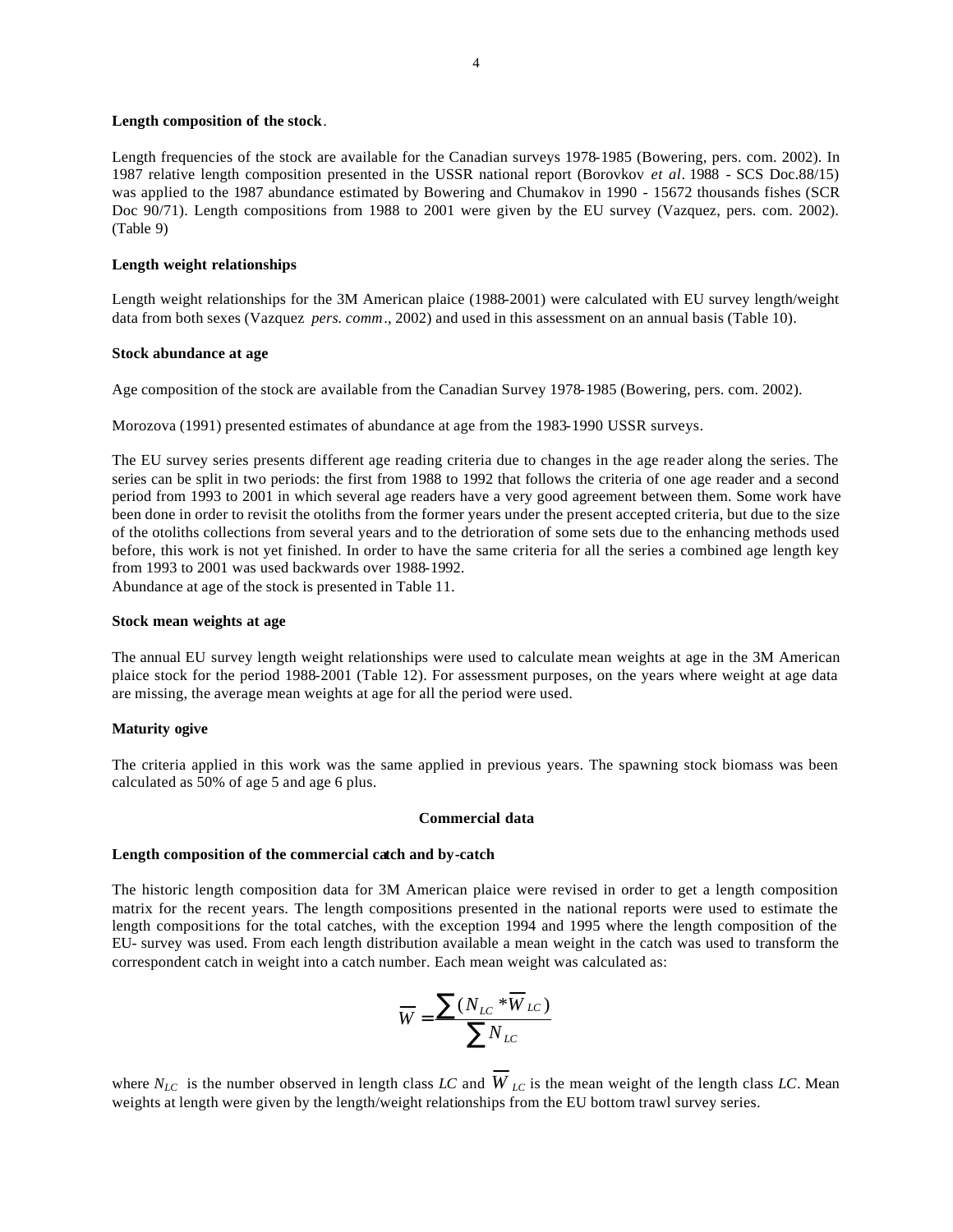The criteria used to breakdown the total catch by fleet component, was similar to the described in previous assessments. Table 13 shows the breakdown of the total catches and the various mean weights and length compositions used. In Table 14 are presented the length composition of the commercial catch as a whole for the period 1988-2001.

### **Catch at age**

The catch at age was given by the same age length keys already used to get survey abundance at age: a combined age length key built with 1993 to 2001 EU survey age data for the first period (1988-1992). From 1993 onwards the annual age length keys from the EU surveys were used to derive the age composition of the annual catch. Catch numbers at age are presented in Table 15.

### **Catch mean weights at age**

The annual EU survey length weight relationships were used to calculate mean weights at age in the catch of 3M American plaice for the period 1988-2001 (Table 16). Missing weights were filled with the respective average catch mean weight at age for all the period. Average mean weight at age 1 from the stock was also assumed on the commercial catch from that age.

### **Partial recruitment vector**

In order to generate an observed partial recruitment vector, a Findex was first derived from the 1988-2001 ratios at age, between the sum of the annual permiles on the commercial catch and the correspondent annual permiles on EU survey abundance. Those indicators of F at age were then standardised to its highest value, recorded at age 11. Assuming a flat top recruitment curve this observed partial recruitment vector was adjusted to a general logistic curve (Table 17, Fig. 4). The expected vector has been used in the yield per recruit analysis.

### **Vectors used in yield per recruit analysis**

An yield per recruit analysis was conducted incorporating the following sets of vectors (Table 18), all of them considered to be representative, in terms of growth and maturity, of 3M American plaice:

- 1) Mean weights at age in the commercial catch.
- 2) Mean weights at age in the stock.
- 3) Female maturity ogive at age.
- 4) Expected partial recruitment vector.
- 5) Natural mortality set at 0.2.

### **Assessment results**

### **Comments on trends on stock indicators**.

Both periods of the USSR-Russian survey series, although with a high variability, showed a decreasing trend between the 1972-93 in biomass and abundance. From 1978 till 1985 Canadian series is stable, with survey biomass and abundance around 6 700 tons and 10 million fish. A continuous decline in abundance and biomass is observed since the beginning of EU survey. The 2000 abundance and biomass were the lowest of this series (1204 tons and 1.6 millions fishes) although improving a little in 2001. Results of the 1996 Canadian survey are not comparable with the former Canadian series (1978-1985) but were at the same level of the 1996 EU survey. (Tables 2 to 5 and 8, Fig.3).

A proxy to fishing mortality has been giving by the ratio between catch and EU survey biomass for ages fully recruited to the fishery (ages 8-11). This index dropped to a minimum in 1993 and since then fluctuates around 0.1. (Table 19 and Fig. 6). The apparent stability of the level of the catch/biomass ratio could be influenced by unreported catches.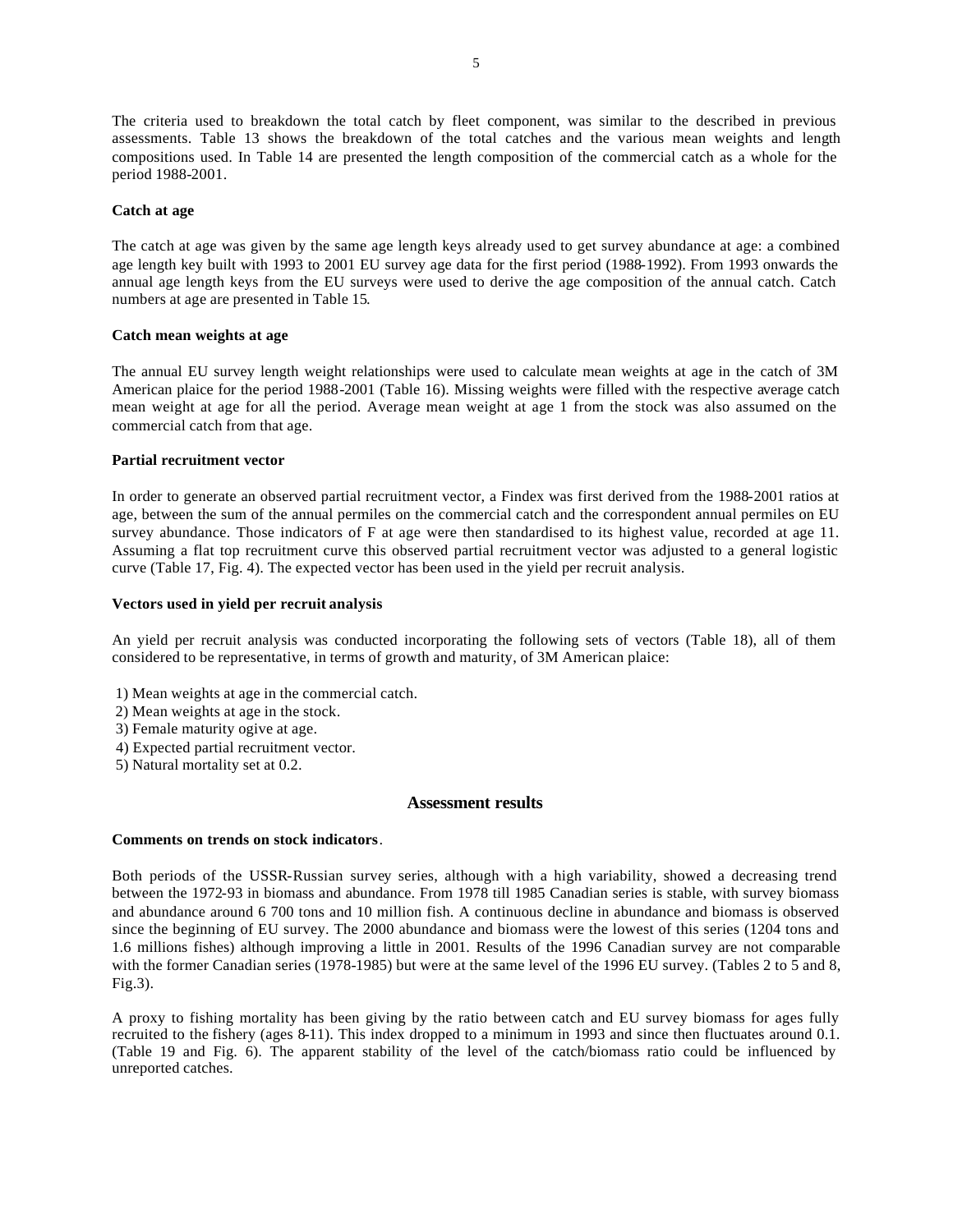Age 10, corresponding to the 1991 year-class, was the best represented in the 2001 EU survey (Table 11). Since 1991, all the recruiting year-classes were poorly represented in the EU survey. Survey spawning biomass is declining as well since 1988 reaching also to a minimum in 2000.

Age 3 is the first age to appear in all the years of the EU survey series, so it was used to evaluate the stock/ recruitment relationship. Only 11 points are available, showing very poor recruitment for an SSB less than 7 000 tons. (Tab.20, Fig.7).

In Fig 8 it is plotted an EU survey index of stock reproductive potential, the log of the R/SSB ratio for each year class and with both sexes included in spawning biomass. Two different periods can be shown in this figure, one before 1990 and the other after 1991. During the first period, an average of 0.136 recruits at age 3 were produced per Kg of SSB, while in the second period this average was reduced to only 0.012 recruits per Kg of SSB (Fig.8). This recruitment failure seems not to be caused by the shrimp fishery developed in Flemish Cap since the beginning of 90´s, because estimation of by-catch give a very low figures for American plaice (Kulka, 1999).

Mean weights-at-age in the catch showed a moderate decreasing trend from 1988 to 2001 for ages older than 8 (Table 16).

# **Yield per recruit analyses**

An yield-per-recruit analysis was conducted, incorporating the sets of vectors already described. This analysis give a  $F_{0.1} = 0.158$  and a  $F_{\text{max}} = 0.319$ .

# **XSA**

A tentative XSA was performed using the Lowestoft VPA Suite (Darby and Flatman, 1994). The input files for XSA analysis are presented in Table 21. Natural mortality was assumed constant at 0.2. The month with a peak of spawning for 3M American plaice is May (Serebryakov, 1987) and was the one considered for the estimate of the proportion of F and M before spawning.

The ratios between annual catches and EU survey bottom biomass were considered to be a proxy of mean fishing mortalities from 1988 to 2001. The survey biomass can be considered representative of the mean annual biomass (EU survey is conducted around the middle of the year). The 2001 F index was multiplied by the observed PR to have a starting guess of F at age in the terminal year. In order to get the F's for the last age through 1988-2001 the selection at age 15 was multiplied by the F index of each year. The rest of the data were already described above.

Several runs have was been performed, five of them are presented.

In all of these five runs:

- No year weights were applied, due to the short time series.
- Age 10 was considered to be the first age at which  $q$  is independent of age.
- A shrink survivor estimates with a mean F for the last 5 years and the 5 older true ages was used.

The differences observed between the five runs are related with different options resumed in Table 22:

- The Log (S.E.) for the F means to which the estimates are shrunk.
- The earliest year to be used for tuning the VPA
- Minimun Log (S.E.) for the terminal population estimates derived from each fleet (Threshold se).

Run 4 was considered to have the best diagnostics and these outputs are presented in Table 23 and the plot of the residual showed in figure 9.

The results of the five runs are presented in tables 24 and figures 10. All the runs show the same trends in the biomass, spawning biomass, recruitment and F. Biomass and spawning stock biomass show a steady decline in the recent years to very low levels. Since 1991 the recruitment decline to values near zero. The rate of exploitation has been relatively constant in recent years at levels close to the assumed value of natural mortality.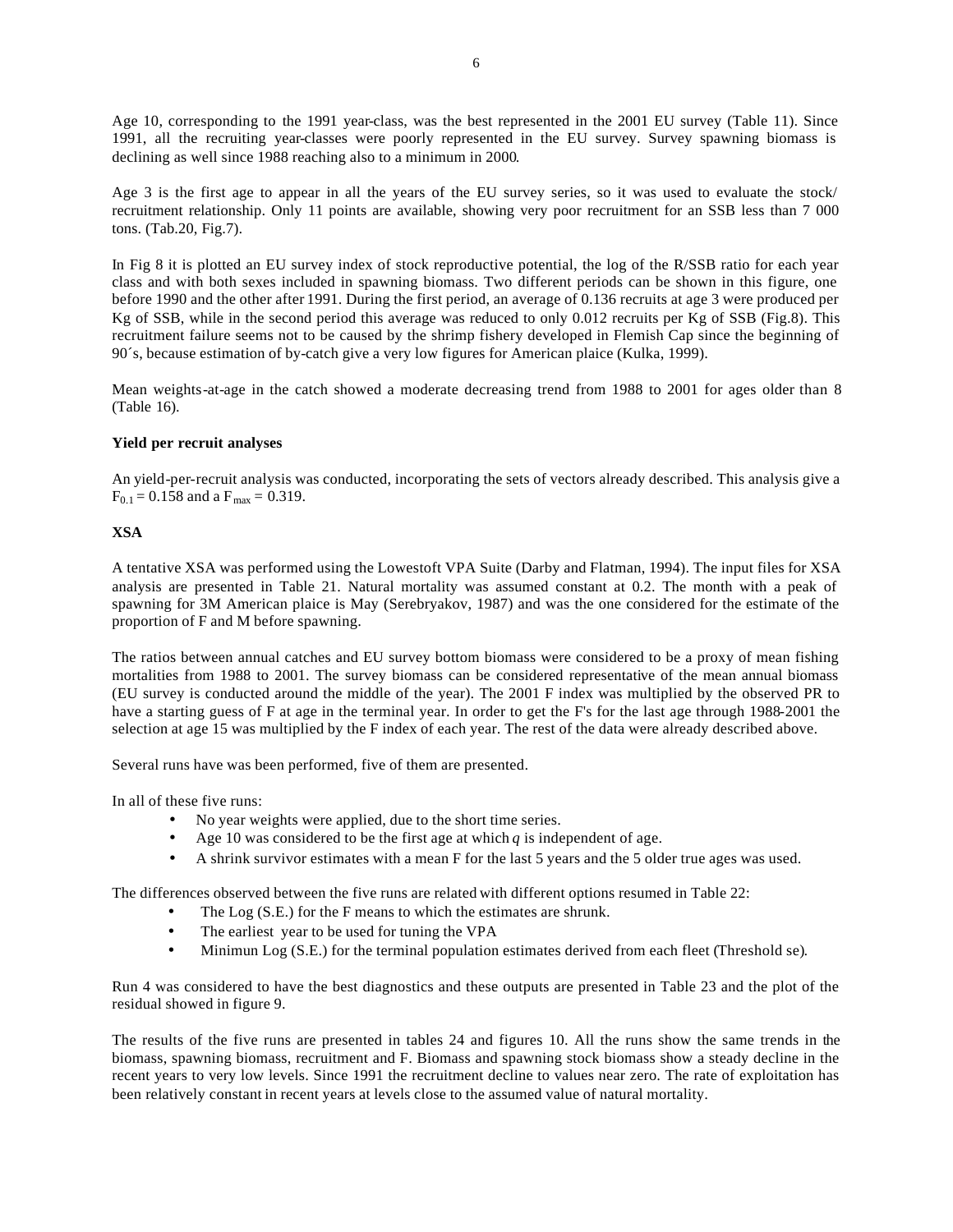### **ICA**

Darby (2002) perform an assessment using Integrated Catch at Age (ICA) analysis. The results from this analysis are included in the tables and figures of the results of the XSA for comparison.

#### **Conclusions**

All the results indicate that the stock has been in a continuous decline while catches have drop to low levels. Despite interannual variability, a general decrease can be observed in the biomass and abundance estimated by the several surveys, all of them ending by 2000-20001 on the lowest level of each series. The same trends are given by the XSA and ICA results, both of them declining to very low biomass and SSB levels on the terminal year.

Indices from the EU survey, XSA and ICA indicates no sign of recruitment since 1991 with only weak year-classes expected to be recruited to the SSB within at least five years.

F estimates from the XSA (age 610) have been relatively constant in recent years at levels close to the natural mortality (0.2). EU survey F index (age 8-11) is stable at around 0.1 since 1993.

### **Stock status**

This stock continues to be in a very poor condition, with only weak year-classes expected to be recruit to the SSB on the next five years. Although the level of catches since 1992 is low, all the analysis indicate that this stock is kept at a very low level with no sign of recovery.

#### **Acknowledgements**

This study was supported by the European Commission (DG XIV), IPIMAR, CSIC, IEO and AZTI.

#### **References**

- Alpoim R., M. Carneiro, M.L.Godinho, and A. M. Ávila de Melo 1992. Portuguese research report for 1991. NAFO SCS Doc. 92/14. N2082. 68p.
- Alpoim R., A. M. Ávila de Melo, M.L.Godinho and E. Santos 1994. Portuguese research report for 1993. NAFO SCS Doc. 94/13. N2397. 49p.
- Alpoim R., M.L.Godinho, A. M. Ávila de Melo and E. Santos 1997. Portuguese research report for 1996. NAFO SCS Doc. 97/9. N2857. 43p.
- Alpoim R., M.L.Godinho, E. Santos and A. M. Ávila de Melo 1998. Portuguese research report for 1997. NAFO SCS Doc. 98/13. N3025. 38p.
- Alpoim R., J. Vargas, E. Santos and A. M. Ávila de Melo 1999. Portuguese research report for 1998. NAFO SCS Doc. 99/16. N4091. 55p.
- Ávila de Melo A. M., L.Godinho, R. Alpoim and M. Carneiro– 1990. Portuguese research report for 1989. NAFO SCS Doc. 90/12. N1768. 22p.
- Ávila de Melo A. M., M.L.Godinho, R. Alpoim and E. Santos 1993. Portuguese research report for 1992. NAFO SCS Doc. 93/15. N2224. 48p.
- Bishop C. A.. 1994. Revisions and additions to stratification schemes used during research vessel surveys in NAFO Subareas 2 and 3. NAFO SCR Doc 94/43. N2413, 23p.
- Bowering W. R. and A. K. Chumakov. 1990. Trends in biomass and abundance estimates of American p1aice (Hippog1ossoides p1atessoides) from USSR surveys in Divisions 3K, 3L, 3M, 3N and 30. NAFO SCR Doc 90/71. N1793, 18p.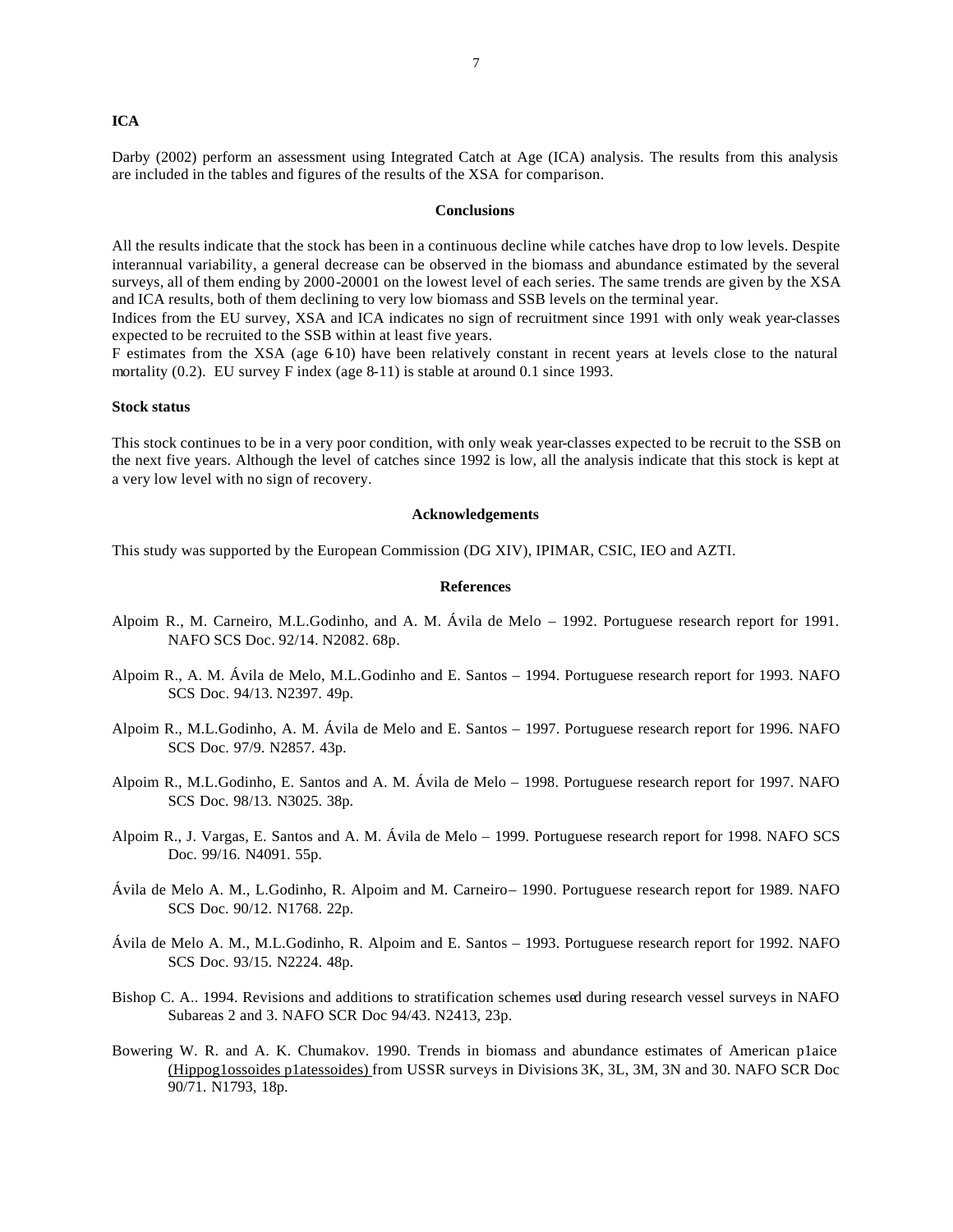- Bowering, W.R. and Brodie, W.B. 1995. Distribution, Age and Growth, and Sexual Maturity of American Plaice (*Hippoglossoides platessoides* (Fabricius)) on Flemish Cap (NAFO Division 3M). J. Northw. Atl. Fish. Sci., Vol.16, 49-61.
- Borovkov, V., A.K. Chumakov and S. M. Kovalev -1988. Russian national research report for 1987 Section II. NAFO SCS Doc.88/15. Ser. No. N1476, 15 p.
- Borovkov, V., S. Kovalev, P. Savvatimsky, V.A. Rikhter and I.K. Sigaev- 1992. Russian research report for 1991. NAFO SCS Doc. 92/12. Ser. No. N2066, 21 p.
- Borovkov, V., K. Gorchinsky, S. Kovalev, P. Savvatimsky, V.A. Rikhter and I.K. Sigaev- 1993. Russian research report for 1992. NAFO SCS Doc. 93/10. Ser. No. N2183, 14 p.
- Borovkov, V., K. Gorchinsky, S. Kovalev and P. Savvatimsky -1994. Russian national research report for 1993 Part II. NAFO SCS Doc.94/3. Ser. No. N2353, 14 p.
- Brodie, W.B. and W.R. Bowering, 1992. Results for American plaice from Canadian Surveys in Div. 3M, 1978-85. NAFO SCR Doc. 92/76. N2131. 4p.
- Brodie, W.B., D.Power and M.J.Morgan, 1995. Distribution and Abundance of Five Major Groundfish Species at the Continental Slope of Division 3KLMN based upon Canadian Deepwater Surveys in 1991,1994 and 1995. NAFO SCR Doc. 95/51. N2562. 26p.
- Brodie, W.B., M.J.Morgan and E.F. Murphy, 1997. Results for selected species from a Canadian research vessel survey on Flemish Cap, NAFO Div. 3M, in 1996. NAFO SCR Doc. 97/42. N2876. 15p.
- Bulatova, A. Yu., and A. K. Chumakov. 1986. USSR trawl surveys in NAFO Subareas 0, 2, 3. NAFO SCR Doc. 86/66, Ser. No. N1183, 13 p.
- Darby, C. and S. Flatman, 1994. Virtual population analysis: version 3.1 (Windows/Dos) user guide. *Info. Tech. Ser., MAFF Direct. Fish. Res*., Lowestoft, (1): 85p.
- De Cárdenas E., S. Junquera and A. Vazquez– 1995. Spanish research report for 1994. NAFO SCS Doc. 95/15. N2555. 13p.
- Godinho L., R. Alpoim, M. Carneiro and A. M. Ávila de Melo 1991. Portuguese research report for 1990. NAFO SCS Doc. 91/15. N1926. 51p.
- Junquera S., E. Rodriguez-Marin and E. de Cárdenas 1997. Spanish research report for 1996. NAFO SCS Doc. 97/10. N2873. 9p.
- Kulka, D. W. 1999. Update on the By-catch in the shrimp fisheries in Davis Strait to Flemish Cap. NAFO SCR Doc. 99/96. N4168. 15p.
- Morozova, G. N. 1991. Length-age Characteristic and Fluctuation of American Plaice (*Hippoglossoides platessoides*) Abundance in Division 3M From 1983 to 1990. NAFO SCR Doc. 91/12. . Ser. No. N1884, 11p.
- Rikhter, V.A., I.K. Sigaev, V. Borovkov, S. Kovalev and P. Savvatimsky -1991. USSR research report for 1990. NAFO SCS Doc. 91/5. . Ser. No. N1889, 25 p.
- Rikhter, V.A., I.K. Sigaev, A.A.Vaskov, P. I. Savvatimsky and V.I.Vinnichenko -1996. Russian research report for 1995. NAFO SCS Doc. 96/3. . Ser. No. N2666, 7 p.
- Rikhter, V.A., I.K. Sigaev and A.A.Vaskov 1997. Russian research report for 1996. NAFO SCS Doc. 97/3. . Ser. No. N2825, 6 p.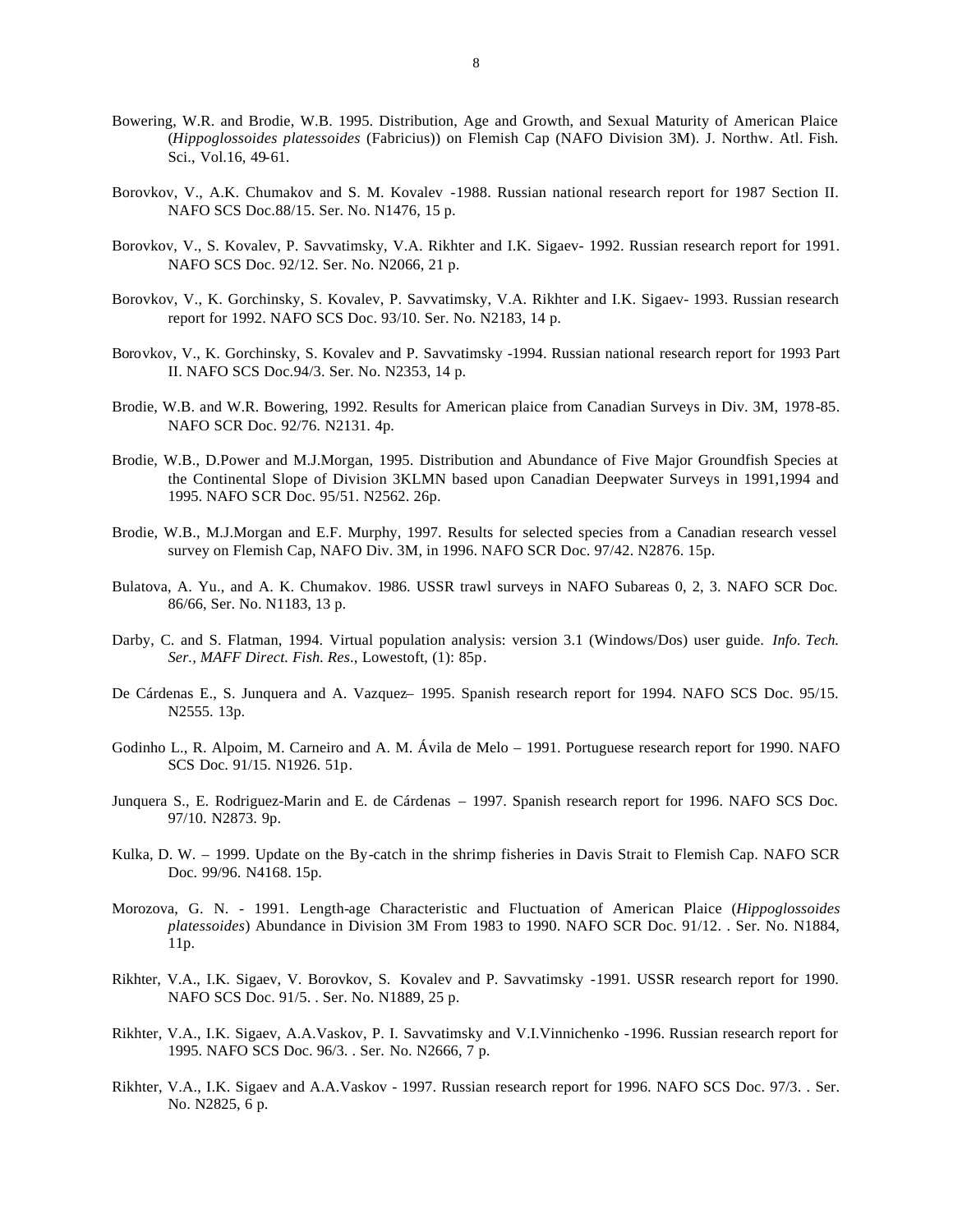- Serebryakov V.P., A.V. Astafjeva and V.K. Aldonov, 1987. USSR Ichthyoplankton Investigations on Flemish Cap, 1978-83. NAFO Sci. Coun. Studies, 11. 7-21p
- Shibanov, V.N., K.V. Gorchinsky and T.M.Igachov, 2002. Results of Russian trawl survey for bottom fish in Div.3M conducted in May-June 2001. NAFO WP 02/13, 8p
- Sigaev, I.K., V.A. Rikhter, P.S. Gasiukov, Vaskov, A.A., Igashov, T.M. and Kiseleva, V.M. 2000. Russian research report for 1999. NAFO SCS Doc. 00/9. N4221. 22p.
- Vargas J., R. Alpoim, E. Santos and A. M. Ávila de Melo 2001. Portuguese research report for 2000. NAFO SCS Doc. 01/9. N4366. 40p.
- Vazquez A. and G. P. Gandarras– 1989. Spanish research report for 1988. NAFO SCS Doc. 89/16. N1632. 10p
- Vazquez A. and G. P. Gandarras– 1990. Spanish research report for 1989. NAFO SCS Doc. 90/13. N1769. 13p.
- Vazquez A., G. P. Gandarras, J. Paz and J. Zamarro– 1991. Spanish research report for 1990. NAFO SCS Doc. 91/16. N1939. 22p.
- Vazquez A., G. Perez-Gandarras, J. Paz and J. Zamarro– 1992. Spanish research report for 1991. NAFO SCS Doc. 92/13. N2067. 10p.
- Vazquez A., S. Iglesias– 1993. Spanish research report for 1992. NAFO SCS Doc. 93/14. N2206. 7p
- Vazquez A., S. Junquera, J.Paz and L.Motos– 1994. Spanish research report for 1993. NAFO SCS Doc. 94/16. N2408. 13p.
- Vazquez, A. 1995. Results from bottom trawl survey of Flemish Cap in July 1994. NAFO SCR Doc.95/26. N2535. 33p.
- Vazquez, A. 1996. Results from bottom trawl survey of Flemish Cap in July 1995. NAFO SCR Doc.96/54. N2730. 27p.
- Vazquez, A. 2002. Results from bottom trawl survey of Flemish Cap in July 2002. NAFO SCR Doc.02/12. N4613. 43p.
- Yokawa, K. and J. Koga, 1995. Result of a deep water survey in the NAFO Regulatory area in the spring of 1995, with emphasis on Greenland halibut. NAFO SCR Doc 95/48. N2559, 12p.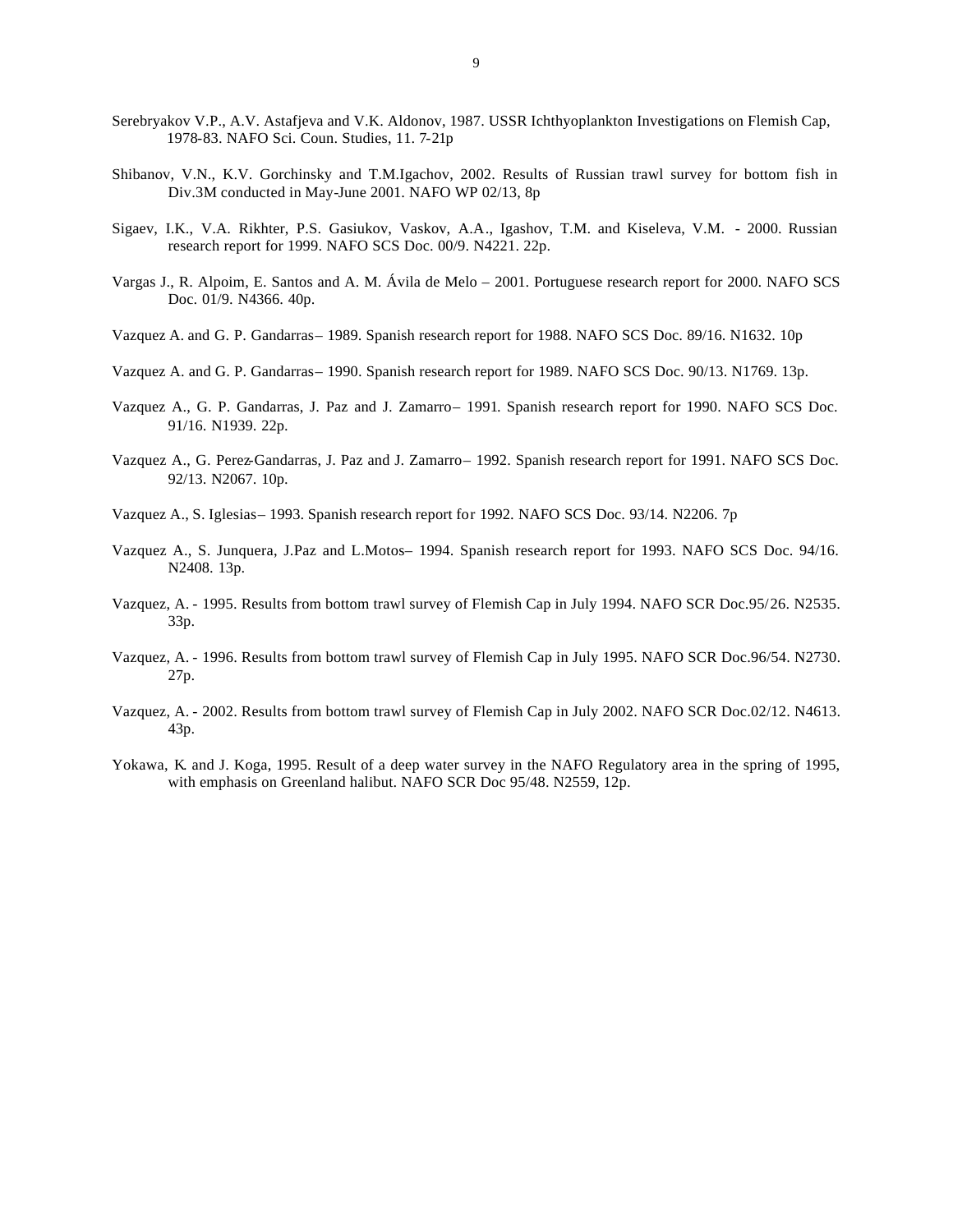|          |                          |                          |                          |                          |                          | Nominal catches (2)      |                          |                          |                          |             |                 |                |              |                |             |
|----------|--------------------------|--------------------------|--------------------------|--------------------------|--------------------------|--------------------------|--------------------------|--------------------------|--------------------------|-------------|-----------------|----------------|--------------|----------------|-------------|
| Year     |                          |                          |                          | Country                  |                          |                          |                          |                          |                          |             | Flatfishes (NS) | Yellowtail f.  | GRAND        | <b>STACFIS</b> | <b>TAC</b>  |
|          | Canada                   | Japan                    | USSR/SUN                 | Poland                   | E/ESP                    | E/GBR                    | E/PRT                    | E/DEU                    | Other                    | Total       | Total           | Total          | <b>TOTAL</b> | estimates      |             |
| 1960     |                          |                          |                          | $\blacksquare$           |                          |                          |                          | $\overline{a}$           | $\overline{a}$           | $\mathbf 0$ | 316             | $\mathbf 0$    | 316          |                |             |
| 1961     | $\blacksquare$           | $\blacksquare$           |                          | $\overline{\phantom{a}}$ |                          |                          |                          | $\blacksquare$           | $\blacksquare$           | $\mathbf 0$ | 2282            | 0              | 2282         |                |             |
| 1962     | 14                       |                          |                          |                          |                          |                          |                          |                          |                          | 14          | 707             | 0              | 721          |                |             |
| 1963     | $\overline{\phantom{a}}$ | $\overline{\phantom{a}}$ | 51                       | 108                      |                          | 20                       |                          |                          | $\blacksquare$           | 179         | $\mathbf 0$     | $\mathbf 0$    | 179          |                |             |
| 1964     |                          |                          | 1831                     | 8                        |                          | 37                       |                          |                          | $\overline{\phantom{a}}$ | 1876        | $\mathbf 0$     | 0              | 1876         |                |             |
| 1965     | 19                       | $\blacksquare$           | 4964                     | 216                      |                          | 83                       |                          |                          | 2                        | 5284        | 57              | $\mathbf 0$    | 5341         |                |             |
| 1966     | $\overline{\phantom{a}}$ | $\blacksquare$           | 4003                     | 17                       | $\overline{\phantom{a}}$ | 53                       |                          |                          | ÷,                       | 4073        | $\mathbf 0$     | $\Omega$       | 4073         |                |             |
| 1967     | 57                       |                          | $\overline{\phantom{a}}$ | 63                       |                          | 33                       |                          |                          | 1                        | 154         | $\mathbf 0$     | 0              | 154          |                |             |
| 1968     | 100                      | $\blacksquare$           | 121                      | $\overline{a}$           |                          | $\overline{4}$           |                          |                          | $\blacksquare$           | 225         | 6               | $\Omega$       | 231          |                |             |
| 1969     | 12                       | $\blacksquare$           | 113                      |                          |                          |                          |                          |                          | $\blacksquare$           | 125         | $\mathbf 0$     | $\Omega$       | 125          |                |             |
| 1970     | $\blacksquare$           | $\blacksquare$           | 62                       |                          |                          |                          |                          |                          | $\blacksquare$           | 62          | 17              | $\pmb{0}$      | 79           |                |             |
| 1971     | $\overline{\phantom{a}}$ | $\blacksquare$           | 1079                     | ä,                       |                          |                          |                          |                          | $\overline{\phantom{a}}$ | 1079        | $\mathsf 0$     | $\mathbf 0$    | 1079         |                |             |
| 1972     |                          | $\overline{a}$           | 665                      | 8                        | 17                       | 65                       |                          |                          | 106                      | 861         | $\mathbf 0$     | $\mathbf 0$    | 861          |                |             |
| 1973     | 68                       | $\blacksquare$           | 312                      | 39                       | $\overline{\phantom{a}}$ | 85                       |                          |                          | $\overline{\phantom{a}}$ | 504         | 3               | 127            | 634          |                |             |
| 1974     | 211                      | $\blacksquare$           | 1110                     | ٠                        | $\overline{\phantom{a}}$ | 607                      | $\overline{\phantom{a}}$ |                          | $\blacksquare$           | 1928        | 3               | 12             | 1943         |                | 2000        |
| 1975     | 140                      | $\overline{\phantom{a}}$ | 958                      | $\overline{\phantom{a}}$ | 8                        | 80                       | 522                      |                          | $\blacksquare$           | 1708        | 5               | 31             | 1744         |                | 2000        |
| 1976     | 191                      | $\blacksquare$           | 809                      | 15                       | 28                       | $\sim$                   | 149                      |                          | $\blacksquare$           | 1192        | $\mathbf 0$     | 137            | 1329         |                | 2000        |
| 1977     | 30                       | $\blacksquare$           | 987                      | $\overline{7}$           | 18                       |                          | 457                      | $\mathbf{1}$             | 118                      | 1618        | $\mathbf 0$     | 10             | 1628         |                | 2000        |
| 1978     | $\overline{7}$           | 49                       | 581                      | 21                       | 36                       | $\overline{2}$           | 486                      | 100                      | 51                       | 1333        | 3               | $\mathbf 0$    | 1336         |                | 4000        |
| 1979     | 10                       | 63                       | 457                      | $\overline{2}$           | 16                       |                          | 248                      | $\overline{\phantom{a}}$ | $\blacksquare$           | 796         | 4               | $\mathbf 0$    | 800          |                | 2000        |
| 1980     | $\mathbf{1}$             | $\mathbf{1}$             | 909                      | 5                        | 3                        |                          | 232                      | 34                       | $\overline{\phantom{a}}$ | 1185        | 64              | $\mathbf 0$    | 1249         |                | 2000        |
| 1981     | $\blacksquare$           | 47                       | 309                      | $\overline{a}$           | 276                      |                          | $\blacksquare$           | $\overline{a}$           | $\overline{a}$           | 632         | $\mathbf 0$     | $\overline{0}$ | 632          |                | 2000        |
| 1982     | $\blacksquare$           | 53                       | 1002                     | $\blacksquare$           | 17                       |                          | $\blacksquare$           | $\blacksquare$           | $\blacksquare$           | 1072        | 3               | $\mathbf 0$    | 1075         |                | 2000        |
| 1983     |                          | 9                        | 1238                     | ٠                        | 434                      |                          | 208                      | $\overline{a}$           | $\overline{\phantom{a}}$ | 1889        | 3               | $\mathbf 0$    | 1892         |                | 2000        |
| 1984     |                          | 1                        | 711                      | $\overline{\phantom{a}}$ | 204                      |                          | 196                      | 190                      | $\blacksquare$           | 1302        | $\overline{1}$  | $\Omega$       | 1303         |                | 2000        |
| 1985     |                          | 2                        | 971                      | $\overline{\phantom{a}}$ | 163                      | $\overline{\phantom{a}}$ | 266                      | 318                      | $\blacksquare$           | 1720        | $\mathbf 0$     | $\Omega$       | 1720         |                | 2000        |
| 1986     |                          | 3                        | 962                      | ٠                        | 1048                     |                          | 1741                     | $\overline{\phantom{a}}$ | $\overline{\phantom{a}}$ | 3754        | $\mathbf 0$     | 3              | 3757         |                | 2000        |
| 1987     |                          | ÷,                       | 501                      | $\blacksquare$           | 4137                     |                          | 969                      | $\blacksquare$           | $\blacksquare$           | 5607        | 20              | $\Omega$       | 5627         |                | 2000        |
| 1988     | $\overline{\phantom{a}}$ | 78                       | 228                      | $\overline{\phantom{a}}$ | 1608                     |                          | 941                      | $\blacksquare$           | 6                        | 2861        | 127             |                | 2989         | 2800           | 2000        |
| 1989     | $\overline{\phantom{0}}$ | 402                      | 88                       |                          | 2166                     |                          | 1238                     |                          | $\blacksquare$           | 3894        | 72              | $\pmb{0}$      | 3966         | 3500           | 2000        |
| 1990     | $\overline{\phantom{a}}$ | 308                      | $\blacksquare$           | ٠                        | 102                      | $\overline{\phantom{a}}$ | 359                      | $\blacksquare$           | 21                       | 790         | 38              | 94             | 922          | 790            | 2000        |
| 1991     |                          | 450                      | 5                        | ÷                        | 605                      | 2                        | 996                      | $\overline{a}$           | 24                       | 2082        | 3               | $\mathbf{1}$   | 2086         | 1600           | 2000        |
| 1992     |                          | 50                       |                          | ä,                       | 390                      |                          | 314                      | $\blacksquare$           | 11                       | 765         | $\mathbf 0$     | 1              | 766          | 765            | 2000        |
| 1993     | $\overline{\phantom{a}}$ | 49                       |                          | $\overline{a}$           | 244                      | $\overline{\phantom{a}}$ | 231                      | $\overline{\phantom{a}}$ | 181                      | 705         | 46              | 20             | 771          | 275            | 2000        |
| 1994     |                          |                          |                          |                          | 3                        |                          | 251                      |                          | $\blacksquare$           | 254         | $\mathsf 0$     | 84             | 338          | 669            | 1000        |
| 1995     |                          |                          |                          | ÷                        | 125                      |                          | 118                      |                          | $\blacksquare$           | 243         | 14              | $\mathbf 0$    | 257          | 1300           | 1000        |
| 1996     |                          |                          |                          | ä,                       | 105                      |                          | 29                       |                          | 8                        | 142         | $\sqrt{2}$      | 28             | 172          | 300            | $\mathbf 0$ |
| 1997(1)  |                          |                          |                          | ÷,                       | 56                       |                          | 52                       |                          | $\overline{a}$           | 108         | $\mathbf 0$     | $\mathbf 0$    | 108          | 208            | $\mathbf 0$ |
| 1998 (1) |                          |                          |                          | ٠                        | 140                      |                          | 47                       | $\overline{\phantom{a}}$ | $\mathbf 1$              | 188         | 3               | $\overline{2}$ | 193          | 294            | $\mathbf 0$ |
| 1999 (1) |                          |                          | 4                        | ÷                        | 220                      |                          | 19                       |                          | $\overline{1}$           | 244         | 5               | $\mathbf 0$    | 249          | 255            | $\mathbf 0$ |
| 2000(1)  |                          |                          | 55                       | ä,                       | 168                      |                          | 27                       |                          | 1                        | 251         | $\overline{1}$  | 11             | 263          | 133            | $\mathbf 0$ |
| 2001(1)  |                          |                          | 14                       | $\blacksquare$           | 22                       | $\overline{\phantom{a}}$ | 162                      | $\blacksquare$           | $\blacksquare$           | 198         | 25              | 109            | 332          | 149            | $\mathbf 0$ |
| 2002     |                          |                          |                          |                          |                          |                          |                          |                          |                          |             |                 |                |              |                | $\Omega$    |

TABLE 1 - Nonimal catches (t) from 1960-2001, Stacfis estimates (t) from 1988-2001 and TAC (t) from 1974-2001 of American plaice from NAFO Division 3M.

(1) - Provisional

(2) - Recalculated from NAFO statistical data base using the FISHSTAT Plus program by FAO.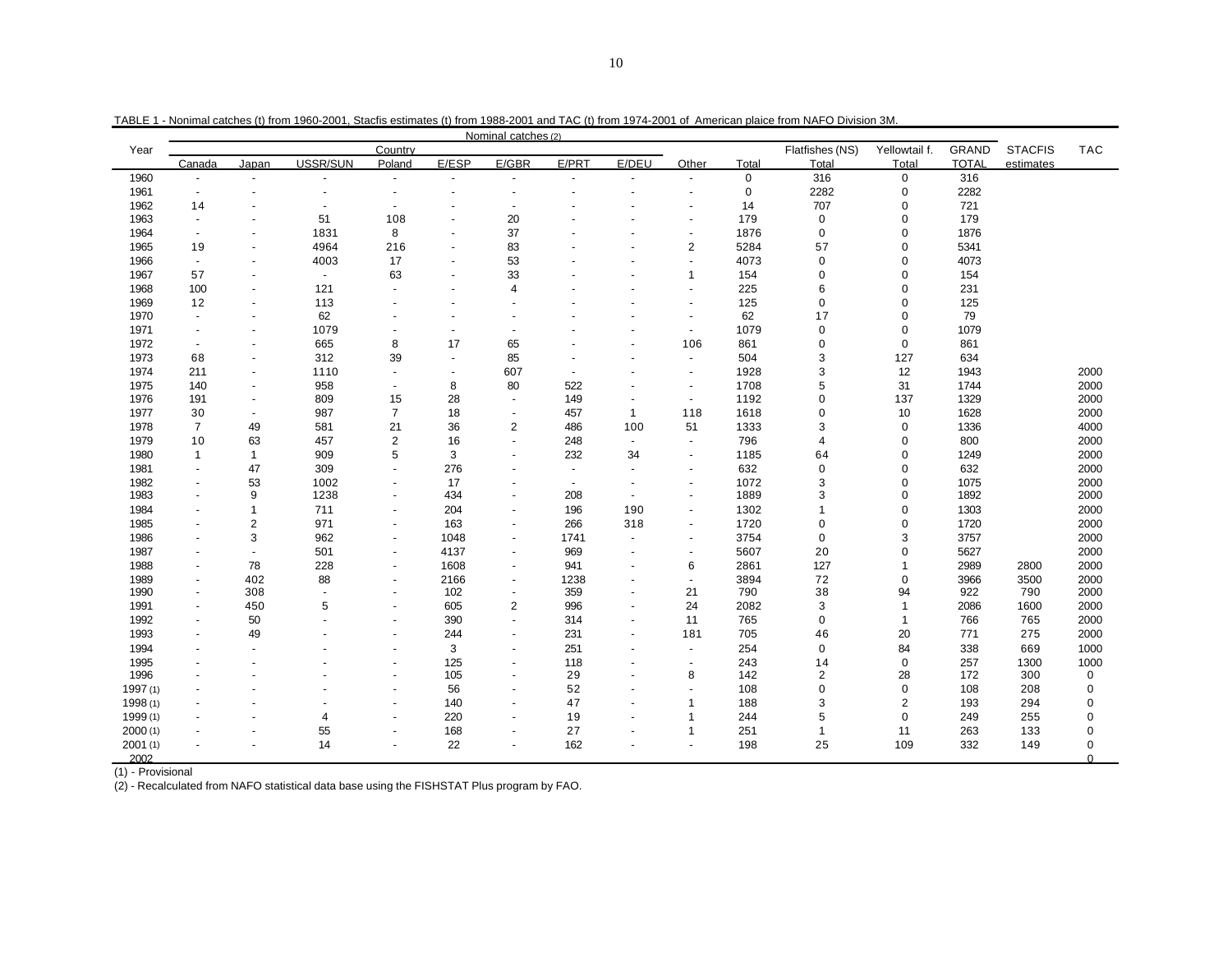

Fig.1 . American plaice in Div.3M: nominal catches and agreed TAC's



Fig. 2. Stratification scheme for stratified- randowm groundfish surveys in Div 3M. (Bishop 1994).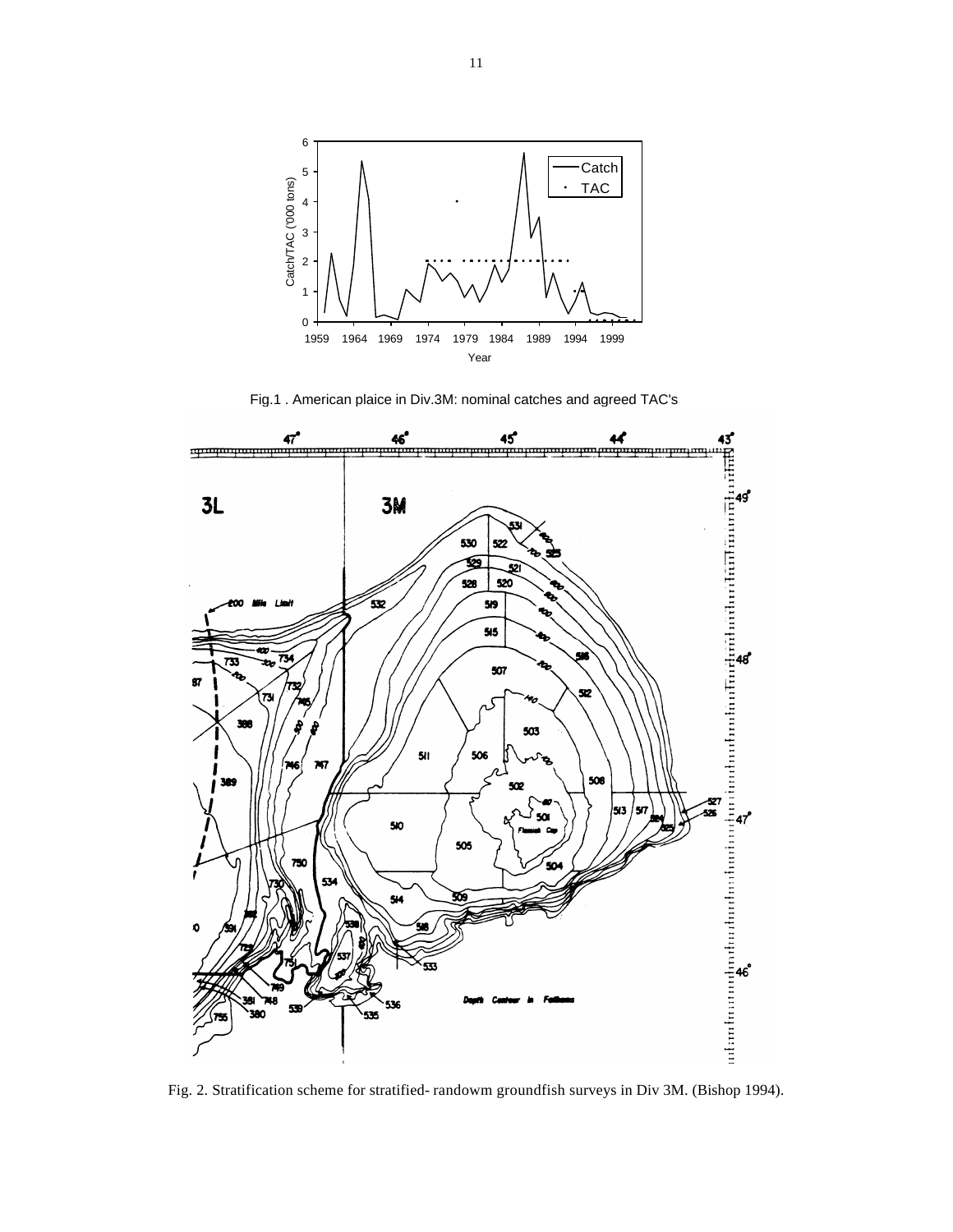| Stratum          | Depth   | 1972                     | 1973     | 1974                     | 1975                     | 1976      | 1977      | 1978                     | 1979     | 1980      | 1981      | 1982      | 1983    | 1984       | 1985       | 1986       | 1987       | 1988      | 1989      |
|------------------|---------|--------------------------|----------|--------------------------|--------------------------|-----------|-----------|--------------------------|----------|-----------|-----------|-----------|---------|------------|------------|------------|------------|-----------|-----------|
| 501              | 128-146 | $\sim$                   | 72.51(2) | 54(2)                    | $\overline{\phantom{a}}$ | 12.34(2)  | 30.6(2)   | 19.03(2)                 | 18.9(4)  | 36.63(3)  | 47.06 (2) | 31.03(3)  |         | 54.83 (6)  | 151.25(4)  | 224.5(4)   | 81.5(4)    | 140.25(4) | 9.83(6)   |
| 502              | 148-183 | 27.26(3)                 | 26.23(3) | 43.97 (2)                | 39.6(4)                  | 165.6 (2) | 62.57(3)  | ٠                        | 13.63(4) | 38.47(5)  | 46.54 (2) | 37.29(6)  | N       | 60.5(8)    | 114 (10)   | 197.11 (9) | 88.4 (10)  | 23(9)     | 26.67 (9) |
| 503              | 185-256 | 48.09 (2)                | 33.17(2) | 67.63(2)                 |                          | 50.23(3)  | 101.83(2) | 23.14(2)                 | 15.3(4)  | 8.23(3)   | 14.91 (3) | 20.4(6)   | $\circ$ | 22.33(6)   | 30.71(7)   | 48.75 (8)  | 28.57 (7)  | 22(7)     | 32.86(7)  |
| 504              | 185-256 |                          |          |                          |                          |           |           |                          |          |           |           |           |         |            |            |            |            |           |           |
|                  |         |                          |          |                          |                          |           |           |                          | 14.01(4) | 10.46 (3) | 16.46(2)  | 29.96 (4) |         | 18.75(4)   | 8.75(4)    | 89.5(4)    | 16.25(4)   | 17.5(4)   | 15(4)     |
| 505              | 185-256 | 9(2)                     | 22.37(2) |                          |                          | 2.83(2)   |           | 6.43(2)                  | 12.86(2) | 5.4(2)    |           | 25.46(6)  | D       | 36.29(7)   | 33.5(8)    | 41.63 (8)  | 25.11 (9)  | 7.89(9)   | 6.5(10)   |
| 506              | 185-256 | 5.91(2)                  | 37.03(2) | 150.69 (2)               | 110.06 (2)               | 20.31(2)  | 23.4(2)   |                          | 5.14(2)  | 19.67 (4) |           | 20.78(5)  | A       | 27.8(5)    | 15(5)      | 39(6)      | 27(6)      | 12.17 (6) | 22.67 (6) |
| 507              | 258-366 | 11.83(2)                 |          | 19.29 (2)                |                          |           |           | 36.86(3)                 | 8.23(2)  | 11.66 (3) | 14.66(4)  | 12.03(5)  |         | 20.8(10)   | 15.7 (10)  | 17.13 (8)  | 11.8 (10)  | 9.67(9)   | 13(9)     |
| 508              | 258-366 | 4.63(2)                  | 3.86(2)  | 0(2)                     | 20.4(3)                  | 4.11(2)   | 12(3)     | 34.71(2)                 | 1.8(2)   | 2.91(3)   | 3.94(3)   | 0.77(2)   | A       | 4.75(8)    | 3.1(10)    | 5.22(9)    | 1.38(8)    | 3.25(8)   | 1.63(8)   |
| 509              | 258-366 |                          |          |                          |                          |           | 12.86(4)  | 0.51(3)                  | 12.65(5) | 0.93(5)   | 0.17(3)   |           |         | 3.75(4)    | 2(4)       | 40(4)      | 1(4)       | 0(4)      | 10.6(5)   |
| 510              | 258-366 | 8.74(2)                  |          | 23.14(2)                 | 22.11(2)                 |           | 12.86(2)  |                          | 9(4)     | 22.73(5)  | 56.31(2)  | 9.77(4)   | A       | 46.91 (11) | 17.45 (11) | 50.2 (10)  | 41.33 (12) | 17.7 (10) | 12.7 (10) |
| 511              | 258-366 | $\overline{\phantom{a}}$ | 10.54(2) | $\overline{\phantom{a}}$ | 38.06(2)                 |           | 24.69(3)  | 30.34(3)                 | 5.66(7)  | 21.7(5)   | 7.2(2)    | 9.43(3)   |         | 28.75 (8)  | 5.78(9)    | 19(9)      | 11.8 (10)  | 6(9)      | 9.57(7)   |
| 512              | 367-549 |                          |          |                          |                          |           | 3.86(2)   | $\overline{\phantom{a}}$ | 1.34(5)  |           | 1.29(2)   | 0.21(5)   | A       | 4.88(8)    | 1.14(7)    | 0.25(8)    | 0.11(9)    | 0.13(8)   | 0.13(8)   |
| 513              | 367-549 |                          |          |                          |                          | 23.66(2)  | 0(2)      | $\overline{\phantom{a}}$ | 0.31(5)  |           | 0(2)      | 0.26(4)   |         | 8.5(2)     | 0.33(3)    | 0(4)       | 0(3)       | 0(3)      | 0(3)      |
| 514              | 367-549 |                          |          |                          |                          |           |           | $\overline{\phantom{a}}$ | 0.93(5)  | 0.39(4)   | 3.86(2)   | 1.17(2)   |         | 4.63(8)    | 5.71(7)    | 5.63(8)    | 2.63(8)    | 6(7)      | 1.63(8)   |
| 515              | 367-549 |                          |          |                          |                          |           |           |                          | 2.4(3)   | 1.37(3)   |           | 1.37 (6)  | Α       | 8.13(8)    | 3.29(7)    | 1.89(9)    | 0.13(8)    | 1.5(8)    | 0.44(9)   |
| 516              | 550-731 |                          |          |                          |                          |           |           |                          |          |           |           | 0.13(4)   | В       | 0.71(7)    | 0.57(7)    | 0(8)       | 0(8)       | 0(8)      | 0.25(8)   |
| 517              | 550-731 |                          |          |                          |                          |           |           |                          | 0.26(2)  |           |           | 1.24(3)   |         | 0(5)       | 0(4)       | 0(3)       | 0(3)       | 0(3)      | 0(3)      |
| 518              | 550-731 |                          |          |                          |                          |           |           |                          |          |           |           |           | Е       | 1.75(4)    | 1(4)       | 1.33 (3)   | 0(4)       | 3(3)      | 0(4)      |
| 519              | 550-731 |                          |          |                          |                          |           |           |                          |          |           |           |           |         | 4.4(5)     | 0.2(5)     | 0(5)       | 0(4)       | 0.8(5)    | 0(5)      |
| Abundance (000s) |         |                          |          |                          |                          |           |           |                          |          |           |           |           |         |            |            |            |            |           |           |
| (area surveyed)  |         | 5989                     | 8099     | 15121                    | 10971                    | 14025     | 13292     | 7395                     | 5186     | 8562      | 10592     | 8822      |         | 16864      | 17573      | 32376      | 15672      | 9736      | 8072      |
| Abundance (000s) |         |                          |          |                          |                          |           |           |                          |          |           |           |           |         |            |            |            |            |           |           |
| (MM analysis)    |         | 10851                    | 12878    | 21610                    | 26368                    | 61198     | 17176     | 16289                    | 5235     | 8607      | 12053     | 8863      |         | 16865      | 18731      | 32377      | 15672      | 9737      | 8072      |

Table 2 B: Mean weight (kg) per 30 minute set of American plaice from USSR spring surveys in Division 3M (number of successful sets in brackets). Bowering and Chumakov 1990 - SCR Doc 90/71

| Stratum         | Depth   | 1972     | 1973     | 1974      | 1975      | 1976       | 1977       | 1978                     | 1979      | 1980      | 1981      | 1982     | 1983    | 1984       | 1985       | 1986       | 1987       | 1988      | 1989       |
|-----------------|---------|----------|----------|-----------|-----------|------------|------------|--------------------------|-----------|-----------|-----------|----------|---------|------------|------------|------------|------------|-----------|------------|
| 501             | 128-146 |          | 55.85(2) | 40.32(2)  |           | 9.85(2)    | 15.34(2)   | 12.52(2)                 | 13.36 (4) | 32.93(3)  | 37.41(2)  | 24.34(3) |         | 36.85(6)   | 112.85(4)  | 129.8(4)   | 49.25 (4)  | 91.7(4)   | 6.27(6)    |
| 502             | 148-183 | 16.61(3) | 17.57(3) | 30.83(2)  | 37.18(4)  | 111.93 (2) | 134.26 (3) |                          | 7.62(4)   | 26.22 (5) | 19.68 (2) | 21.54(6) | N       | 31.86(8)   | 61.72 (10) | 120.67 (9) | 49.94 (10) | 13.23 (9) | 13.98 (9)  |
| 503             | 185-256 | 30.03(2) | 25.12(2) | 49.76 (2) |           | 11.66(3)   | 31.67(2)   | 17(2)                    | 8.31(4)   | 5.3(3)    | 6.31(3)   | 6.28(6)  | $\circ$ | 7.98(6)    | 16.2(7)    | 33.53(8)   | 15.14(7)   | 14(7)     | 19.36 (7)  |
| 504             | 185-256 |          |          |           |           |            |            |                          | 6.66(4)   | 8.85(3)   | 12.37 (2) | 12.2(4)  |         | 6.3(4)     | 4.85(4)    | 71.15(4)   | 9.82(4)    | 14.38 (4) | 10.1(4)    |
| 505             | 185-256 | 5.63(2)  | 20.34(2) |           |           | 1.59(2)    |            | 3.68(2)                  | 7.02(2)   | 3.83(2)   |           | 12.77(6) | D       | 14.86 (7)  | 15.7(8)    | 22.89(8)   | 15.68 (9)  | 5.52(9)   | 4.23(10)   |
| 506             | 185-256 | 2.75(2)  | 28.34(2) | 35.03 (2) | 67.29(2)  | 8.69(2)    | 8.04(2)    |                          | 1.75(2)   | 13.29(4)  |           | 6.33(5)  | A       | 9.58(5)    | 6.42(5)    | 21.7(6)    | 16.95(6)   | 7.58(6)   | 14.28 (6)  |
| 507             | 258-366 | 6.09(2)  |          | 13.58(2)  |           |            |            | 20.33(3)                 | 3.57(2)   | 5.79(3)   | 8.16(4)   | 3.36(5)  |         | 6.81(10)   | 6.93(10)   | 10.66 (8)  | 8.04(10)   | 6.42(9)   | 7.23(9)    |
| 508             | 258-366 | 2.24(2)  | 2.83(2)  | 0(2)      | 5.19(3)   | 0.9(2)     | 3.46(3)    | 20.85(2)                 | 1.44(2)   | 2.74(3)   | 2.83(3)   | 0.08(2)  | A       | 1.63(8)    | 1.74(10)   | 4.5(9)     | 0.78(8)    | 2.96(8)   | 1.33(8)    |
| 509             | 258-366 |          |          |           |           |            | 8.96(4)    | 0.38(3)                  | 12.1(5)   | 0.57(5)   | 0.21(3)   |          |         | 2.17(4)    | 0.98(4)    | 16.23(4)   | 0.73(4)    | 0(4)      | 6.62(5)    |
| 510             | 258-366 | 3.6(2)   |          | 19.08(2)  | 15.09 (2) |            | 6.59(2)    |                          | 5.22(4)   | 15.59 (5) | 34.71 (2) | 2.43(4)  | A       | 11.57 (11) | 7.55 (11)  | 21.33(10)  | 22.33 (12) | 10.16(10) | 14.14 (10) |
| 511             | 258-366 |          | 8.33(2)  |           | 25.02(2)  |            | 10.85 (3)  | 20.66(3)                 | 2.88(7)   | 14.04(5)  | 3.19(2)   | 2.73(3)  | ν       | 8.53(8)    | 2.36(9)    | 10.01(9)   | 7.98 (10)  | 4.23(9)   | 5.34(7)    |
| 512             | 367-549 |          |          |           |           |            | 1.62 (2)   | $\overline{\phantom{a}}$ | 0.85(5)   |           | 0.59(2)   | 0.1(5)   | A       | 1.98(8)    | 0.43(7)    | 0.1(8)     | 0.07(9)    | 0.15(8)   | 0.08(8)    |
| 513             | 367-549 |          |          |           |           | 28.83(2)   | 0(2)       |                          | 0.42(5)   |           | 0(2)      | 0.28(4)  |         | 2.55(2)    | 0.07(3)    | 0(4)       | 0(3)       | 0(3)      | 0(3)       |
| 514             | 367-549 |          |          |           |           |            |            |                          | 0.6(5)    | 0.32(4)   | 1.62 (2)  | 1.1(2)   |         | 1.81(8)    | 2.56(7)    | 2.51(8)    | 1.38(8)    | 4.04(7)   | 0.98(8)    |
| 515             | 367-549 |          |          |           |           |            |            |                          | 1.82(3)   | 0.94(3)   |           | 0.82(6)  | A       | 3.68(8)    | 1.47(7)    | 0.98(9)    | 0.15(8)    | 0.81(8)   | 0.2(9)     |
| 516             | 550-731 |          |          |           |           |            |            |                          |           |           |           | 0.14(4)  | В       | 0.26(7)    | 0.26(7)    | 0(8)       | 0(8)       | 0(8)      | 0.25(8)    |
| 517             | 550-731 |          |          |           |           |            |            |                          | 0.31(2)   |           |           | 0.52(3)  |         | 0(5)       | 0(4)       | 0(3)       | 0(3)       | 0(3)      | 0(3)       |
| 518             | 550-731 |          |          |           |           |            |            |                          |           |           |           |          | Е       | 0.75(4)    | 0.55(4)    | 0.4(3)     | 0(4)       | 0(3)      | 0(4)       |
| 519             | 550-731 |          |          |           |           |            |            |                          |           |           |           |          |         | 2.76(5)    | 0.1(5)     | 0(5)       | 0(4)       | 0.54(5)   | 0(5)       |
| Biomass (t)     |         |          |          |           |           |            |            |                          |           |           |           |          |         |            |            |            |            |           |            |
| (area surveyed) |         | 3449     | 6217     | 12013     | 7360      | 8458       | 11699      | 4635                     | 2987      | 5937      | 5973      | 3993     |         | 6746       | 9756       | 19090      | 9123       | 6285      | 4826       |
| Biomass (t)     |         |          |          |           |           |            |            |                          |           |           |           |          |         |            |            |            |            |           |            |
| (MM analysis)   |         | 6534     | 9525     | 17916     | 14104     | 47492      | 13712      | 10547                    | 3022      | 5978      | 7098      | 4012     |         | 6747       | 10264      | 19090      | 9124       | 6284      | 4827       |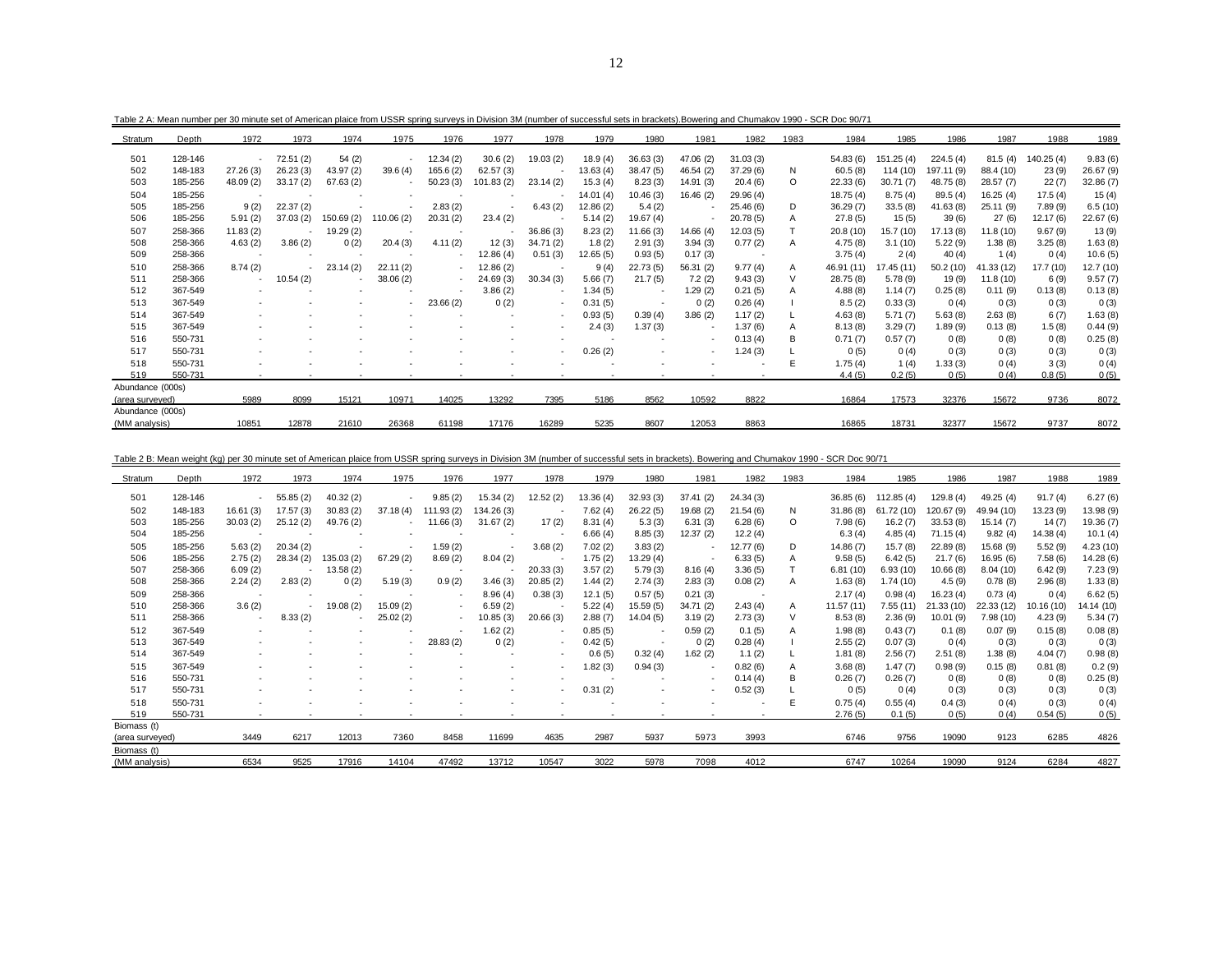|      | (Rikhter et al. 1991, Borovkov et al. 1992, 1993, 1994) |             |
|------|---------------------------------------------------------|-------------|
| Year | Abundance (000s)                                        | Biomass (t) |
| 1983 | 20400                                                   | 8900        |
| 1984 | 26500                                                   | 7500        |
| 1985 | 15800                                                   | 7800        |
| 1986 | 33400                                                   | 20200       |
| 1987 | 16500                                                   | 9300        |
| 1988 | 10000                                                   | 6500        |
| 1989 | 8300                                                    | 5000        |
| 1990 | 2600                                                    | 1200        |
| 1991 | 12700                                                   | 14400       |
| 1992 | 1900                                                    | 1000        |
| 1993 | 3600                                                    | 2700        |

Table 3 A - 3M American plaice abundance and biomass estimates from USSR trawl surveys in 1983-93.

Table 3 B - Results from the Russian trawl survey for American place in Div. 3M, 2001. (Shibanov *et al* , pers. comm. 2002 )

|         |           |                           |                         |      | Mean catch on valid tow | Index     |         |
|---------|-----------|---------------------------|-------------------------|------|-------------------------|-----------|---------|
| Stratum | Depth m   | Area<br>mile <sub>2</sub> | No of tows              | fish | kg                      | abundance | biomass |
|         |           |                           |                         |      |                         | '000      | tons    |
| 501     | 127-146   | 342                       | 3                       | 8.7  | 5.5                     | 219.6     | 138.40  |
| 502     | 147-183   | 838                       | 3                       | 0.7  | 0.6                     | 41.4      | 39.73   |
| 503     | 185-256   | 628                       | 3                       | 0.0  | 0.0                     | 0.0       | 0.00    |
| 504     | 185-256   | 348                       | 3                       | 2.0  | 0.9                     | 51.6      | 23.07   |
| 505     | 185-256   | 703                       | 3                       | 0.0  | 0.0                     | 0.0       | 0.00    |
| 506     | 185-256   | 496                       | 3                       | 0.0  | 0.0                     | 0.0       | 0.00    |
| 507     | 258-366   | 822                       | 3                       | 0.0  | 0.0                     | 0.0       | 0.00    |
| 508     | 258-366   | 646                       | 3                       | 0.0  | 0.0                     | 0.0       | 0.00    |
| 509     | 258-366   | 314                       | 3                       | 1.0  | 0.9                     | 23.3      | 19.77   |
| 510     | 258-366   | 951                       | 3                       | 0.0  | 0.0                     | 0.0       | 0.00    |
| 511     | 258-366   | 806                       | 3                       | 0.0  | 0.0                     | 0.0       | 0.00    |
| 512     | 367-549   | 670                       | 3                       | 0.3  | 0.1                     | 16.5      | 3.54    |
| 513     | 367-549   | 249                       | 3                       | 0.0  | 0.0                     | 0.0       | 0.00    |
| 514     | 367-549   | 602                       | 3                       | 1.7  | 1.1                     | 74.3      | 48.70   |
| 515     | 367-549   | 666                       | 3                       | 0.7  | 0.4                     | 32.9      | 19.21   |
| 516     | 550-731   | 634                       | 3                       | 0.0  | 0.0                     | 0.0       | 0.00    |
| 517     | 550-731   | 216                       | $\overline{\mathbf{c}}$ | 0.0  | 0.0                     | 0.0       | 0.00    |
| 518     | 550-731   | 210                       | 3                       | 0.7  | 0.6                     | 10.4      | 9.36    |
| 519     | 550-731   | 414                       | 4                       | 0.5  | 0.5                     | 15.3      | 13.91   |
| 520     | 732-914   | 525                       | 3                       | 0.0  | 0.0                     | 0.0       | 0.00    |
| 524     | 732-914   | 253                       | 3                       | 0.3  | 0.4                     | 6.2       | 6.97    |
| 528     | 732-914   | 530                       | 3                       | 2.0  | 2.0                     | 78.5      | 79.34   |
| 533     | 732-914   | 98                        | $\overline{c}$          | 0.0  | 0.0                     | 0.0       | 0.00    |
| 521     | 915-1097  | 517                       | 3                       | 0.7  | 0.8                     | 25.5      | 30.27   |
| 525     | 915-1097  | 226                       | $\overline{\mathbf{c}}$ | 0.0  | 0.0                     | 0.0       | 0.00    |
| 529     | 915-1097  | 488                       | 3                       | 1.7  | 2.0                     | 60.2      | 71.89   |
| 532     | 915-1097  | 238                       | 3                       | 0.0  | 0.0                     | 0.0       | 0.00    |
| 534     | 915-1097  | 486                       | 3                       | 0.7  | 0.8                     | 24.0      | 27.00   |
| 522     | 1098-1280 | 533                       | 3                       | 0.3  | 0.4                     | 13.2      | 16.53   |
| 526     | 1098-1280 | 177                       | $\overline{c}$          | 0.0  | 0.0                     | 0.0       | 0.00    |
| 530     | 1098-1280 | 1134                      | 3                       | 0.0  | 0.0                     | 0.0       | 0.00    |
| Total   |           | 15760                     | 90                      |      |                         | 692.9     | 547.7   |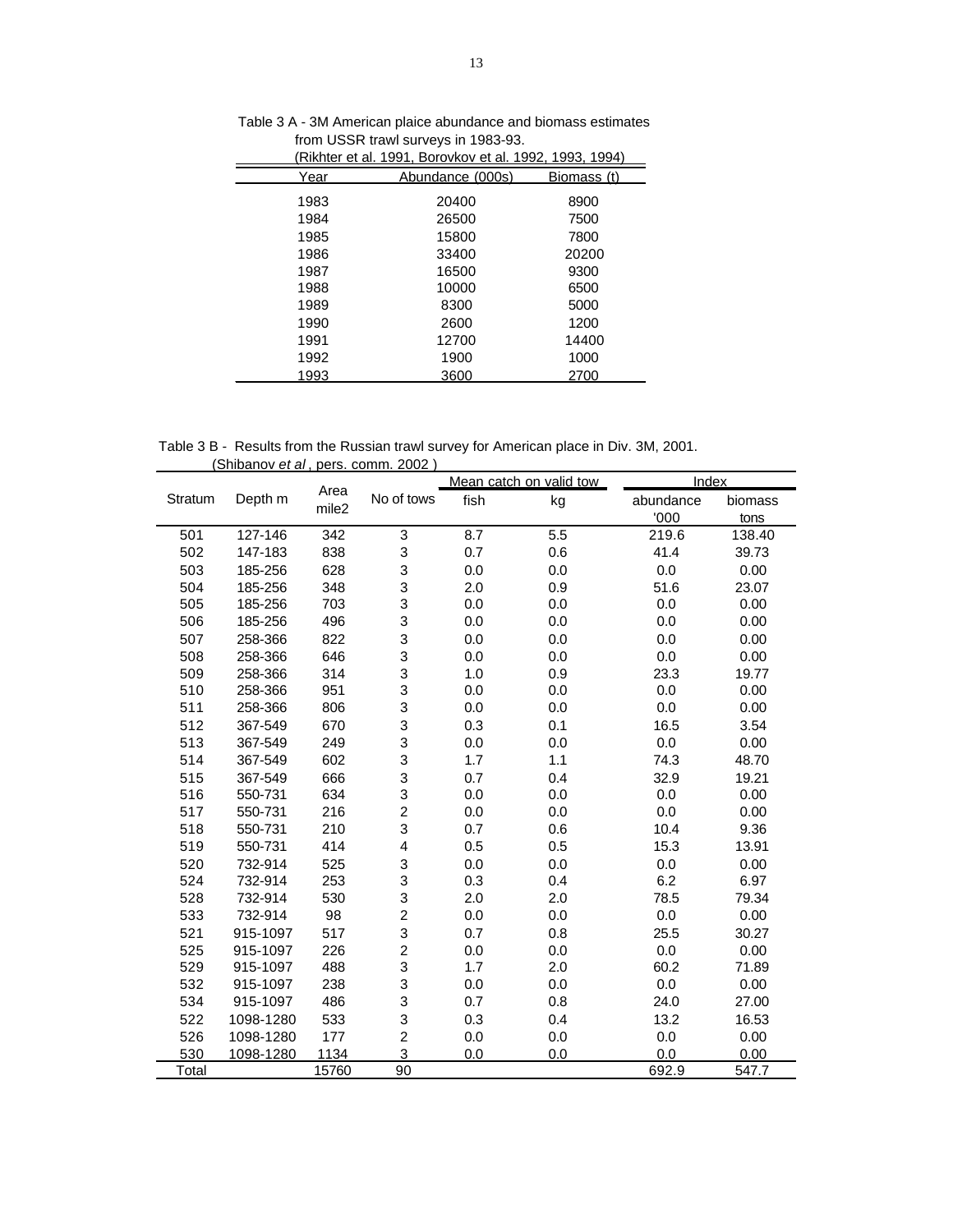Table 4 A - Canadian surveys in Div.3M from 1978-85: estimates of biomass (t) of A.plaice.

|         | Depth range | Area         |        |        |         | Year   |        |        |             |        |
|---------|-------------|--------------|--------|--------|---------|--------|--------|--------|-------------|--------|
| Stratum | (m)         | (sq. n. mi.) | 1978   | 1979   | 1980    | 1981   | 1982   | 1983   | 1984        | 1985   |
| 501     | 128 - 146   | 342          | 344.15 | 49.55  | 102.69  | 208.97 | 88.82  | 90.88  | 201.52      | 587.25 |
| 502     | 147 - 184   | 838          | 2735.3 | 137.97 | 119.52  | 268.77 | 258.48 | 1046.5 | 512.67      | 402.58 |
| 503     | 185 - 256   | 628          | 1270.1 | 181.88 | 145.55  | 182.08 | 49.5   | 210.36 | 303.47      | 288.73 |
| 504     | 185 - 256   | 348          | 274.5  | 28.73  | 8897.9  | 1424.7 | 534.99 | 3965.4 | 770.61      | 152.16 |
| 505     | 185 - 256   | 703          | 366.28 | 121.81 | 265.83  | 194.08 | 175.31 | 1515.7 | 606.86      | 270.45 |
| 506     | 185 - 256   | 496          | 335.65 | 543.71 | 330.74  | 507.42 | 128.72 | 815.38 | 347.5       | 772.56 |
| 507     | $257 - 366$ | 822          | 265.86 | 175.13 | 83.61   | 68.99  | 121.72 | 284.39 | 482.82      | 147.47 |
| 508     | 257 - 366   | 646          | 179.69 | 3333.5 | 61.83   | 50.11  | 29.09  | 94.02  | 101.83      | 60.92  |
| 509     | 257 - 366   | 314          | 255.54 | 80.26  | 111.96  | 83.67  | 159.1  | 190.33 | 79.55       | 58.93  |
| 510     | 257 - 366   | 951          | 487.82 | 207.97 | 416.42  | 298.17 | 836.32 | 522.22 | 971.49      | 432.48 |
| 511     | 257 - 366   | 806          | 245.69 | 277.1  | 396.89  | 347.06 | 161.15 | 306.36 | 456.79      | 692.74 |
| 512     | $367 - 549$ | 670          | 43.25  | 77.95  | 46.21   | 21.79  | 25.15  | 69.85  | 99.96       | 49.04  |
| 513     | $367 - 549$ | 249          | 8.46   | 21.21  | 0       | 6.23   | 10.59  | 2.18   | $\mathbf 0$ | 6.23   |
| 514     | 367 - 549   | 602          | 189.68 | 242.81 | 519.02  | 369.42 | 259.83 | 79.64  | 569.7       | 1049   |
| 515     | $367 - 549$ | 666          | 110.13 | 323.58 | 331.83  | 96.1   |        | 201.64 | 412.44      | 521.17 |
| 516     | 550 - 731   | 634          | 16.18  | 16.18  | 13.09   | 6.35   |        | 4.76   | 8.33        | 33.91  |
| 517     | $550 - 731$ | 216          | 14.71  | 23.35  | 0       | 0      |        | 310.56 | 1.08        | 0      |
| 518     | 550 - 731   | 210          | 85.83  | 0      | 80.43   | 60.95  |        | 2.1    | 21.02       | 0      |
| 519     | 550 - 731   | 414          | 115.6  | 72.93  | 70.5    | 28.59  |        | 4.97   | 18.65       | 36.05  |
| TOTAL   |             |              | 7344.4 | 5915.6 | 11994.0 | 4223.5 | 2838.8 | 9717.2 | 5966.3      | 5561.7 |

Table 4 B - Canadian surveys in Div.3M from 1978-85: estimates of abundance (000s) of A.plaice.

|                | Depth range | Area         |         |             |         | Year        |        |         |         |         |
|----------------|-------------|--------------|---------|-------------|---------|-------------|--------|---------|---------|---------|
| <b>Stratum</b> | (m)         | (sq. n. mi.) | 1978    | 1979        | 1980    | 1981        | 1982   | 1983    | 1984    | 1985    |
| 501            | 128 - 146   | 342          | 342.72  | 51.34       | 96.27   | 236.18      | 102.69 | 97.55   | 308.06  | 596.87  |
| 502            | 147 - 184   | 838          | 4443.3  | 157.26      | 211.59  | 314.52      | 463.2  | 2053    | 1044.2  | 710.81  |
| 503            | 185 - 256   | 628          | 2196.7  | 345.7       | 253.38  | 318.2       | 153.21 | 659.96  | 648.18  | 671.75  |
| 504            | 185 - 256   | 348          | 417.96  | 91.43       | 6373.9  | 1839        | 689.63 | 4649.8  | 1495.5  | 326.53  |
| 505            | 185 - 256   | 703          | 749.34  | 219.88      | 395.78  | 240.4       | 287.3  | 2984.4  | 1299.5  | 547.49  |
| 506            | 185 - 256   | 496          | 698.1   | 837.72      | 484.01  | 585.07      | 313.81 | 1728.6  | 943.21  | 1656.8  |
| 507            | $257 - 366$ | 822          | 593.89  | 267.38      | 117.24  | 117.8       | 347.78 | 875.06  | 1079.8  | 431.92  |
| 508            | 257 - 366   | 646          | 334.05  | 2440.7      | 133.35  | 107.76      | 70.04  | 280.17  | 254.58  | 163.66  |
| 509            | 257 - 366   | 314          | 265.16  | 76.6        | 100.17  | 82.5        | 170.88 | 282.84  | 153.21  | 129.64  |
| 510            | 257 - 366   | 951          | 1019.8  | 309.34      | 529.45  | 428.32      | 1029.1 | 971.95  | 2075.2  | 987.51  |
| 511            | $257 - 366$ | 806          | 561.02  | 484.01      | 471.91  | 429.01      | 385.01 | 968.03  | 1222.1  | 1827.2  |
| 512            | $367 - 549$ | 670          | 100.59  | 117.35      | 37.72   | 33.53       | 50.29  | 206.76  | 238.89  | 106.87  |
| 513            | $367 - 549$ | 249          | 18.69   | 18.69       | 0       | 6.23        | 18.69  | 12.46   | 0       | 12.46   |
| 514            | $367 - 549$ | 602          | 321.97  | 391.63      | 652.01  | 451.89      | 367.16 | 141.21  | 1052.2  | 2259.9  |
| 515            | $367 - 549$ | 666          | 235.68  | 487.43      | 374.95  | 138.87      |        | 511.04  | 962.36  | 1243.6  |
| 516            | 550 - 731   | 634          | 11.9    | 39.66       | 17.85   | 21.15       |        | 15.86   | 23.8    | 41.64   |
| 517            | 550 - 731   | 216          | 24.32   | 32.43       | 0       | $\mathbf 0$ |        | 396.62  | 5.4     | 0       |
| 518            | 550 - 731   | 210          | 181.28  | $\mathbf 0$ | 83.67   | 73.56       |        | 5.25    | 15.76   | 0       |
| 519            | 550 - 731   | 414          | 223.75  | 113.95      | 75.36   | 43.51       |        | 18.65   | 31.08   | 74.58   |
| TOTAL          |             |              | 12740.2 | 6482.5      | 10408.6 | 5467.5      | 4448.8 | 16859.2 | 12853.0 | 11789.2 |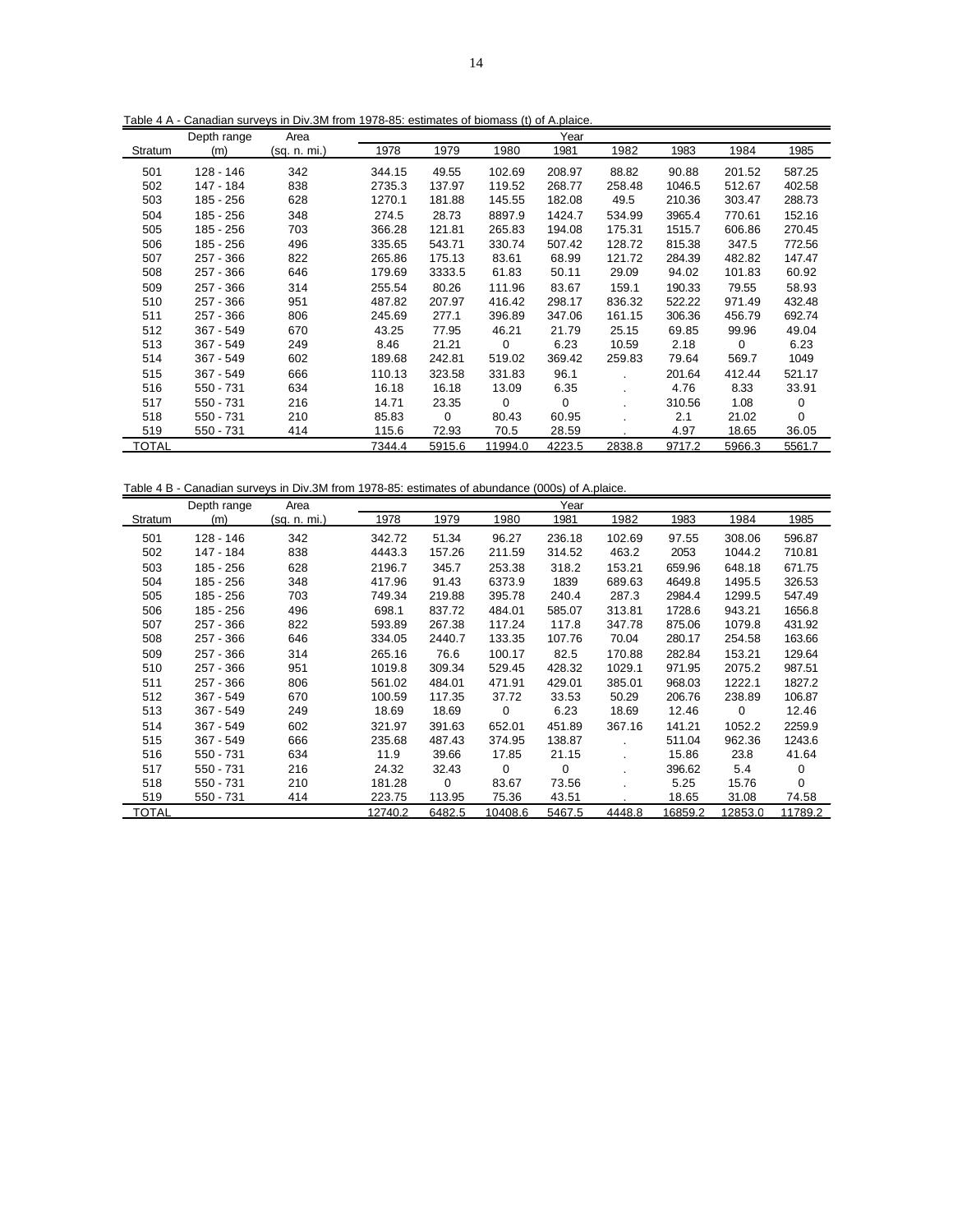|         | Depth range | Area         |          |          |              |          |          |          |        | Year           |          |          |          |                |             |          |
|---------|-------------|--------------|----------|----------|--------------|----------|----------|----------|--------|----------------|----------|----------|----------|----------------|-------------|----------|
| Stratum | (m)         | (sq. n. mi.) | 1988     | 1989     | 1990         | 1991     | 1992     | 1993     | 1994   | 1995           | 1996     | 1997     | 1998     | 1999           | 2000        | 2001     |
| 501     | 128-146     | 342          | 979      | 750      | 448          | 808      | 532      | 809      | 496    | 1672           | 1096     | 286      | 117      | 279            | 259         | 782      |
| 502     | 148-183     | 838          | 2133     | 2701     | 1040         | 1997     | 1285     | 950      | 899    | 1001           | 707      | 555      | 1190     | 1357           | 732         | 626      |
| 503     | 185-256     | 628          | 1025     | 838      | 1207         | 935      | 473      | 333      | 244    | 189            | 126      | 371      | 213      | 73             | 16          | 70       |
| 504     | 185-256     | 348          | 1649     | 346      | 661          | 240      | 418      | 429      | 640    | 367            | 201      | 152      | 257      | 40             | 75          | 64       |
| 505     | 185-256     | 703          | 1949     | 2319     | 1406         | 1055     | 628      | 968      | 922    | 412            | 375      | 464      | 558      | 55             | 42          | 84       |
| 506     | 185-256     | 496          | 359      | 847      | 720          | 376      | 451      | 229      | 606    | 92             | 24       | 10       | 26       | 30             | 19          | 28       |
| 507     | 258-366     | 822          | 880      | 398      | 562          | 292      | 479      | 239      | 237    | 187            | 54       | 62       | 35       | 14             | 11          | 21       |
| 508     | 258-366     | 646          | 313      | 123      | 209          | 188      | 545      | 365      | 128    | 99             | 42       | 92       | 124      | $\overline{2}$ | $\mathbf 0$ | 34       |
| 509     | 258-366     | 314          | 77       | 122      | 262          | 0        | 280      | 154      | 15     | 375            | 41       | 27       | 0        | 0              | 0           | 0        |
| 510     | 258-366     | 951          | 1742     | 1118     | 1555         | 981      | 1054     | 1094     | 1677   | 531            | 311      | 215      | 27       | 54             | 34          | 71       |
| 511     | 258-366     | 806          | 889      | 876      | 973          | 301      | 279      | 219      | 227    | 82             | 51       | 24       | 22       | 28             | 17          | 20       |
| 512     | 367-549     | 670          |          | 14       | 35           | 13       | 8        | 11       | 25     | 9              | 24       | 5        | 0        | $\Omega$       | $\Omega$    |          |
| 513     | 367-549     | 249          | 2        | $\Omega$ | 15           | $\Omega$ | 0        | 0        | 0      | $\overline{2}$ | $\Omega$ |          | $\Omega$ | O              | O           |          |
| 514     | 367-549     | 602          | 6        | 6        | 6            | 292      | 22       | 5        | 18     | 11             | 3        | $\Omega$ | 3        |                | $\Omega$    |          |
| 515     | 367-549     | 666          | 17       | 74       | 2            | 73       | 28       | 82       | 30     | 51             | 17       | 5        | 5        | 0              | 0           |          |
| 516     | 550-731     | 634          |          | O        | 0            | 3        |          | 9        |        | O              | $\Omega$ |          | $\Omega$ | $\Omega$       | 0           |          |
| 517     | 550-731     | 216          | $\Omega$ |          |              |          | $\Omega$ | $\Omega$ |        |                |          |          |          |                | $\Omega$    |          |
| 518     | 550-731     | 210          | $\Omega$ |          |              | $\Omega$ | $\Omega$ | 0        |        | O              |          |          |          | $\Omega$       | 0           | 0        |
| 519     | 550-731     | 414          | $\Omega$ | $\Omega$ | <sup>0</sup> | 11       | 3        |          | $\sim$ | я              | 0        | $\Omega$ | 0        | $\Omega$       | 0           | $\Omega$ |
| total   |             |              | 12029    | 10533    | 9101         | 7565     | 6492     | 5901     | 6169   | 5087           | 3073     | 2268     | 2577     | 1940           | 1204        | 1803     |
| S.e.    |             |              | 1387     | 1533     | 987          | 887      | 719      | 779      | 1028   | 809            | 681      | 528      | 561      | 654            | 252         | 324      |

Table 5 A - EU- surveys in Div.3M from 1988-2001: estimates of biomass (t) of A.plaice.

Table 5 B - EU-surveys in Div.3M from 1988-2001: estimates of abundance (000s) of A.plaice.

|         | Depth range | Area         |       |          |          |                |          |                |          | Year     |          |          |      |                |      |      |
|---------|-------------|--------------|-------|----------|----------|----------------|----------|----------------|----------|----------|----------|----------|------|----------------|------|------|
| Stratum | (m)         | (sq. n. mi.) | 1988  | 1989     | 1990     | 1991           | 1992     | 1993           | 1994     | 1995     | 1996     | 1997     | 1998 | 1999           | 2000 | 2001 |
| 501     | 128-146     | 342          | 1875  | 1433     | 735      | 1371           | 902      | 1278           | 661      | 2635     | 1718     | 540      | 203  | 431            | 417  | 1235 |
| 502     | 148-183     | 838          | 4679  | 5969     | 1924     | 4128           | 2036     | 1579           | 1223     | 918      | 871      | 572      | 1140 | 1188           | 871  | 609  |
| 503     | 185-256     | 628          | 2158  | 2346     | 2632     | 1469           | 795      | 512            | 356      | 246      | 122      | 409      | 225  | 84             | 27   | 102  |
| 504     | 185-256     | 348          | 2603  | 643      | 1070     | 408            | 751      | 638            | 668      | 382      | 212      | 141      | 277  | 48             | 80   | 60   |
| 505     | 185-256     | 703          | 5456  | 4079     | 2474     | 2320           | 974      | 1244           | 1113     | 501      | 465      | 526      | 733  | 70             | 53   | 120  |
| 506     | 185-256     | 496          | 1372  | 1914     | 1886     | 894            | 888      | 536            | 895      | 131      | 50       | 31       | 38   | 46             | 31   | 31   |
| 507     | 258-366     | 822          | 1776  | 915      | 1150     | 583            | 668      | 479            | 301      | 269      | 102      | 117      | 65   | 21             | 21   | 28   |
| 508     | 258-366     | 646          | 493   | 283      | 294      | 213            | 675      | 497            | 148      | 103      | 54       | 105      | 120  | $\overline{7}$ | 0    | 28   |
| 509     | 258-366     | 314          | 151   | 213      | 380      | 0              | 496      | 261            | 27       | 695      | 84       | 37       | 0    | 0              | 0    | 0    |
| 510     | 258-366     | 951          | 3430  | 2140     | 2638     | 1890           | 1729     | 1647           | 2537     | 904      | 536      | 356      | 58   | 100            | 78   | 118  |
| 511     | 258-366     | 806          | 1616  | 1757     | 1512     | 578            | 470      | 462            | 410      | 161      | 117      | 51       | 27   | 57             | 47   | 27   |
| 512     | 367-549     | 670          | 26    | 10       | 50       | 27             | 20       | 22             | 36       | 24       | 31       | 8        |      | $\Omega$       | 0    | 6    |
| 513     | 367-549     | 249          | 18    | $\Omega$ | 18       | 0              | 0        | 0              | 0        | 6        | $\Omega$ | $\Omega$ | 0    | 0              |      |      |
| 514     | 367-549     | 602          | 12    | 7        | 15       | 558            | 44       | $\overline{ }$ | 74       | 22       | 8        | 0        | 6    | 15             |      |      |
| 515     | 367-549     | 666          | 36    | 124      | 6        | 150            | 32       | 125            | 55       | 86       | 15       | 8        | 6    | $\Omega$       |      |      |
| 516     | 550-731     | 634          | 14    | 0        | $\Omega$ | $\overline{7}$ | 17       | 23             |          | $\Omega$ | $\Omega$ | $\Omega$ |      | $\Omega$       |      |      |
| 517     | 550-731     | 216          | 0     |          |          | 0              | 0        | 0              | $\Omega$ |          |          | 0        |      | $\Omega$       |      |      |
| 518     | 550-731     | 210          |       |          |          | $\Omega$       | $\Omega$ | 0              | $\Omega$ |          |          | $\Omega$ |      | $\Omega$       |      |      |
| 519     | 550-731     | 414          |       |          | ∩        | 20             | 6        | 18             | 9        | 19       |          | $\Omega$ |      | ი              |      |      |
| total   |             |              | 25714 | 21834    | 16784    | 14616          | 10502    | 9329           | 8520     | 7102     | 4386     | 2901     | 2899 | 2067           | 1624 | 2365 |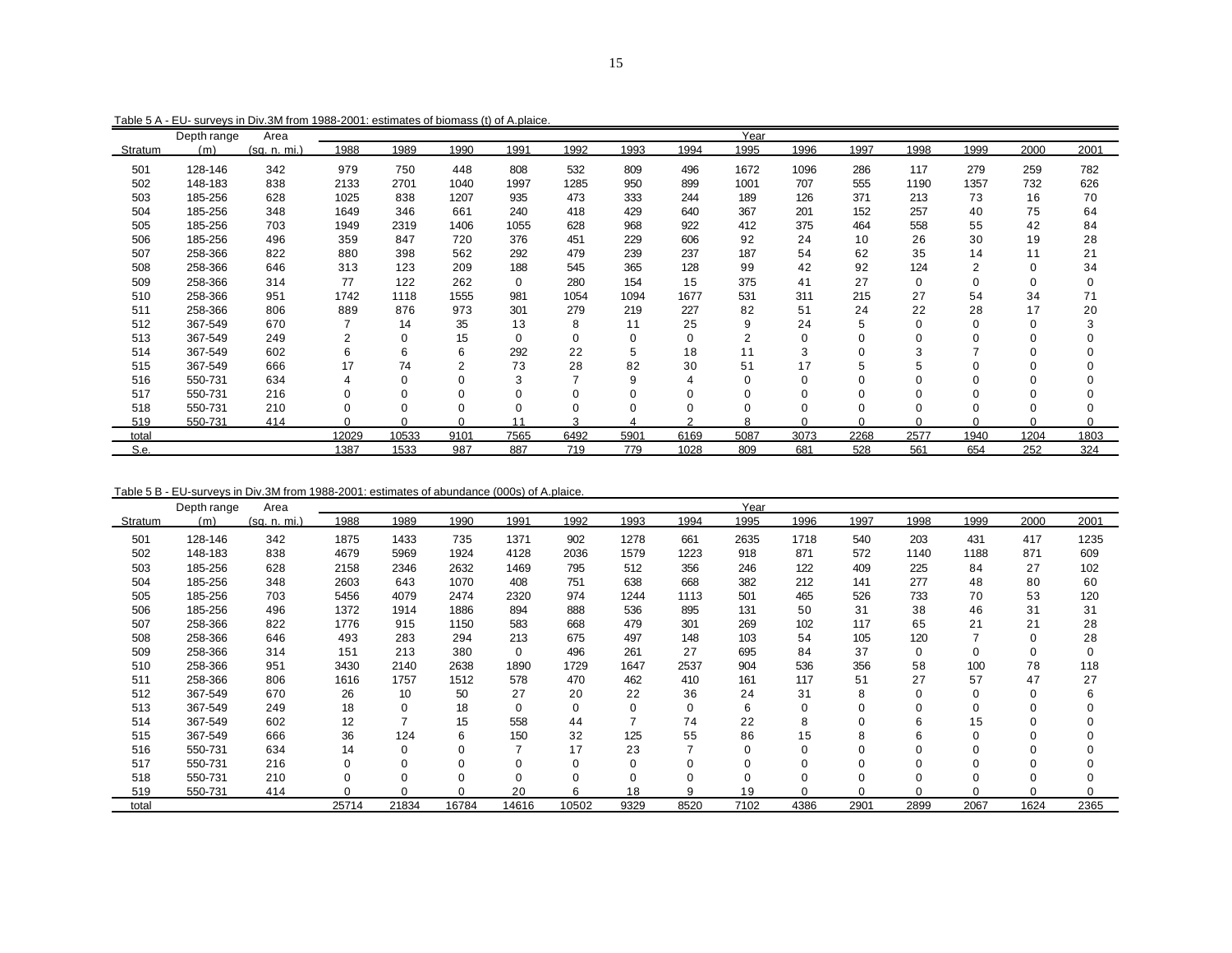|           | (Brodie et al., 1995 - SCR Doc.95/51) |         |                |                |                   |      |             |                |             |
|-----------|---------------------------------------|---------|----------------|----------------|-------------------|------|-------------|----------------|-------------|
|           | Depth range                           | Area    | Trawlable      |                | Abundance (000's) |      |             | Biomass (ton)  |             |
| Stratum   | (m)                                   | (sq nm) | Units (000)    | 1991           | 1994              | 1995 | 1991        | 1994           | 1995        |
| 537       | 367-549                               | 102     | 8              |                | 4                 |      |             | 3              |             |
|           |                                       |         |                |                |                   |      |             |                |             |
| 538       | 550-731                               | 194     | 15             |                | 10                | 0    |             | 9              | $\mathbf 0$ |
|           |                                       |         |                |                |                   |      |             |                |             |
| 520       | 732-914                               | 525     | 39             | 21             | 30                |      | 9           | 26             |             |
| 524       | 732-914                               | 253     | 19             | $\blacksquare$ | 95                |      |             | 67             |             |
| 528       | 732-914                               | 530     | 40             | 12             | 60                | 191  | 5           | 22             | 137         |
| 533       | 732-914                               | 98      | $\overline{7}$ |                |                   | 18   |             |                | 10          |
| 539       | 732-914                               | 133     | 10             | $\blacksquare$ | 20                | 15   |             | 16             | 10          |
|           |                                       |         |                |                |                   |      |             |                |             |
| 521       | 916-1097                              | 517     | 39             | $\Omega$       | 26                |      | $\Omega$    | 17             |             |
| 529       | 916-1097                              | 488     | 37             | 19             | 171               | 348  | 13          | 116            | 348         |
| 532       | 916-1097                              | 238     | 18             | $\pmb{0}$      | $\mathbf 0$       | 9    | 0           | 0              | 5           |
| 534       | 916-1097                              | 486     | 36             |                | 1255              | 660  |             | 1086           | 503         |
|           |                                       |         |                |                |                   |      |             |                |             |
| 522       | 1099-1280                             | 533     | 40             | $\mathbf 0$    | $\mathbf 0$       |      | $\mathbf 0$ | $\mathbf 0$    |             |
| 530       | 1099-1280                             | 1134    | 85             | 0              | 21                | 8    | 0           | 29             | 5           |
| 535       | 1099-1280                             | 92      | $\overline{7}$ |                | 3                 | 190  |             | $\overline{2}$ | 171         |
|           |                                       |         |                |                |                   |      |             |                |             |
| 523       | 1282-1463                             | 284     | 21             |                | 0                 |      |             | 0              |             |
| 527       | 1282-1463                             | 171     | 13             |                | 0                 |      |             | 0              |             |
| 531       | 1282-1463                             | 203     | 15             | 0              |                   |      | 0           |                |             |
| 536       | 1282-1463                             | 112     | 8              |                | $\Omega$          | 0    |             | $\Omega$       | 0           |
| Total     |                                       |         |                | 52             | 1695              | 1439 | 27          | 1393           | 1190        |
| 95% Lower |                                       |         |                | $-7$           | 247               | 607  | $-13$       | 64             | 542         |
| 95% Upper |                                       |         |                | 111            | 3142              | 2272 | 68          | 2722           | 1837        |

Table 6 - CANADIAN DEEPWATER SURVEYS: Estimated numbers and biomass per stratum of American plaice from the summer survey 1991 and the winter surveys in 1994 and 1995.

Table 7 - Japanese deepwater survey 1995. (Yokawa and Koga, 1995 - SCR Doc 95/48)

|         | TUNAWA AHU TUYA, 1995 - SUN DUC 95/40) |                |                |
|---------|----------------------------------------|----------------|----------------|
| Stratum | Depth range (m)                        | <b>Biomass</b> | Standart error |
| 516     | 550-731                                | ი              |                |
| 520     | 732-914                                | O              |                |
| 521     | 916-1097                               | ი              |                |
| 522     | 1099-1280                              | O              | O              |
| 523     | 1282-1463                              | 0              | O              |
| 525     | 916-1097                               | 0              |                |
| 528     | 732-914                                | 11             | 9              |
| 529     | 916-1097                               | 96             | 45             |
| 530     | 1099-1280                              | 0              |                |
| 532     | 916-1097                               | 8              | 8              |
|         | Biomass(t)                             | 115            |                |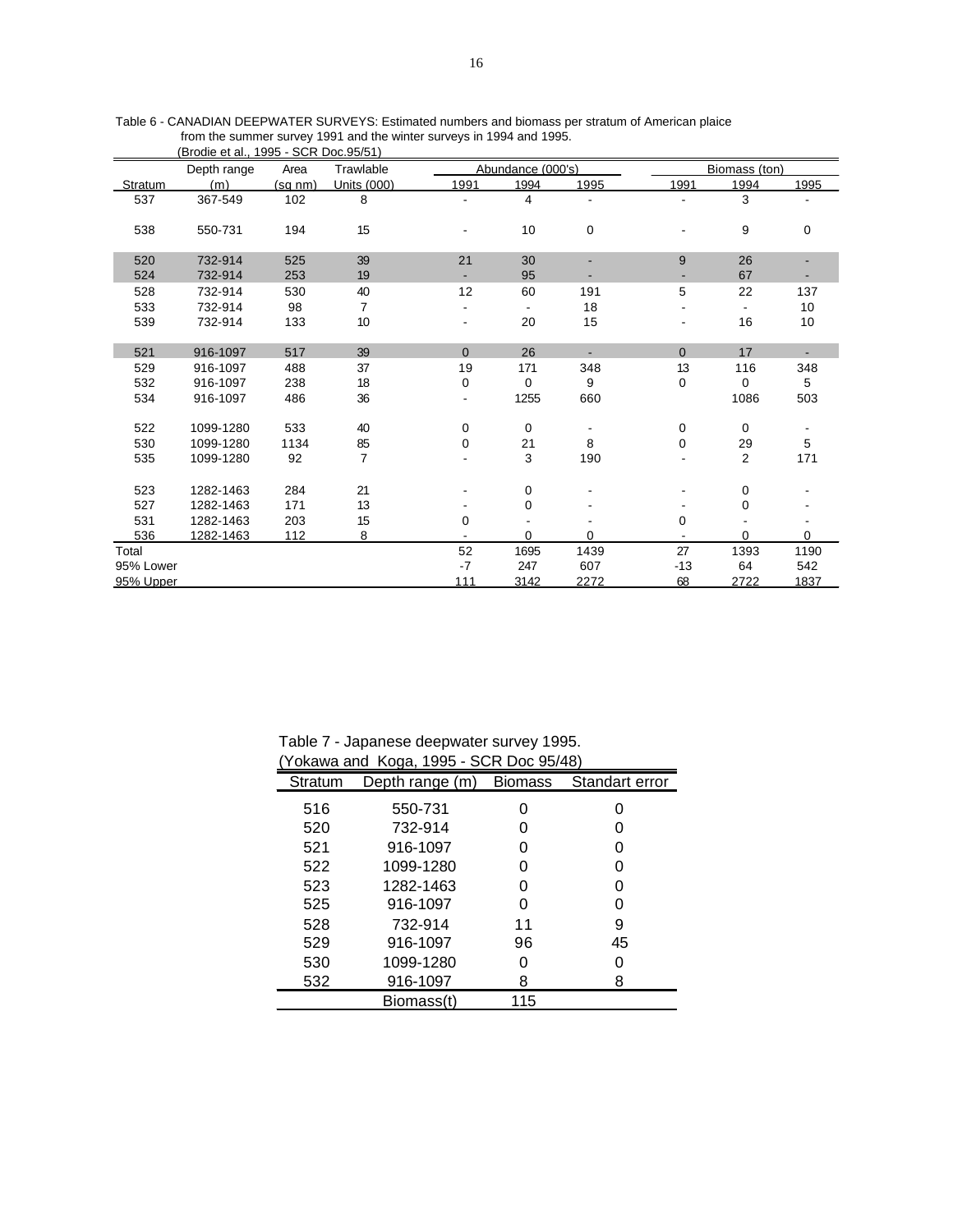|         | Depth range |                |        |       | <b>Numbers</b> |                          |          |       | Weights |                          |          |  |  |  |
|---------|-------------|----------------|--------|-------|----------------|--------------------------|----------|-------|---------|--------------------------|----------|--|--|--|
| Stratum | (m)         | Sets           | Units  | Catch | Av./Set        | Total No.                | Variance | Catch | Av./Set | Total Wt.                | Variance |  |  |  |
| 501     | 128-146     | 2              | 47500  | 13.0  | 6.50           | 308.750                  | 60.5     | 8.8   | 4.40    | 209.000                  | 33.6     |  |  |  |
| 502     | 148-183     | 6              | 116389 | 24.3  | 4.05           | 471.098                  | 10.6     | 20.4  | 3.41    | 396.554                  | 5.5      |  |  |  |
| 503     | 185-256     | 4              | 87222  | 3.8   | 0.94           | 82.377                   | 1.2      | 4.7   | 1.17    | 102.244                  | 1.8      |  |  |  |
| 504     | 185-256     | 2              | 48333  | 3.6   | 1.78           | 85.926                   | 6.3      | 2.3   | 1.16    | 55.852                   | 2.7      |  |  |  |
| 505     | 185-256     | 5              | 97639  | 41.8  | 8.36           | 815.827                  | 119.0    | 37.0  | 7.39    | 721.985                  | 76.0     |  |  |  |
| 506     | 185-256     | 3              | 68889  | 27.0  | 9.00           | 620.000                  | 171.0    | 17.8  | 5.92    | 407.593                  | 63.2     |  |  |  |
| 507     | 258-366     | 5              | 114167 | 6.2   | 1.24           | 142.074                  | 1.0      | 4.2   | 0.84    | 96.407                   | 0.7      |  |  |  |
| 508     | 258-366     | 4              | 89722  | 0.0   | 0.00           | $\blacksquare$           | 0.0      | 0.0   | 0.00    |                          | 0.0      |  |  |  |
| 509     | 258-366     | 2              | 43611  | 0.0   | 0.00           | $\overline{\phantom{a}}$ | 0.0      | 0.0   | 0.00    | $\overline{a}$           | 0.0      |  |  |  |
| 510     | 258-366     | 6              | 132083 | 15.7  | 2.61           | 344.884                  | 6.6      | 10.7  | 1.78    | 235.304                  | 5.2      |  |  |  |
| 511     | 258-366     | 5              | 111944 | 6.7   | 1.33           | 149.259                  | 2.4      | 4.4   | 0.87    | 97.541                   | 2.1      |  |  |  |
| 512     | 367-549     | 4              | 93056  | 0.0   | 0.00           |                          | 0.0      | 0.0   | 0.00    |                          | 0.0      |  |  |  |
| 513     | 367-549     | 2              | 34583  | 0.0   | 0.00           |                          | 0.0      | 0.0   | 0.00    |                          | 0.0      |  |  |  |
| 514     | 367-549     | 4              | 83611  | 2.0   | 0.50           | 41.806                   | 1.0      | 0.0   | 0.01    | 627                      | 0.0002   |  |  |  |
| 515     | 367-549     | 3              | 92500  | 2.0   | 0.67           | 61.667                   | 1.3      | 0.5   | 0.17    | 15.417                   | 0.1      |  |  |  |
| 516     | 550-731     | 4              | 88056  | 0.0   | 0.00           | $\blacksquare$           | 0.0      | 0.0   | 0.00    |                          | 0.0      |  |  |  |
| 517     | 550-731     | 2              | 30000  | 0.0   | 0.00           |                          | 0.0      | 0.0   | 0.00    | $\overline{\phantom{a}}$ | 0.0      |  |  |  |
| 518     | 550-731     | 2              | 29167  | 0.0   | 0.00           |                          | 0.0      | 0.0   | 0.00    |                          | 0.0      |  |  |  |
| 519     | 550-731     | 3              | 57500  | 1.8   | 0.59           | 34.074                   | 1.1      | 1.2   | 0.39    | 22.148                   | 0.4      |  |  |  |
| 528     | 732-914     | 2              | 73611  | 2.0   | 1.00           | 73.611                   | 2.0      | 2.0   | 1.00    | 73.611                   | 2.0      |  |  |  |
| 529     | 916-1097    | 2              | 67778  | 0.0   | 0.00           | $\blacksquare$           | 0.0      | 0.0   | 0.00    | $\overline{\phantom{m}}$ | 0.0      |  |  |  |
| 530     | 1099-1280   | 2              | 157500 | 0.0   | 0.00           | $\blacksquare$           | 0.0      | 0.0   | 0.00    | $\overline{\phantom{a}}$ | 0.0      |  |  |  |
| 531     | 1282-1463   | 2              | 28194  | 0.0   | 0.00           | $\blacksquare$           | 0.0      | 0.0   | 0.00    | ٠                        | 0.0      |  |  |  |
| 532     | 916-1097    | 2              | 33056  | 0.0   | 0.00           |                          | 0.0      | 0.0   | 0.00    | $\overline{\phantom{a}}$ | 0.0      |  |  |  |
| 533     | 732-914     | 2              | 13611  | 2.0   | 1.00           | 13.611                   | 2.0      | 0.8   | 0.40    | 5.444                    | 0.3      |  |  |  |
| 534     | 916-1097    | 2              | 67500  | 0.0   | 0.00           | $\blacksquare$           | 0.0      | 0.0   | 0.00    | ٠                        | 0.0      |  |  |  |
| 535     | 1099-1280   | $\overline{2}$ | 12778  | 0.0   | 0.00           | $\blacksquare$           | 0.0      | 0.0   | 0.00    |                          | 0.0      |  |  |  |
| 536     | 1282-1463   | 2              | 15556  | 0.0   | 0.00           |                          | 0.0      | 0.0   | 0.00    |                          | 0.0      |  |  |  |
|         |             |                |        |       | 1.68           | 3244.964                 |          |       | 1.26    | 2439.727                 |          |  |  |  |

Table 8 A - Catches of A.plaice, with associated estimates of abundance and biomass, from Canadian survey in Div.3M in 1996. (Brodie et al., 1997 - SCR doc 97/42)

Table 8 B - Abundance and biomass estimates, with approx. 95% C.I., for A.plaice from Canadian survey in Div.3M in 1996 (Brodie et al., 1997 - SCR doc 97/42)

|                      | Upper | Mean | Lower |
|----------------------|-------|------|-------|
| Abundance (millions) | 5.1   | 32   | 1.4   |
| Biomass ('000 tons)  |       | 24   |       |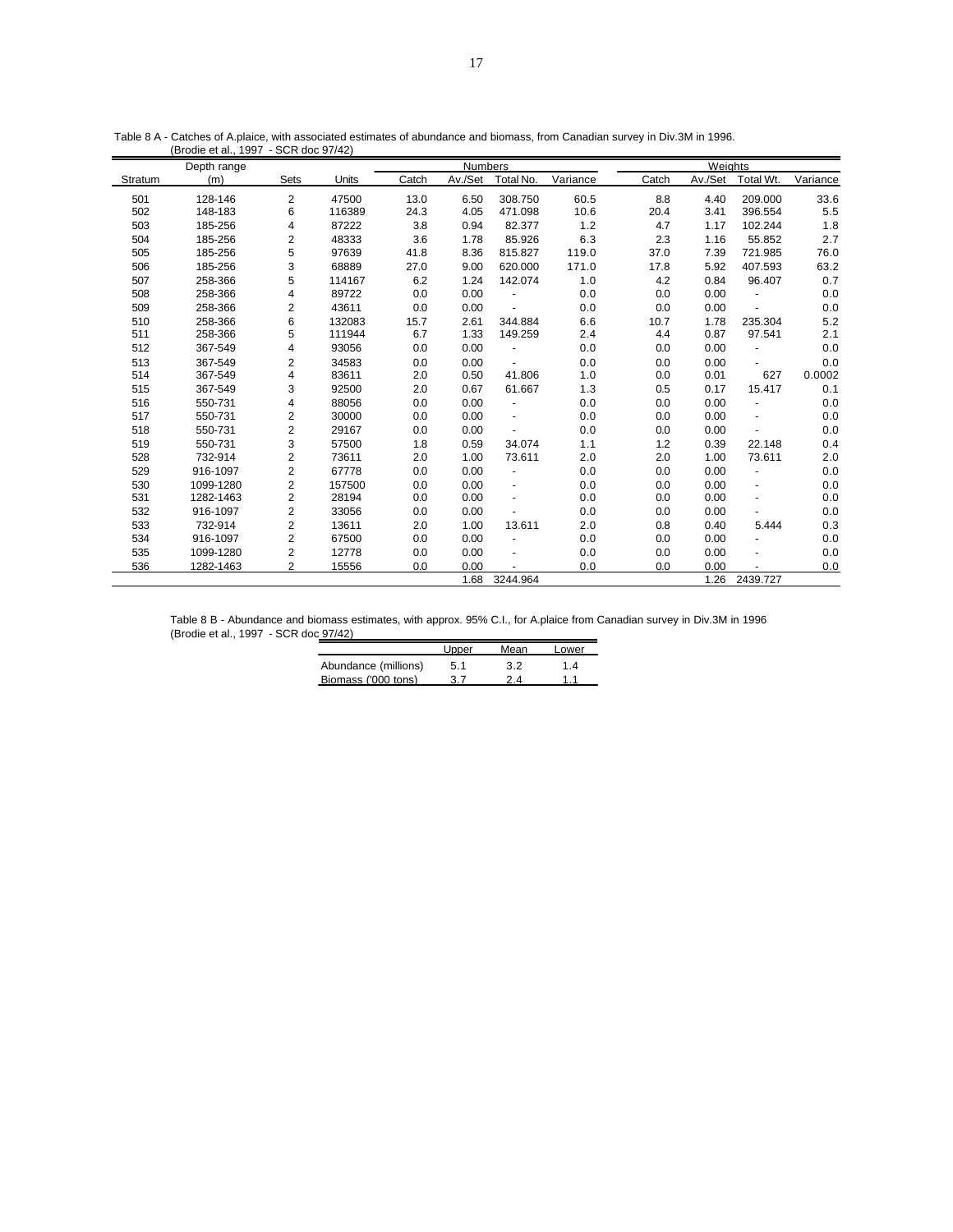

Fig.3A. American plaice in Div. 3M: trends in biomass in the surveys.



Fig.3B. American plaice in Div. 3M: trends in abundance in the surveys.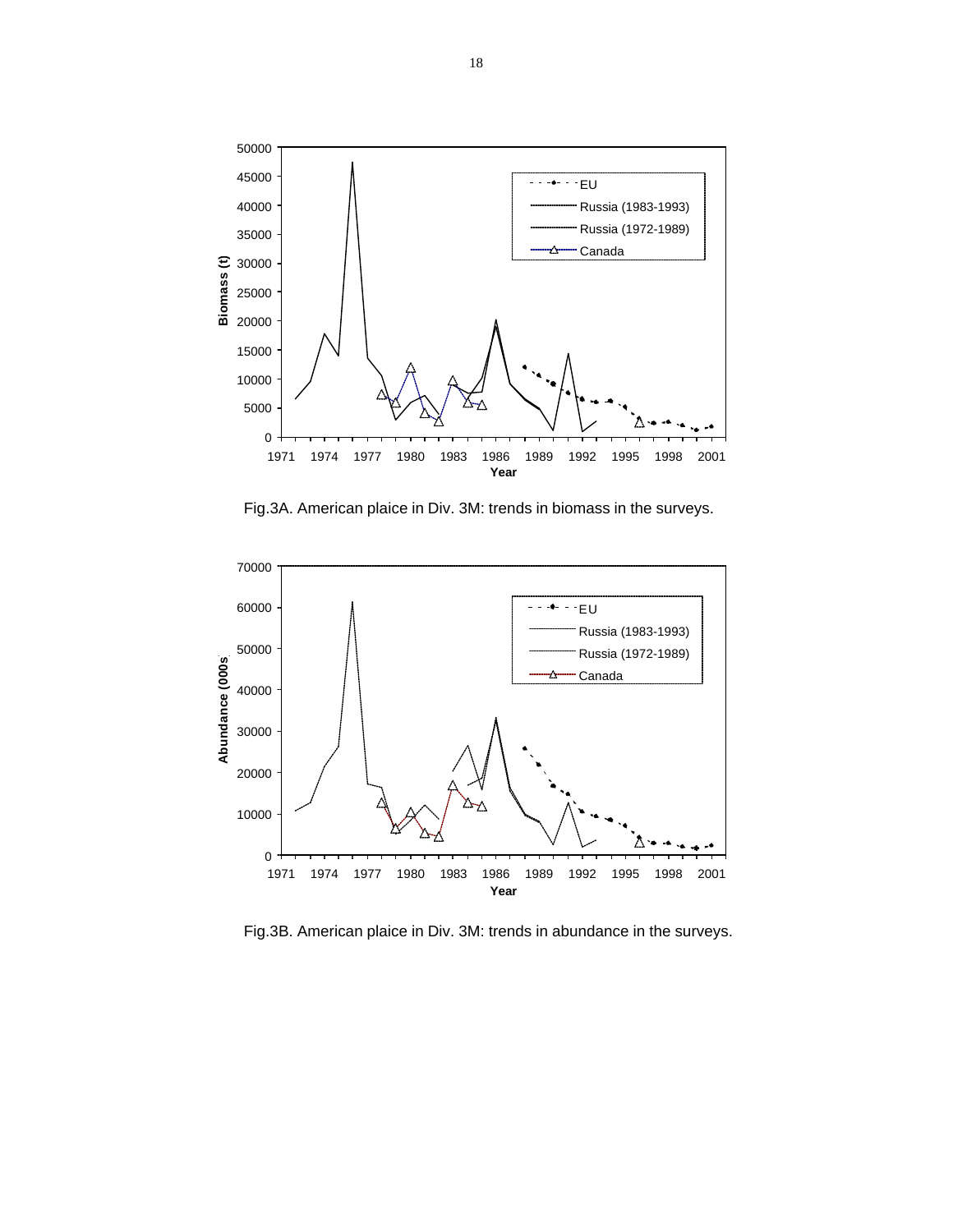|              |      |      | Canadian winter surveys series |      |      |      |      |      | USSF |              |
|--------------|------|------|--------------------------------|------|------|------|------|------|------|--------------|
| ∟ength group | 1978 | 1979 | 1980                           | 1981 | 1982 | 1983 | 1984 | 1985 | 1987 | Length group |
| $\sqrt{2}$   |      |      |                                |      |      |      |      |      | 142  |              |

Table 9: Length composition (absolute frequencies in '000) of the 3M american plaice stock, 1978-2001.

| 12          | 4     |      | 6     | 5    |      |       | 6     |       | 142   | 12    |
|-------------|-------|------|-------|------|------|-------|-------|-------|-------|-------|
| 14          | 50    |      | 12    | 40   |      | 6     |       | 13    | 727   | 14    |
| 16          | 17    | 15   |       |      | 11   | 11    |       |       | 1044  | 16    |
| 18          |       |      |       |      | 38   | 22    | 19    | 37    | 1202  | 18    |
| 20          |       | 8    | 6     | 16   | 111  | 87    | 88    | 13    | 1044  | 20    |
| 22          | 50    | 164  | 7     | 27   | 416  | 152   | 161   | 31    | 1676  | 22    |
| 24          | 109   | 152  | 55    | 60   | 491  | 345   | 239   | 260   | 1803  | 24    |
| 26          | 204   | 73   | 94    | 33   | 95   | 903   | 448   | 495   | 1313  | 26    |
| 28          | 372   | 61   | 164   | 45   | 69   | 2206  | 929   | 804   | 1313  | 28    |
| 30          | 791   | 78   | 356   | 83   | 207  | 3668  | 1461  | 1189  | 1249  | 30    |
| 32          | 1266  | 162  | 253   | 178  | 187  | 2243  | 2327  | 1843  | 759   | 32    |
| 34          | 2011  | 388  | 147   | 384  | 184  | 827   | 2128  | 2068  | 648   | 34    |
| 36          | 1516  | 957  | 504   | 684  | 239  | 481   | 1993  | 1581  | 506   | 36    |
| 38          | 1329  | 704  | 741   | 760  | 311  | 754   | 1244  | 1481  | 364   | 38    |
| 40          | 1033  | 683  | 982   | 588  | 403  | 821   | 422   | 751   | 395   | 40    |
| 42          | 663   | 665  | 949   | 507  | 330  | 712   | 358   | 363   | 332   | 42    |
| 44          | 346   | 450  | 986   | 708  | 302  | 589   | 269   | 162   | 237   | 44    |
| 46          | 293   | 229  | 783   | 536  | 272  | 751   | 269   | 155   | 206   | 46    |
| 48          | 354   | 278  | 640   | 370  | 199  | 696   | 150   | 202   | 174   | 48    |
| 50          | 306   | 454  | 1047  | 199  | 214  | 762   | 177   | 120   | 127   | 50    |
| 52          | 165   | 356  | 1138  | 135  | 130  | 493   | 105   | 107   | 79    | 52    |
| 54          | 119   | 377  | 758   | 75   | 65   | 211   | 24    | 75    | 95    | 54    |
| 56          | 11    | 145  | 613   | 5    | 22   | 110   | 24    | 39    | 79    | 56    |
| 58          |       | 65   | 190   | 16   |      | 5     | 6     |       | 47    | 58    |
| 60          |       | 8    | 40    |      |      | 5     |       |       | 32    | 60    |
| 62          |       |      |       |      |      |       |       |       | 47    | 62    |
| 64          |       |      |       |      |      |       |       |       | 16    | 64    |
| 66          |       |      |       |      |      |       |       |       | 16    | 66    |
| Total       | 11007 | 6475 | 10472 | 5467 | 4295 | 16859 | 12847 | 11789 | 15672 | Total |
| mean length | 37.7  | 42.1 | 45.7  | 41.4 | 37.0 | 36.2  | 35.2  | 35.7  | 28.2  |       |

|              | EU series |       |       |                |                |      |      |      |                |                |                |                |                |                |              |
|--------------|-----------|-------|-------|----------------|----------------|------|------|------|----------------|----------------|----------------|----------------|----------------|----------------|--------------|
| Lenath aroup | 1988      | 1989  | 1990  | 1991           | 1992           | 1993 | 1994 | 1995 | 1996           | 1997           | 1998           | 1999           | 2000           | 2001           | Lenath aroup |
| 4            |           |       |       |                |                |      | 6    |      |                |                |                |                |                |                | 4            |
| 6            |           |       |       | 18             |                |      |      |      |                |                |                |                |                |                | 6            |
| 8            |           |       |       | 18             |                |      |      |      |                |                |                |                |                |                | 8            |
| 10           |           | 36    | 6     | 25             |                |      |      |      |                |                |                | 6              | 7              |                | 10           |
| 12           | 70        | 12    |       | 42             |                |      |      |      | $\overline{7}$ | $\overline{7}$ |                |                | 6              |                | 12           |
| 14           | 577       | 12    |       | 44             | 42             |      |      |      |                |                |                |                |                |                | 14           |
| 16           | 1325      | 90    | 130   | 124            | 199            |      | 7    | 12   | 6              | $\overline{7}$ |                |                |                |                | 16           |
| 18           | 306       | 284   | 357   | 92             | 381            | 17   | 27   | 13   | 28             | 14             |                |                | 6              | $\overline{7}$ | 18           |
| 20           | 58        | 1047  | 127   | 71             | 218            | 33   | 28   |      |                |                | 14             |                | $\overline{7}$ | 27             | 20           |
| 22           | 173       | 2466  | 163   | 421            | 112            | 171  | 27   |      | 13             |                | 14             |                | 14             |                | 22           |
| 24           | 307       | 2781  | 339   | 756            | 234            | 506  | 37   | 39   | 33             | 26             | $\overline{7}$ | 7              | $\overline{7}$ | 7              | 24           |
| 26           | 598       | 1393  | 598   | 428            | 310            | 555  | 110  | 39   | 21             | 52             | 7              | 13             | $\overline{7}$ | 27             | 26           |
| 28           | 969       | 434   | 1128  | 417            | 337            | 322  | 251  | 98   | 61             | 39             | 39             | 28             | 38             | 46             | 28           |
| 30           | 1490      | 554   | 2571  | 714            | 389            | 589  | 618  | 183  | 99             | 26             | 13             | $\overline{7}$ | 27             | 20             | 30           |
| 32           | 2556      | 868   | 2460  | 1485           | 489            | 504  | 818  | 552  | 254            | 166            | 67             | 47             | 60             | 58             | 32           |
| 34           | 3138      | 1756  | 1388  | 2303           | 952            | 533  | 732  | 573  | 314            | 159            | 190            | 105            | 115            | 170            | 34           |
| 36           | 3030      | 2472  | 1218  | 2042           | 1578           | 949  | 801  | 908  | 548            | 303            | 290            | 181            | 177            | 252            | 36           |
| 38           | 2243      | 1860  | 1264  | 1688           | 1432           | 1020 | 1181 | 1187 | 754            | 484            | 282            | 182            | 183            | 473            | 38           |
| 40           | 2339      | 1398  | 1016  | 1038           | 1115           | 1059 | 1052 | 1007 | 715            | 328            | 355            | 225            | 206            | 309            | 40           |
| 42           | 2487      | 1218  | 927   | 600            | 909            | 880  | 420  | 670  | 441            | 234            | 273            | 151            | 181            | 188            | 42           |
| 44           | 2359      | 1492  | 1102  | 794            | 462            | 715  | 512  | 347  | 270            | 220            | 276            | 152            | 96             | 124            | 44           |
| 46           | 717       | 887   | 1001  | 706            | 456            | 553  | 596  | 341  | 181            | 166            | 256            | 166            | 167            | 103            | 46           |
| 48           | 439       | 415   | 598   | 481            | 469            | 283  | 560  | 316  | 251            | 226            | 223            | 257            | 122            | 136            | 48           |
| 50           | 198       | 156   | 236   | 158            | 268            | 335  | 333  | 379  | 195            | 261            | 267            | 212            | 108            | 169            | 50           |
| 52           | 164       | 140   | 86    | 104            | 101            | 207  | 226  | 236  | 91             | 131            | 199            | 230            | 65             | 156            | 52           |
| 54           | 77        | 42    | 41    | 26             | 35             | 57   | 102  | 162  | 60             | 26             | 80             | 53             | 19             | 85             | 54           |
| 56           | 62        | 15    | 20    | 14             | $\overline{7}$ | 23   | 70   | 29   | 32             | 20             | 40             | 33             | $\overline{7}$ |                | 56           |
| 58           | 33        | 6     | 6     | $\overline{7}$ |                | 16   |      | 6    | 6              | $\overline{7}$ | 6              | 6              |                | 6              | 58           |
| 60           |           |       |       |                |                |      |      | 6    | 6              |                |                | 6              |                |                | 60           |
| 62           |           |       |       |                |                |      | 6    |      |                |                |                |                |                |                | 62           |
| 64           |           |       |       |                |                |      |      |      |                |                |                |                |                |                | 64           |
| 66           |           |       |       |                | $\overline{7}$ |      |      |      |                |                |                |                |                |                | 66           |
| Total        | 25714     | 21834 | 16784 | 14616          | 10502          | 9329 | 8520 | 7102 | 4386           | 2901           | 2899           | 2067           | 1624           | 2365           | Total        |
| mean length  | 36.1      | 33.7  | 36.0  | 36.2           | 37.1           | 38.3 | 39.8 | 40.8 | 40.6           | 41.7           | 43.5           | 44.6           | 41.5           | 41.9           |              |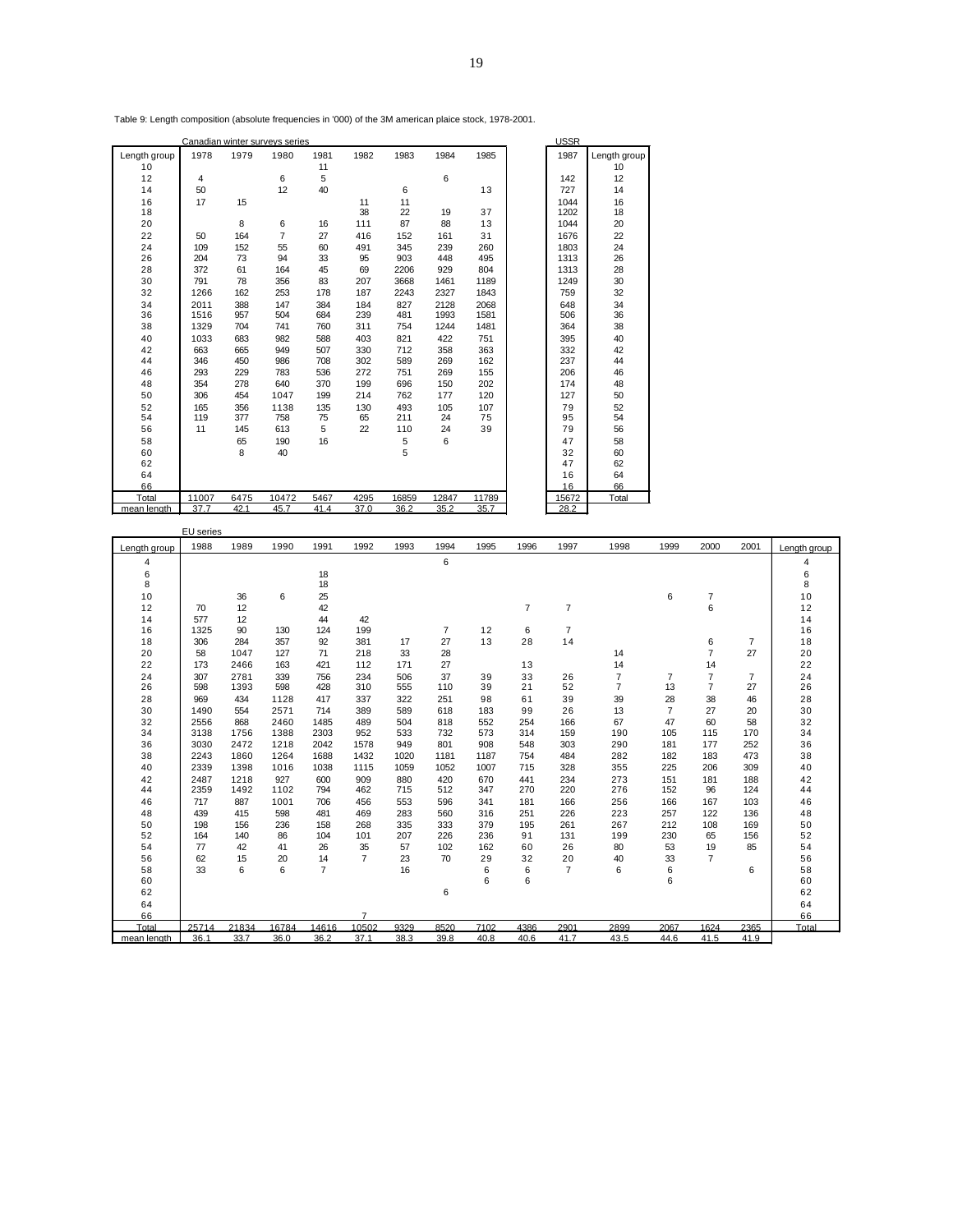| Year       | a        | b      | n     |
|------------|----------|--------|-------|
| 1988       | 0.004794 | 3.2121 | 1211  |
| 1989       | 0.005519 | 3.1810 | 1192  |
| 1990       | 0.004266 | 3.2420 | 1314  |
| 1991       | 0.004328 | 3.2404 | 1032  |
| 1992       | 0.004770 | 3.2130 | 1296  |
| 1993       | 0.002957 | 3.3362 | 1036  |
| 1994       | 0.002948 | 3.3373 | 1066  |
| 1995       | 0.002732 | 3.3474 | 772   |
| 1996       | 0.004766 | 3.1978 | 571   |
| 1997       | 0.004553 | 3.2116 | 437   |
| 1998       | 0.004370 | 3.2260 | 442   |
| 1999       | 0.004288 | 3.2294 | 452   |
| 2000       | 0.008201 | 3.0444 | 411   |
| 2001       | 0.004410 | 3.2074 | 570   |
| All period | 0.0051   | 3.1886 | 11802 |

Table 10: Length weight relationships of 3M American plaice (Vazquez, *pers. comm* . 2002)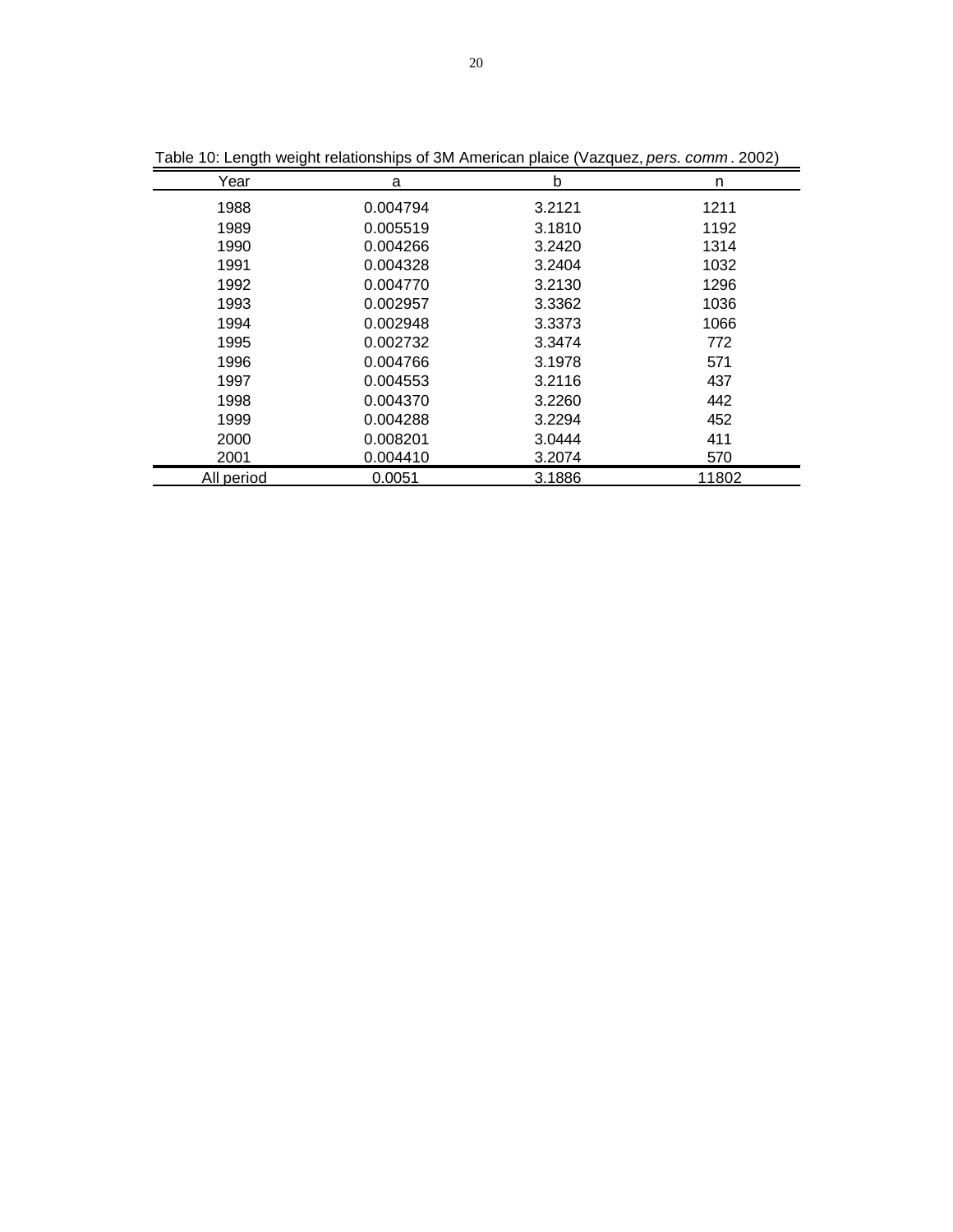| Table 11: Population abundance (000s) at age (yrs) of A. plaice from surveys in Div. 3M during 1978-2001. |  |  |  |  |
|-----------------------------------------------------------------------------------------------------------|--|--|--|--|
|                                                                                                           |  |  |  |  |

| Canadian surveys |  |
|------------------|--|
|                  |  |

| Year/age |     |     |      |      |      |      |      |      | 10   |     |     |     | 14  | 15     | Total |
|----------|-----|-----|------|------|------|------|------|------|------|-----|-----|-----|-----|--------|-------|
| 1978     | 66  | د ا | 530  | 6058 | 1355 | 1193 | 680  | 255  | 477  | 285 | 74  | 21  |     |        | 11007 |
| 1979     |     | 216 | 183  | 520  | 2894 | 574  | 302  | 350  | 326  | 627 | 388 | 40  | 57  |        | 6477  |
| 1980     |     |     |      | 766  | 238  | 766  | 3096 | 1272 | 967  | 849 | 744 | 936 | 799 |        | 10459 |
| 1981     | -44 | 52  | 155  | 1287 | 596  | 1091 | 1502 | 300  | 202  | 133 | 33  | 50  |     | 16     | 5461  |
| 1982     |     | 938 | 605  | 227  | 685  | 425  | 492  | 523  | 155  | 132 | 45  | 29  | 13  | o<br>o | 4287  |
| 1983     |     | 298 | 9360 | 1549 | 973  | 1323 | 1108 | 750  | 1029 | 279 | 174 |     |     |        | 16848 |
| 1984     |     | 160 | 1619 | 8374 | 1061 | 543  | 599  | 239  | 140  | 67  | 27  |     |     |        | 12836 |
| 1985     |     | 17  | 1113 | 4731 | 4518 | 474  | 278  | 275  | 193  | 85  | 53  |     |     |        | 11782 |

| <b>USSR</b> surveys |  |
|---------------------|--|
|---------------------|--|

| Year/age |     |      |      |      |      |      |      |      | 10  |     |     |     |                | 15 | 16+ | Total |
|----------|-----|------|------|------|------|------|------|------|-----|-----|-----|-----|----------------|----|-----|-------|
| 1983     | 101 | 3036 | 3643 | 6477 | 2429 | 1417 | 1417 | 810  | 405 | 101 | 162 | 121 | 40             | 40 | 61  | 20260 |
| 1984     | 69  | 1904 | 2251 | 5714 | 3463 | 1731 | 1039 | 519  | 346 | 52  | 87  | 69  | 35             | 17 | 35  | 17331 |
| 1985     | 59  | 784  | 1372 | 5097 | 5293 | 3333 | 1764 | 784  | 392 | 98  | 118 | 74  | 20             | 20 | 20  | 19228 |
| 1986     | 300 | 1335 | 2336 | 8342 | 8676 | 5673 | 4004 | 1335 | 667 | 200 | 233 | 200 | 33             | 33 | 33  | 33400 |
| 1987     |     | 969  | 969  | 3230 | 3715 | 3230 | 2584 | 808  | 323 | 81  | 81  | 81  | $\overline{A}$ |    | 24  | 16123 |
| 1988     | 50  | 301  | 603  | 2110 | 2110 | 2009 | 1808 | 603  | 201 | 40  | 40  | 30  |                |    | ∽   | 9924  |
| 1989     | 42  | 1665 | 583  | 1332 | 1498 | 1332 | 1165 | 416  | 166 | 50  | 42  | 33  |                |    |     | 8355  |
| 1990     |     | 206  | 283  | 721  | 489  | 386  | 309  | 129  |     |     |     |     |                |    |     | 2590  |

| EU surveys |     |      |      |      |      |      |      |      |      |      |     |     |     |     |     |       |       |
|------------|-----|------|------|------|------|------|------|------|------|------|-----|-----|-----|-----|-----|-------|-------|
| Year/age   |     |      | з    |      | Б.   | 6    |      |      | q    | 10   | 11  | 12  | 13  | 14  | 15  | $16+$ | Total |
| 1988       | 503 | 1391 | 1683 | 4080 | 3511 | 3057 | 4445 | 2664 | 1608 | 1024 | 599 | 381 | 217 | 335 | 138 | 77    | 25714 |
| 1989       | 48  | 1587 | 5756 | 2306 | 2150 | 1883 | 2807 | 1886 | 1203 | 805  | 502 | 325 | 172 | 258 | 96  | 48    | 21834 |
| 1990       | 6   | 577  | 1372 | 4598 | 2015 | 1381 | 2078 | 1533 | 1064 | 739  | 486 | 328 | 188 | 263 | 104 | 52    | 16784 |
| 1991       | 140 | 322  | 1487 | 2286 | 2321 | 1548 | 2089 | 1457 | 1012 | 686  | 452 | 302 | 151 | 213 | 77  | 74    | 14616 |
| 1992       | 20  | 685  | 762  | 1030 | 1175 | 1230 | 1772 | 1200 | 840  | 596  | 402 | 274 | 145 | 222 | 87  | 61    | 10502 |
| 1993       |     | 24   | 1376 | 970  | 647  | 340  | 3108 | 351  | 596  | 281  | 197 | 229 | 281 | 861 | 29  | 36    | 9339  |
| 1994       | 6   | 40   | 38   | 1789 | 779  | 647  | 706  | 2471 | 241  | 476  | 166 | 163 | 194 | 398 | 397 | 8     | 8520  |
| 1995       |     | 25   | 99   | 631  | 1617 | 989  | 986  | 664  | 1130 | 126  | 143 | 119 | 120 | 242 | 183 | 27    | 7102  |
| 1996       |     | 34   | 103  | 227  | 471  | 1248 | 663  | 415  | 310  | 477  | 114 | 65  | 68  | 95  | 62  | 25    | 4379  |
| 1997       |     | 14   | 96   | 22   | 98   | 314  | 903  | 201  | 314  | 224  | 374 | 103 | 20  | 77  | 40  | 93    | 2901  |
| 1998       |     | 21   | 27   | 40   | 60   | 203  | 459  | 657  | 389  | 269  | 237 | 231 | 74  | 94  | 48  | 90    | 2899  |
| 1999       | 6   |      | 20   | 57   | 61   | 58   | 181  | 346  | 379  | 192  | 264 | 165 | 100 | 103 | 50  | 83    | 2067  |
| 2000       | 13  | 21   | 6    | 73   | 87   | 118  | 87   | 112  | 289  | 314  | 173 | 140 | 59  | 44  | 38  | 49    | 1624  |
| 2001       |     | 34   | 45   | 50   | 82   | 45   | 81   | 192  | 311  | 417  | 350 | 311 | 144 | 130 | 92  | 83    | 2365  |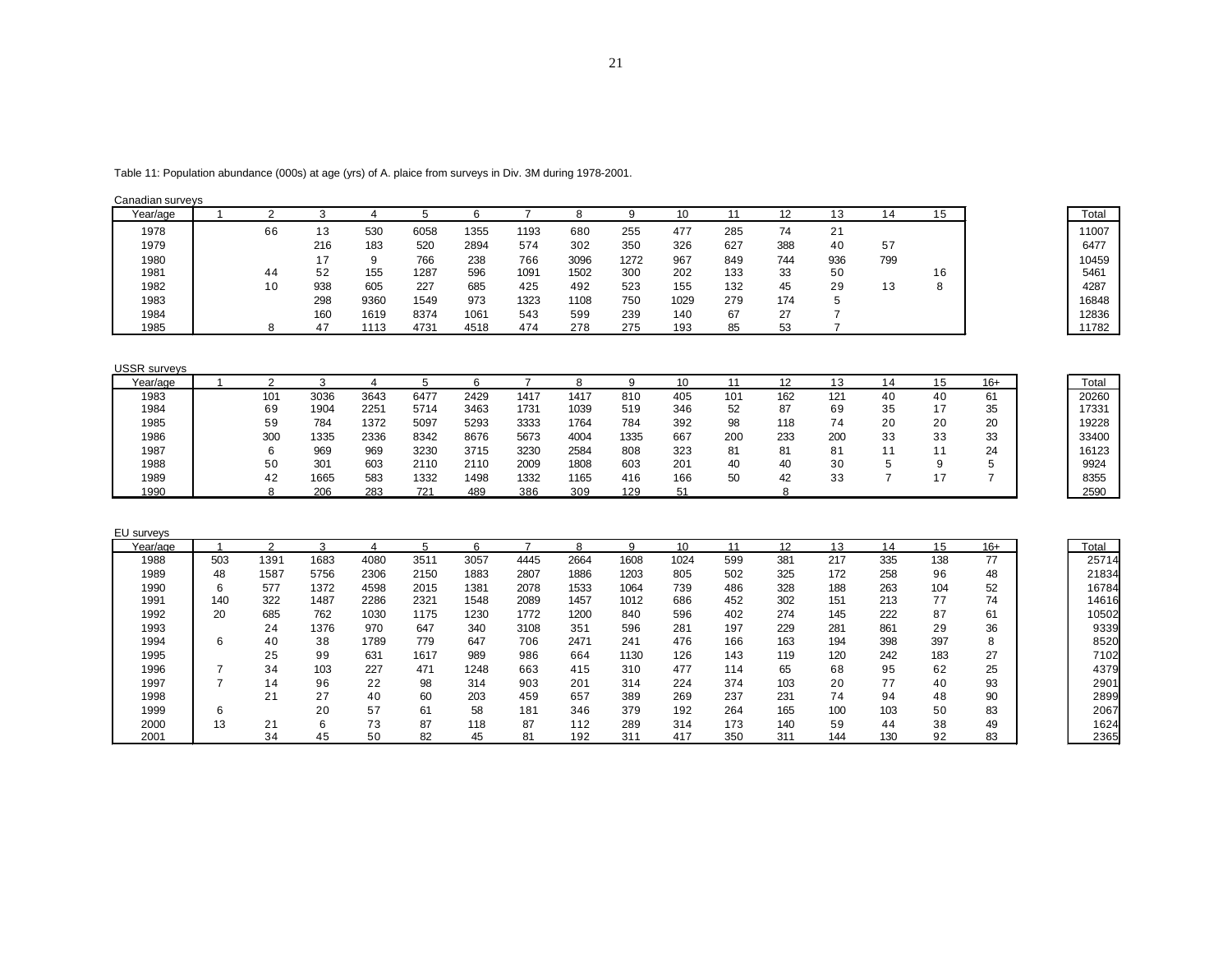| Year/age |       | 2     | 3     | 4     | 5     | 6     |       | 8     | 9     | 10    | 11    | 12    | 13    | 14    | 15    | $16+$ |
|----------|-------|-------|-------|-------|-------|-------|-------|-------|-------|-------|-------|-------|-------|-------|-------|-------|
| 1988     | 0.027 | 0.048 | 0.152 | 0.336 | 0.485 | 0.610 | 0.715 | 0.784 | 0.799 | 0.825 | 0.888 | 0.974 | 1.231 | .247  | 1.573 | 1.764 |
| 1989     | 0.013 | 0.090 | 0.151 | 0.292 | 0.514 | 0.623 | 0.720 | 0.816 | 0.841 | 0.864 | 0.924 | 1.007 | 1.201 | .216  | 1.488 | 1.663 |
| 1990     | 0.010 | 0.062 | 0.189 | 0.311 | 0.416 | 0.550 | 0.701 | 0.830 | 0.859 | 0.901 | 0.969 | 1.044 | 1.197 | 1.226 | 1.436 | 1.595 |
| 1991     | 0.015 | 0.070 | 0.157 | 0.339 | 0.469 | 0.553 | 0.652 | 0.768 | 0.798 | 0.835 | 0.897 | 0.966 | 1.159 | 1.185 | 1.442 | 1.644 |
| 1992     | 0.029 | 0.063 | 0.158 | 0.312 | 0.506 | 0.609 | 0.681 | 0.760 | 0.812 | 0.842 | 0.926 | 1.019 | 1.199 | 1.217 | 1.426 | 1.787 |
| 1993     |       | 0.061 | 0.160 | 0.295 | 0.399 | 0.572 | 0.726 | 0.760 | 0.801 | 0.885 | 0.927 | 0.952 | 1.098 | .249  | 1.865 | 1.629 |
| 1994     | 0.001 | 0.062 | 0.163 | 0.314 | 0.478 | 0.557 | 0.645 | 0.812 | 0.961 | 0.935 | 1.051 | 1.049 | 1.303 | 1.262 | 1.565 | 1.895 |
| 1995     |       | 0.044 | 0.191 | 0.326 | 0.480 | 0.620 | 0.669 | 0.797 | 0.901 | 1.239 | 1.302 | 1.482 | 1.531 | 1.528 | 1.571 | 2.108 |
| 1996     | 0.017 | 0.055 | 0.190 | 0.329 | 0.461 | 0.584 | 0.710 | 0.828 | 0.947 | 0.877 | 1.104 | 1.400 | 1.319 | 1.540 | 1.663 | 1.825 |
| 1997     | 0.017 | 0.049 | 0.171 | 0.236 | 0.421 | 0.550 | 0.668 | 0.637 | 0.870 | 1.017 | 1.031 | 1.233 | 1.277 | 1.450 | 1.622 | 1.526 |
| 1998     |       | 0.090 | 0.174 | 0.259 | 0.378 | 0.506 | 0.647 | 0.781 | 0.830 | 1.043 | 1.256 | 1.342 | 1.544 | 1.519 | 1.619 | 1.665 |
| 1999     | 0.010 |       | 0.166 | 0.315 | 0.431 | 0.541 | 0.560 | 0.778 | 0.855 | 1.013 | 1.196 | 1.293 | 1.470 | 1.729 | 1.571 | 1.599 |
| 2000     | 0.016 | 0.091 | 0.115 | 0.245 | 0.403 | 0.511 | 0.610 | 0.674 | 0.760 | 0.754 | 0.856 | 0.960 | 1.236 | .200  | 1.316 | 1.392 |
| 2001     |       | 0.072 | 0.211 | 0.245 | 0.366 | 0.426 | 0.520 | 0.598 | 0.621 | 0.709 | 0.711 | 0.866 | 1.100 | .342  | 1.451 | 1.496 |
|          |       |       |       |       |       |       |       |       |       |       |       |       |       |       |       |       |
| mean     | 0.016 | 0.066 | 0.168 | 0.297 | 0.443 | 0.558 | 0.659 | 0.759 | 0.833 | 0.910 | 1.003 | 1.113 | 1.276 | .351  | .543  | 1.685 |

Table 12 - Weights at age of the 3M American plaice stock (Kg) from EU surveys, 1988-2001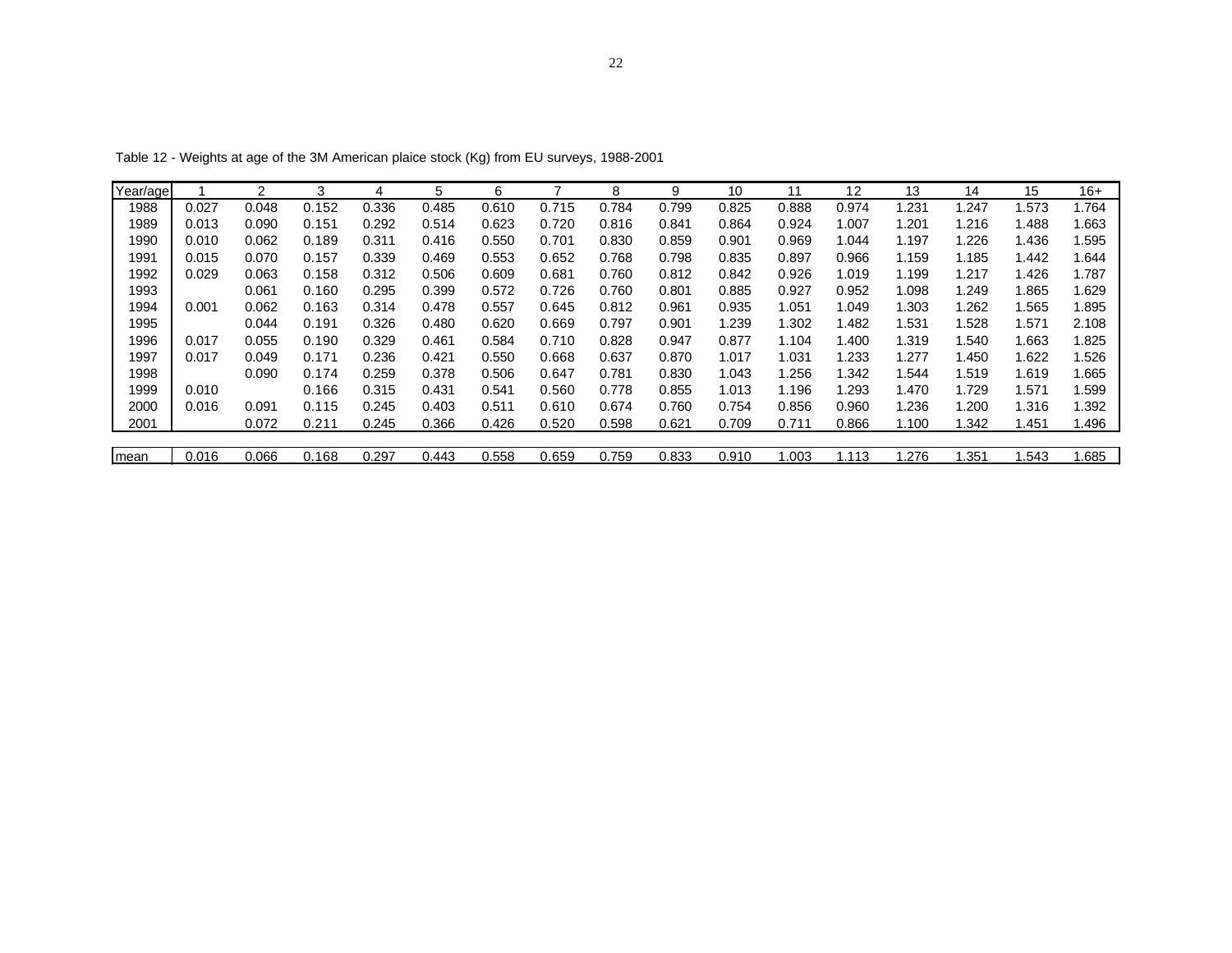| <b>YEAR</b> | <b>TOTAL CATCH</b> | <b>BREAKDOWN</b><br><b>TOTAL CATCH</b> | LENGTHS COMPOSITION | Mean Weight | <b>TOTAL CATCH IN</b> |           |       |                       |
|-------------|--------------------|----------------------------------------|---------------------|-------------|-----------------------|-----------|-------|-----------------------|
|             | (ton)              | (ton)                                  | Country             | Source      | Gear                  | Paper     | (Kg)  | <b>NUMBER (000's)</b> |
| 1988        | 2800               | 2800                                   | Spain               | Commercial  | <b>OTB</b>            | scs 89/16 | 0.627 | 4468.2                |
| 1989        | 3500               | 2270                                   | Spain               | Commercial  | <b>OTB</b>            | scs 90/13 | 0.636 | 3567.5                |
|             |                    | 1230                                   | Portugal            | Commercial  | <b>OTB</b>            | scs 90/12 | 0.816 | 1508.3                |
| 1990        | 790                | 431                                    | Spain               | Commercial  | <b>OTB</b>            | scs 91/16 | 0.612 | 704.1                 |
|             |                    | 359                                    | Portugal            | Commercial  | <b>OTB</b>            | scs 91/15 | 0.902 | 398.0                 |
|             |                    | 602.4                                  | Spain               | Commercial  | <b>OTB</b>            | scs 92/13 | 0.744 | 809.4                 |
| 1991        | 1600               | 977.4                                  | Portugal            | Commercial  | <b>OTB</b>            | scs 92/14 | 0.871 | 1122.1                |
|             |                    | 20.2                                   | Portugal            | Commercial  | <b>GNS</b>            | scs 92/14 | 0.824 | 24.5                  |
|             |                    | 451.0                                  | Spain               | Commercial  | <b>OTB</b>            | scs 93/14 | 0.805 | 560.5                 |
| 1992        | 765                | 292.3                                  | Portugal            | Commercial  | <b>OTB</b>            | scs 93/15 | 0.928 | 315.0                 |
|             |                    | 21.7                                   | Portugal            | Commercial  | <b>GNS</b>            | scs 93/15 | 0.761 | 28.5                  |
|             |                    | $\overline{2}$                         | Spain               | Commercial  | PTB                   | scs 94/16 | 0.938 | 2.1                   |
| 1993        | 275                | 271                                    | Spain               | Commercial  | <b>OTB</b>            | scs 94/16 | 0.734 | 369.0                 |
|             |                    | $\overline{2}$                         | Portugal            | Commercial  | <b>GNS</b>            | scs 94/13 | 0.588 | 3.4                   |
| 1994        | 669                | 13.4                                   | Spain               | Commercial  | <b>OTB</b>            | scs 95/15 | 0.361 | 37.0                  |
|             |                    | 655.6                                  | EU Spain/Port       | Survey      | <b>OTB</b>            | scr 95/26 | 0.726 | 903.5                 |
| 1995        | 1300               | 1300                                   | EU Spain/Port       | Survey      | <b>OTB</b>            | scr 96/54 | 0.738 | 1762.1                |
| 1996        | 300                | 69.2                                   | Spain               | Commercial  | <b>OTB</b>            | scs 97/10 | 0.452 | 153.1                 |
|             |                    | 230.8                                  | Portugal            | Commercial  | <b>OTB</b>            | scs 97/9  | 0.617 | 373.9                 |
| 1997        | 208                | 208                                    | Portugal            | Commercial  | <b>OTB</b>            | scs 98/13 | 0.954 | 218.0                 |
| 1998        | 294                | 294                                    | Portugal            | Commercial  | <b>OTB</b>            | scs 99/16 | 1.110 | 264.8                 |
| 1999        | 255                | 255                                    | Russia              | Commercial  | <b>OTB</b>            | scs 00/9  | 0.910 | 280.2                 |
| 2000        | 133                | 133                                    | Portugal            | Commercial  | <b>OTB</b>            | scs 01/9  | 0.637 | 208.7                 |
| 2001        | 149                | 149                                    | Portugal            | Commercial  | <b>OTB</b>            | scs 02/06 | 0.666 | 223.8                 |

Table 13: Criteria applied to convert total catches in weight to total catches in number, for the period 1988-2001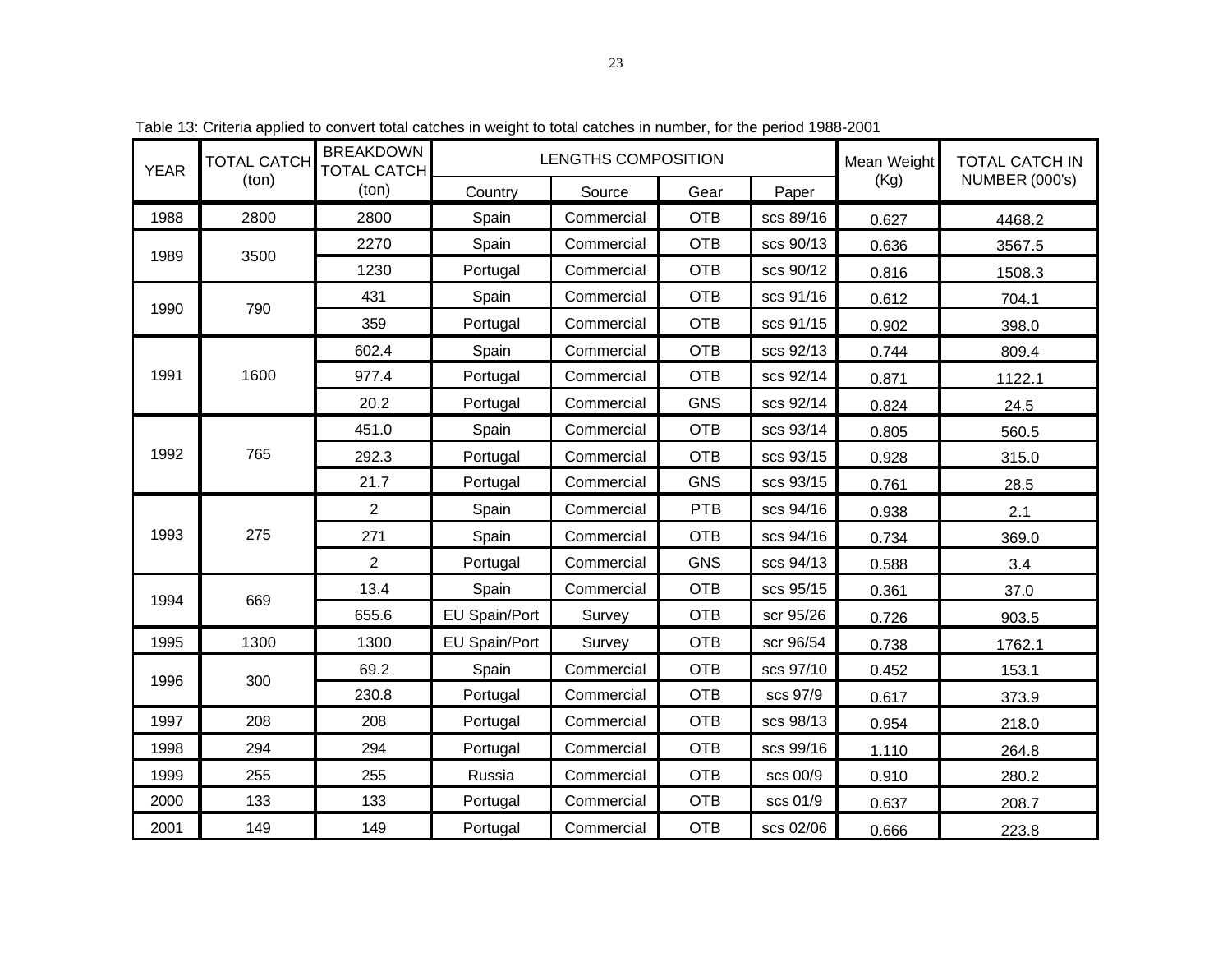| rable 14. Lengin composition (absolute requencies in  000) or the 3M American plaice catches,  1966-2001. |        |        |        |        |       |       |       |        |       |       |       |       |       |       |
|-----------------------------------------------------------------------------------------------------------|--------|--------|--------|--------|-------|-------|-------|--------|-------|-------|-------|-------|-------|-------|
| length group                                                                                              | 1988   | 1989   | 1990   | 1991   | 1992  | 1993  | 1994  | 1995   | 1996  | 1997  | 1998  | 1999  | 2000  | 2001  |
| 16                                                                                                        |        | 19.3   | 0.8    |        |       |       | 0.7   | 3.0    |       |       |       |       |       |       |
| 18                                                                                                        |        | 60.5   | 3.9    |        |       |       | 2.9   | 3.2    |       |       |       |       |       |       |
| 20                                                                                                        | 6.9    | 126.5  | 2.0    |        | 5.3   | 1.8   | 3.3   |        |       |       |       |       |       |       |
| 22                                                                                                        | 10.4   | 88.0   | 8.2    | 5.8    | 1.3   | 6.9   | 3.2   |        |       |       |       |       | 0.3   | 0.1   |
| 24                                                                                                        | 65.6   | 35.8   | 10.4   | 6.6    | 1.4   | 14.3  | 4.8   | 9.7    | 5.1   |       | 0.2   |       |       | 0.2   |
| 26                                                                                                        | 186.5  | 41.3   | 20.2   | 0.0    | 7.4   | 16.1  | 18.3  | 9.7    | 0.4   |       | 0.2   |       | 0.7   | 0.5   |
| 28                                                                                                        | 345.3  | 131.2  | 43.2   | 23.2   | 23.7  | 17.1  | 30.6  | 24.3   | 10.0  |       | 0.5   |       | 9.4   | 3.0   |
| 30                                                                                                        | 276.2  | 226.7  | 91.7   | 28.2   | 37.5  | 23.2  | 71.1  | 45.4   | 31.6  |       | 0.7   |       | 16.3  | 10.0  |
| 32                                                                                                        | 303.9  | 365.4  | 131.9  | 109.7  | 36.7  | 23.0  | 94.4  | 136.9  | 63.4  |       | 1.8   | 5.2   | 21.5  | 18.1  |
| 34                                                                                                        | 611.2  | 569.3  | 96.5   | 203.1  | 61.0  | 19.9  | 81.3  | 142.1  | 98.4  | 14.6  | 4.0   | 10.4  | 23.4  | 22.5  |
| 36                                                                                                        | 621.5  | 603.5  | 86.9   | 283.0  | 90.5  | 28.5  | 88.0  | 225.2  | 86.5  | 13.0  | 6.2   | 25.9  | 23.6  | 29.7  |
| 38                                                                                                        | 372.9  | 477.8  | 71.1   | 147.1  | 122.7 | 37.5  | 128.1 | 294.5  | 74.7  | 24.4  | 15.6  | 51.9  | 24.5  | 31.1  |
| 40                                                                                                        | 372.9  | 356.7  | 70.6   | 146.2  | 108.2 | 29.4  | 112.6 | 249.8  | 47.4  | 37.8  | 22.6  | 15.6  | 23.0  | 28.9  |
| 42                                                                                                        | 473.1  | 696.1  | 82.1   | 147.7  | 57.1  | 34.6  | 44.9  | 166.2  | 47.2  | 22.8  | 17.8  | 20.8  | 17.1  | 22.2  |
| 44                                                                                                        | 397.1  | 630.2  | 125.0  | 320.8  | 67.8  | 32.6  | 55.2  | 86.1   | 23.3  | 8.1   | 44.0  | 36.3  | 12.9  | 18.1  |
| 46                                                                                                        | 158.8  | 405.0  | 132.8  | 295.7  | 79.8  | 25.6  | 63.3  | 84.6   | 14.1  | 17.2  | 36.5  | 31.1  | 11.6  | 14.3  |
| 48                                                                                                        | 76.0   | 97.4   | 73.9   | 120.1  | 86.9  | 23.0  | 59.4  | 78.4   | 12.7  | 33.5  | 30.9  | 46.7  | 9.8   | 12.6  |
| 50                                                                                                        | 62.2   | 68.0   | 30.3   | 106.6  | 63.2  | 22.0  | 35.4  | 94.0   | 8.4   | 24.4  | 37.8  | 25.9  | 6.5   | 6.5   |
| 52                                                                                                        | 72.5   | 35.8   | 9.6    | 9.1    | 33.1  | 12.7  | 24.3  | 58.5   | 2.8   | 16.3  | 36.1  | 10.4  | 6.9   | 3.6   |
| 54                                                                                                        | 34.5   | 27.5   | 6.7    | 3.0    | 10.3  | 3.8   | 10.8  | 40.2   | 0.6   | 4.1   | 5.3   |       | 0.8   | 1.5   |
| 56                                                                                                        | 17.3   | 13.8   | 3.4    | 0.0    | 5.4   | 1.6   | 7.4   | 7.2    | 0.3   | 1.7   | 4.4   |       | 0.4   | 0.5   |
| 58                                                                                                        | 3.5    |        | 0.8    | 0.0    | 4.8   | 0.7   |       | 1.5    |       |       | 0.0   |       |       | 0.1   |
| 60                                                                                                        |        |        |        |        | 0.0   | 0.1   |       | 1.5    |       |       |       |       |       | 0.04  |
| 62                                                                                                        |        |        | 0.1    |        |       | 0.0   | 0.6   |        |       |       |       |       |       | 0.1   |
| 64                                                                                                        |        |        |        |        |       |       |       |        |       |       |       |       |       | 0.01  |
| Total ('000)                                                                                              | 4468.2 | 5075.7 | 1102.2 | 1955.9 | 904.0 | 374.5 | 940.5 | 1762.1 | 527.0 | 218.0 | 264.8 | 280.2 | 208.7 | 223.8 |
|                                                                                                           |        |        |        |        |       |       |       |        |       |       |       |       |       |       |
| mean length                                                                                               | 37.9   | 38.7   | 39.5   | 41.6   | 41.8  | 39.6  | 39.5  | 40.8   | 37.9  | 44.6  | 46.7  | 43.9  | 39.3  | 40.3  |

Table 14: Length composition (absolute frequencies in '000) of the 3M American plaice catches, 1988-2001.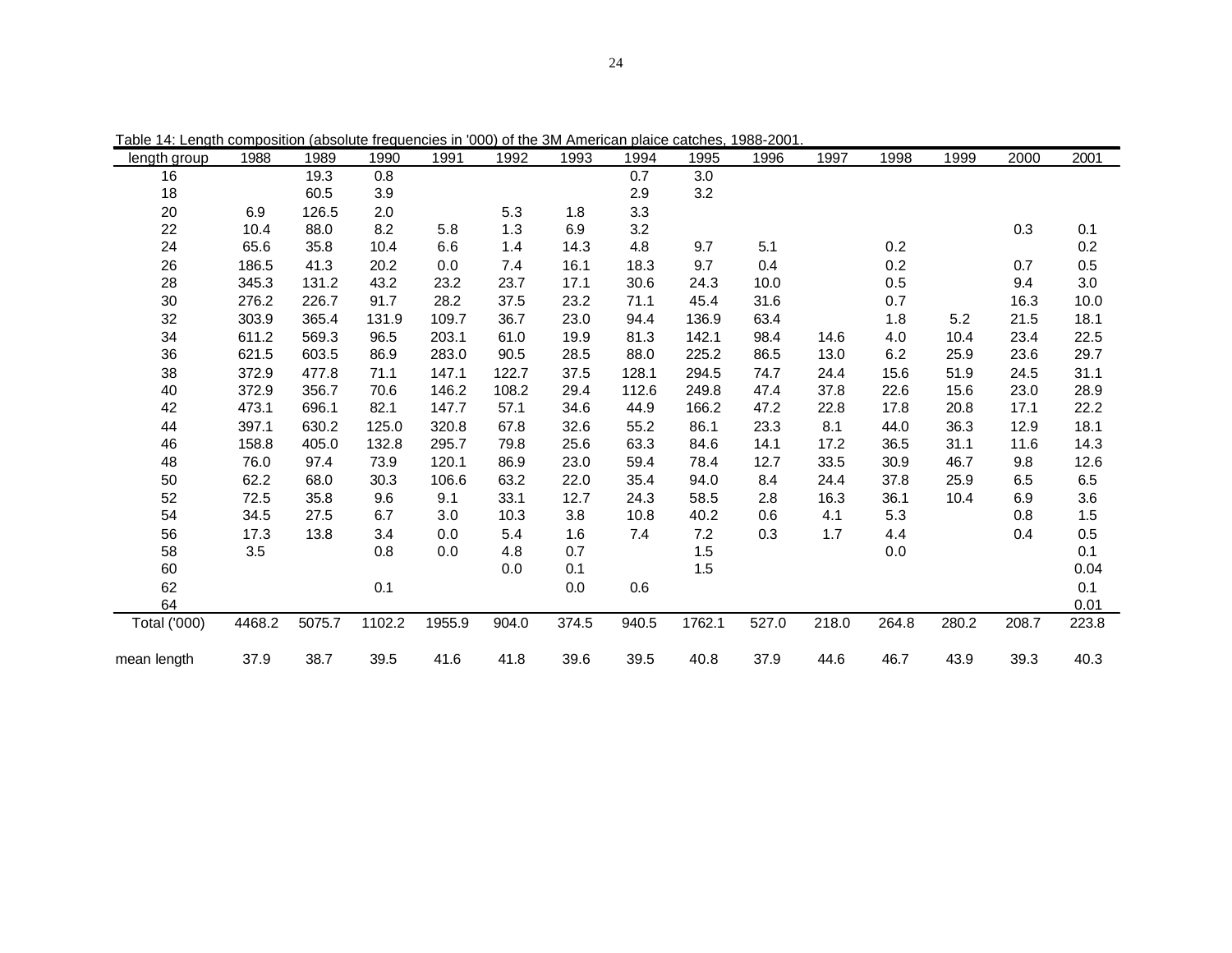| Year/age |     |     |     |     | ĥ   |     |     |     | 10  | 11  | 12  | 13         | 14  | 15            | $16+$  |
|----------|-----|-----|-----|-----|-----|-----|-----|-----|-----|-----|-----|------------|-----|---------------|--------|
| 1988     |     | 31' | 731 | 549 | 440 | 720 | 532 | 386 | 265 | 173 | 118 | 65         | 102 | 43            | 25     |
| 1989     | 175 | 209 | 573 | 527 | 482 | 886 | 715 | 520 | 356 | 230 | 148 | 80         | 118 | 39            | 19     |
| 1990     |     | 49  | 183 | 112 | 87  | 158 | 147 | 110 | 78  | 55  | 39  | 24         | 33  | 13            |        |
| 1991     |     | 19  | 133 | 185 | 168 | 342 | 331 | 243 | 174 | 124 | 84  | 50         | 68  | 23            | 12     |
| 1992     |     | 17  | 76  | 75  | 76  | 136 | 124 | 100 | 77  | 60  | 46  | 31         | 45  | 23            | 14     |
| 1993     |     | 47  | 42  | 26  | 11  | 112 | 13  | 24  | 12  | 9   | 11  | 15         | 49  | $\mathcal{D}$ | $\sim$ |
| 1994     |     | 6   | 219 | 98  | 77  | 75  | 254 | 24  | 48  | 16  | 17  | 20         | 40  | 43            |        |
| 1995     |     | 24  | 167 | 458 | 235 | 231 | 155 | 250 | 31  | 35  | 30  | 30         | 58  | 45            |        |
| 1996     |     | 13  | 60  | 101 | 173 | 63  | 41  | 23  | 34  | 6   | 3   | 3          | 3   | C             | 0.4    |
| 1997     |     |     |     | 4   | 17  | 61  | 12  | 28  | 23  | 35  | 13  | $\sqrt{2}$ | 9   |               | 10     |
| 1998     |     | 0.3 |     | ◠   |     | 28  | 57  | 36  | 31  | 32  | 33  |            | 14  |               | 10     |
| 1999     |     |     | 4   | 6   | 8   | 27  | 59  | 60  | 35  | 40  | 21  | 9          |     | $\sqrt{2}$    |        |
| 2000     | 0.2 | 0.1 | 19  | 25  | 25  | 12  | 13  | 33  | 35  | 17  | 13  | 6          |     |               | 4      |
| 2001     |     | 5   | 6   | 16  | 8   | 10  | 21  | 30  | 41  | 35  | 29  | 10         | 6   |               |        |

Table 15 - Catch at age (000s) of the 3M American plaice, 1988-2001.

Table 16 - Mean weight at age of the 3M American plaice catch (Kg) , 1988-2001.

| Year/age | າ     | 3     |       | 5     | 6     |       | 8     | 9     | 10    | 11    | 12    | 13    | 14    | 15    | $16+$ |
|----------|-------|-------|-------|-------|-------|-------|-------|-------|-------|-------|-------|-------|-------|-------|-------|
| 1988     | 0.097 | 0.200 | 0.312 | 0.449 | 0.572 | 0.684 | 0.762 | 0.790 | 0.823 | 0.886 | 0.981 | 1.215 | 1.271 | .590  | 1.736 |
| 1989     | 0.079 | 0.165 | 0.342 | 0.479 | 0.617 | 0.750 | 0.842 | 0.860 | 0.882 | 0.928 | 0.985 | 1.136 | 1.185 | .484  | 1.717 |
| 1990     | 0.072 | 0.191 | 0.320 | 0.424 | 0.558 | 0.738 | 0.889 | 0.924 | 0.963 | 1.031 | 1.095 | 1.223 | 1.262 | 1.481 | 1.618 |
| 1991     | 0.115 | 0.189 | 0.367 | 0.480 | 0.598 | 0.763 | 0.891 | 0.929 | 0.962 | 1.035 | 1.087 | 1.188 | 1.206 | .361  | 1.477 |
| 1992     | 0.086 | 0.210 | 0.327 | 0.487 | 0.606 | 0.723 | 0.855 | 0.919 | 0.966 | 1.074 | 1.169 | 1.373 | 1.381 | .574  | 1.666 |
| 1993     |       | 0.162 | 0.296 | 0.394 | 0.580 | 0.756 | 0.813 | 0.865 | 0.979 | 1.039 | 1.059 | 1.179 | 1.339 | 1.819 | 1.627 |
| 1994     | 0.061 | 0.155 | 0.314 | 0.487 | 0.562 | 0.653 | 0.824 | 0.969 | 0.954 | 1.068 | 1.065 | 1.318 | 1.289 | .561  | 1.895 |
| 1995     | 0.044 | 0.190 | 0.335 | 0.494 | 0.626 | 0.684 | 0.816 | 0.925 | 1.244 | 1.320 | 1.474 | 1.532 | 1.547 | .571  | 2.108 |
| 1996     |       | 0.225 | 0.331 | 0.425 | 0.535 | 0.671 | 0.733 | 0.852 | 0.825 | 1.002 | 1.302 | 1.202 | 1.385 | 1.539 | 1.333 |
| 1997     |       |       |       | 0.445 | 0.639 | 0.726 | 0.682 | 0.949 | 1.059 | 1.097 | 1.270 | 1.261 | 1.509 | .508  | 1.513 |
| 1998     |       | 0.185 | 0.269 | 0.396 | 0.554 | 0.776 | 0.889 | 0.950 | 1.140 | 1.337 | 1.380 | 1.461 | 1.509 | .589  | 1.613 |
| 1999     |       |       | 0.365 | 0.495 | 0.536 | 0.581 | 0.786 | 0.872 | 0.943 | 1.109 | 1.194 | 1.337 | 1.445 | .439  | 1.389 |
| 2000     | 0.115 | 0.115 | 0.268 | 0.359 | 0.444 | 0.566 | 0.637 | 0.706 | 0.692 | 0.782 | 0.891 | 1.225 | 1.140 | .290  | 1.389 |
| 2001     |       | 0.263 | 0.283 | 0.340 | 0.401 | 0.471 | 0.595 | 0.615 | 0.691 | 0.703 | 0.805 | 0.975 | 1.150 | .298  | 1.534 |
|          |       |       |       |       |       |       |       |       |       |       |       |       |       |       |       |
| mean     | 0.084 | 0.187 | 0.318 | 0.439 | 0.559 | 0.682 | 0.787 | 0.866 | 0.937 | 1.029 | 1.126 | 1.259 | .330  | .507  | 1.615 |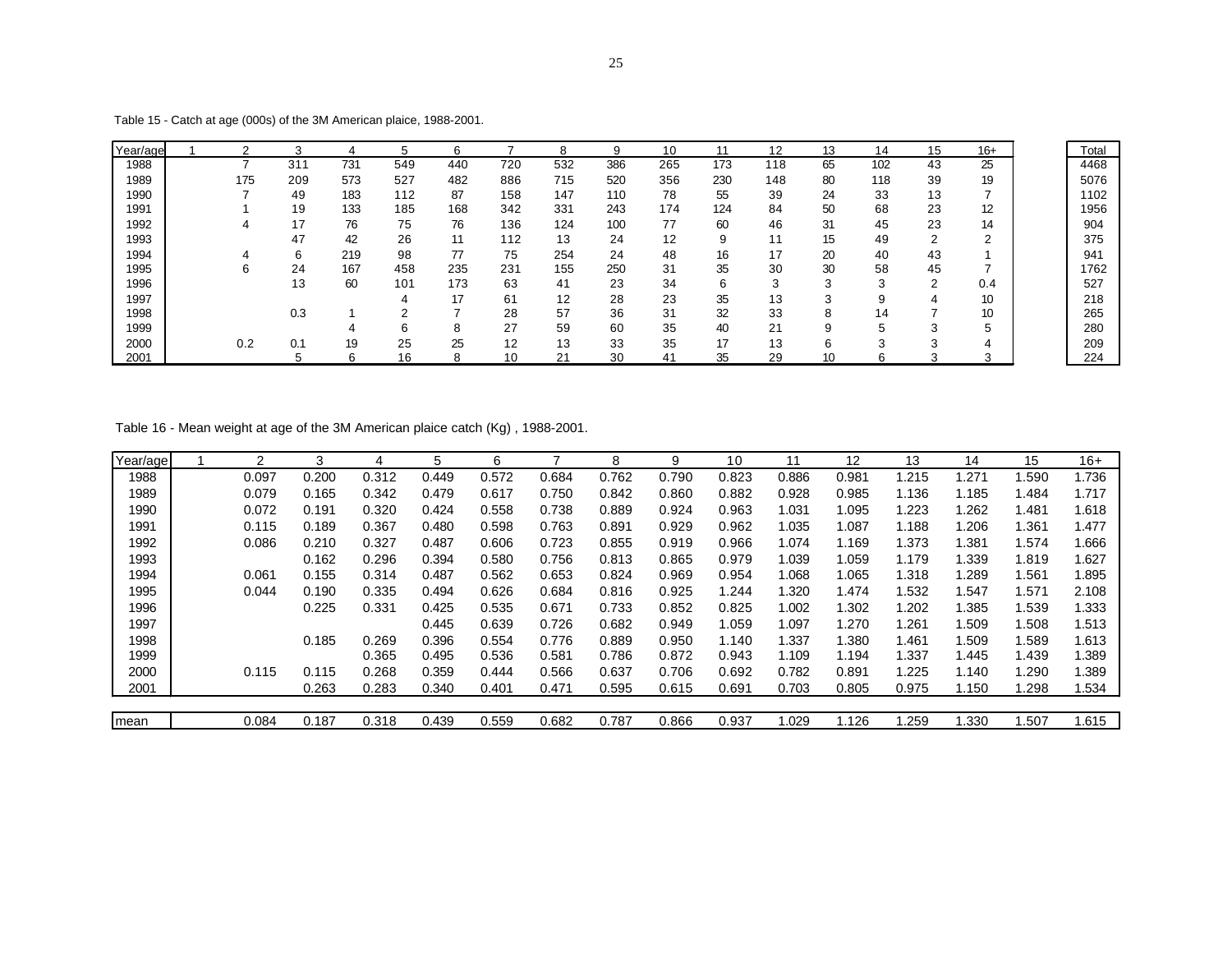|                  | obscrvcu partiar recruitment (Occ text). |                        |          |                    |
|------------------|------------------------------------------|------------------------|----------|--------------------|
| Age              | F at age index                           | Observed PR            | Logit PR | Squared difference |
|                  | 0.000                                    | 0.000                  | 0.07     | 0.005              |
| 2                | 0.182                                    | 0.150                  | 0.16     | 0.000              |
| 3                | 0.446                                    | 0.367                  | 0.36     | 0.000              |
| 4                | 0.944                                    | 0.778                  | 0.78     | 0.000              |
| 5                | 1.056                                    | 0.870                  | 1.00     | 0.017              |
| 6                | 0.966                                    | 0.796                  | 1.00     | 0.042              |
|                  | 0.965                                    | 0.795                  | 1.00     | 0.042              |
| 8                | 1.113                                    | 0.917                  | 1.00     | 0.007              |
| 9                | 1.134                                    | 0.934                  | 1.00     | 0.004              |
| 10               | 1.155                                    | 0.951                  | 1.00     | 0.002              |
| 11               | 1.214                                    | 1.000                  | 1.00     | 0.000              |
| 12               | 1.209                                    | 0.996                  | 1.00     | 0.000              |
| 13               | 1.091                                    | 0.898                  | 1.00     | 0.010              |
| 14               | 1.129                                    | 0.930                  | 1.00     | 0.005              |
| 15               | 0.963                                    | 0.793                  | 1.00     | 0.043              |
| 16               | 0.904                                    | 0.745                  | 1.00     | 0.065              |
|                  |                                          | Minimum sum of squares |          | 0.238              |
| Curve parameters |                                          | a                      | b        | $\mathsf{m}$       |
|                  |                                          | $-103.841$             | 24.059   | 0.033              |

Table17: American plaice exploitation pattern given by the generalized logit of the 1988-01 observed partial recruitment (See text).



26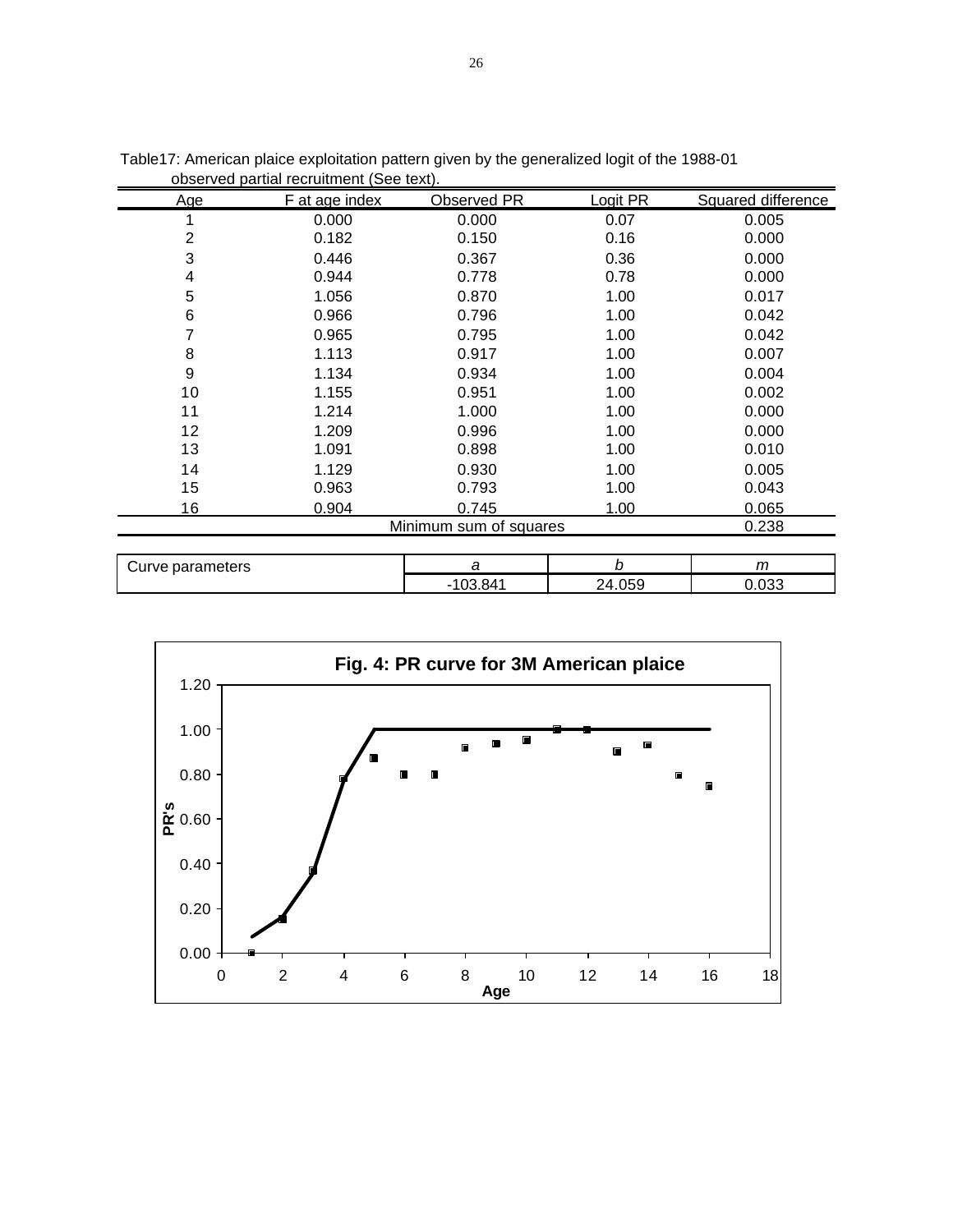| Age |       | mean weights 1988-01 | og mat $(\%)$ | PR 88-01 | Ref. M |
|-----|-------|----------------------|---------------|----------|--------|
|     | stock | catch                |               |          |        |
| 1   | 0.016 | 0.016                | 0.00          | 0.074    | 0.20   |
| 2   | 0.066 | 0.084                | 0.00          | 0.162    | 0.20   |
| 3   | 0.168 | 0.187                | 0.00          | 0.356    | 0.20   |
| 4   | 0.297 | 0.318                | 0.00          | 0.780    | 0.20   |
| 5   | 0.443 | 0.439                | 0.50          | 1.000    | 0.20   |
| 6   | 0.558 | 0.559                | 1.00          | 1.000    | 0.20   |
| 7   | 0.659 | 0.682                | 1.00          | 1.000    | 0.20   |
| 8   | 0.759 | 0.787                | 1.00          | 1.000    | 0.20   |
| 9   | 0.833 | 0.866                | 1.00          | 1.000    | 0.20   |
| 10  | 0.910 | 0.937                | 1.00          | 1.000    | 0.20   |
| 11  | 1.003 | 1.029                | 1.00          | 1.000    | 0.20   |
| 12  | 1.113 | 1.126                | 1.00          | 1.000    | 0.20   |
| 13  | 1.276 | 1.259                | 1.00          | 1.000    | 0.20   |
| 14  | 1.351 | 1.330                | 1.00          | 1.000    | 0.20   |
| 15  | 1.543 | 1.507                | 1.00          | 1.000    | 0.20   |
| 16+ | 1.685 | 1.615                | 1.00          | 1.000    | 0.20   |

Table 18 A: Yield per recruit parameters for 3M American plaice.

Table 18 B: Yield per recruit results for 3M American plaice.

|                  | Ref F | В    | Y   | SSB  | Slope |
|------------------|-------|------|-----|------|-------|
|                  | 0.000 | 2485 | 0   | 2041 | 2,119 |
|                  | 0.000 | 2485 | 0   | 2041 | 1,555 |
|                  | 0.040 | 1888 | 62  | 1456 | 838   |
|                  | 0.080 | 1507 | 96  | 1085 | 469   |
|                  | 0.120 | 1248 | 114 | 837  | 268   |
| F <sub>0.1</sub> | 0.156 | 1081 | 124 | 678  | 212   |
|                  | 0.160 | 1064 | 125 | 662  | 151   |
|                  | 0.200 | 927  | 131 | 535  | 81    |
|                  | 0.240 | 822  | 135 | 440  | 38    |
|                  | 0.280 | 740  | 136 | 367  | 10    |
| <b>Fmax</b>      | 0.319 | 675  | 136 | 310  | 0     |
|                  | 0.320 | 674  | 136 | 309  | -8    |
|                  | 0.360 | 619  | 136 | 263  | -20   |
|                  | 0.400 | 573  | 135 | 226  | -28   |
|                  | 0.440 | 535  | 134 | 195  | -33   |
|                  | 0.480 | 502  | 133 | 169  | -36   |
|                  | 0.520 | 473  | 131 | 148  | -38   |

Fig.5 - Yield, B and SSB per recruit curve for 3M American plaice

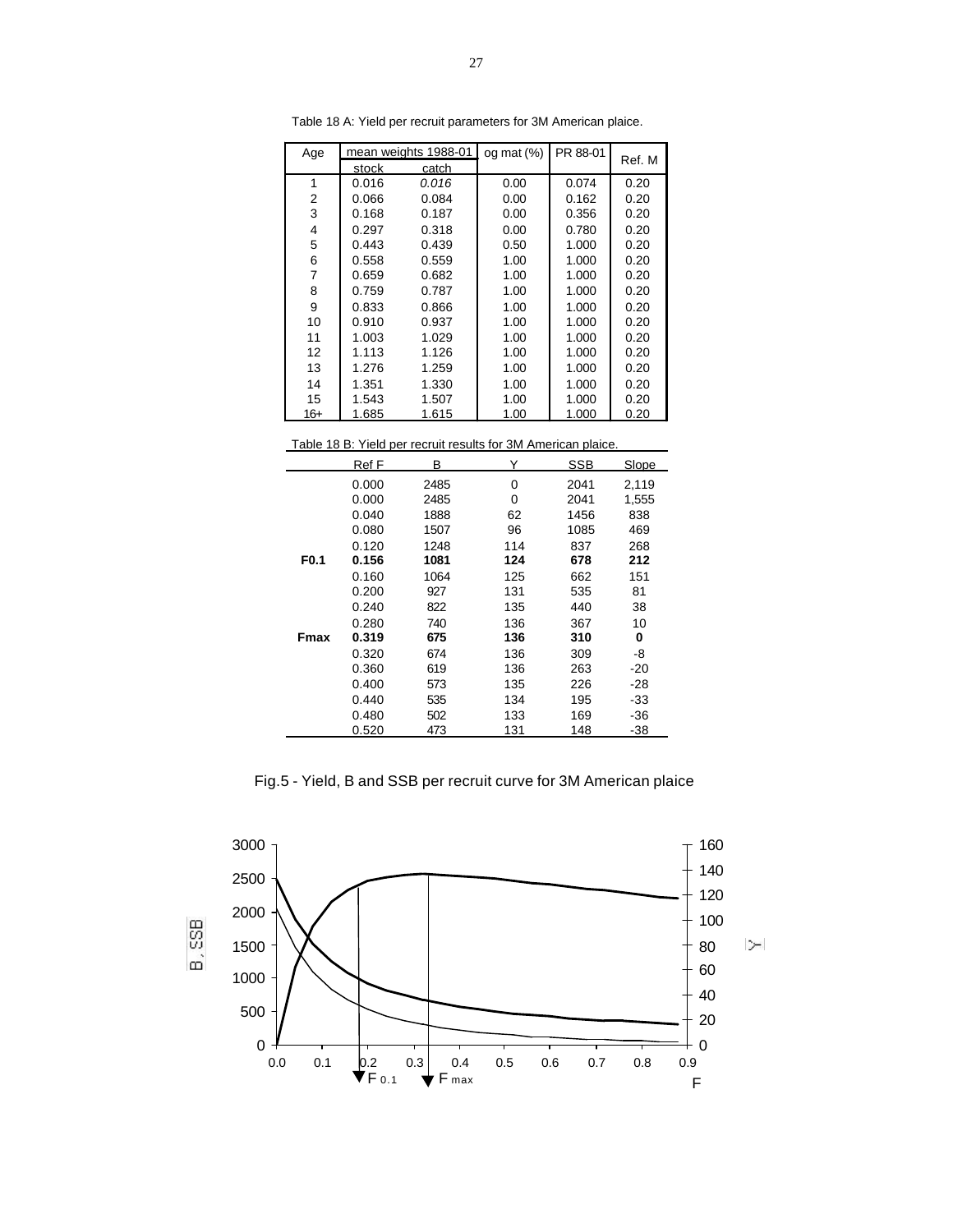| Year | DASCU III EU SUIVEV SEIICS.<br>Catch (tons) | Survey (tons) | C/B   |
|------|---------------------------------------------|---------------|-------|
| 1988 | 1082                                        | 4750          | 0.228 |
| 1989 | 1576                                        | 3710          | 0.425 |
| 1990 | 364                                         | 3323          | 0.110 |
| 1991 | 817                                         | 2905          | 0.281 |
| 1992 | 336                                         | 2467          | 0.136 |
| 1993 | 53                                          | 1176          | 0.045 |
| 1994 | 295                                         | 2857          | 0.103 |
| 1995 | 443                                         | 1890          | 0.234 |
| 1996 | 84                                          | 1181          | 0.071 |
| 1997 | 97                                          | 1015          | 0.096 |
| 1998 | 163                                         | 1414          | 0.115 |
| 1999 | 176                                         | 1104          | 0.159 |
| 2000 | 69                                          | 679           | 0.102 |
| 2001 | 84                                          | 852           | 0.099 |

 Table 19 - Trend of the 3M American plaice F index based in EU survey series.



Fig. 6. Trend of the 3M American plaice F index based in EU survey.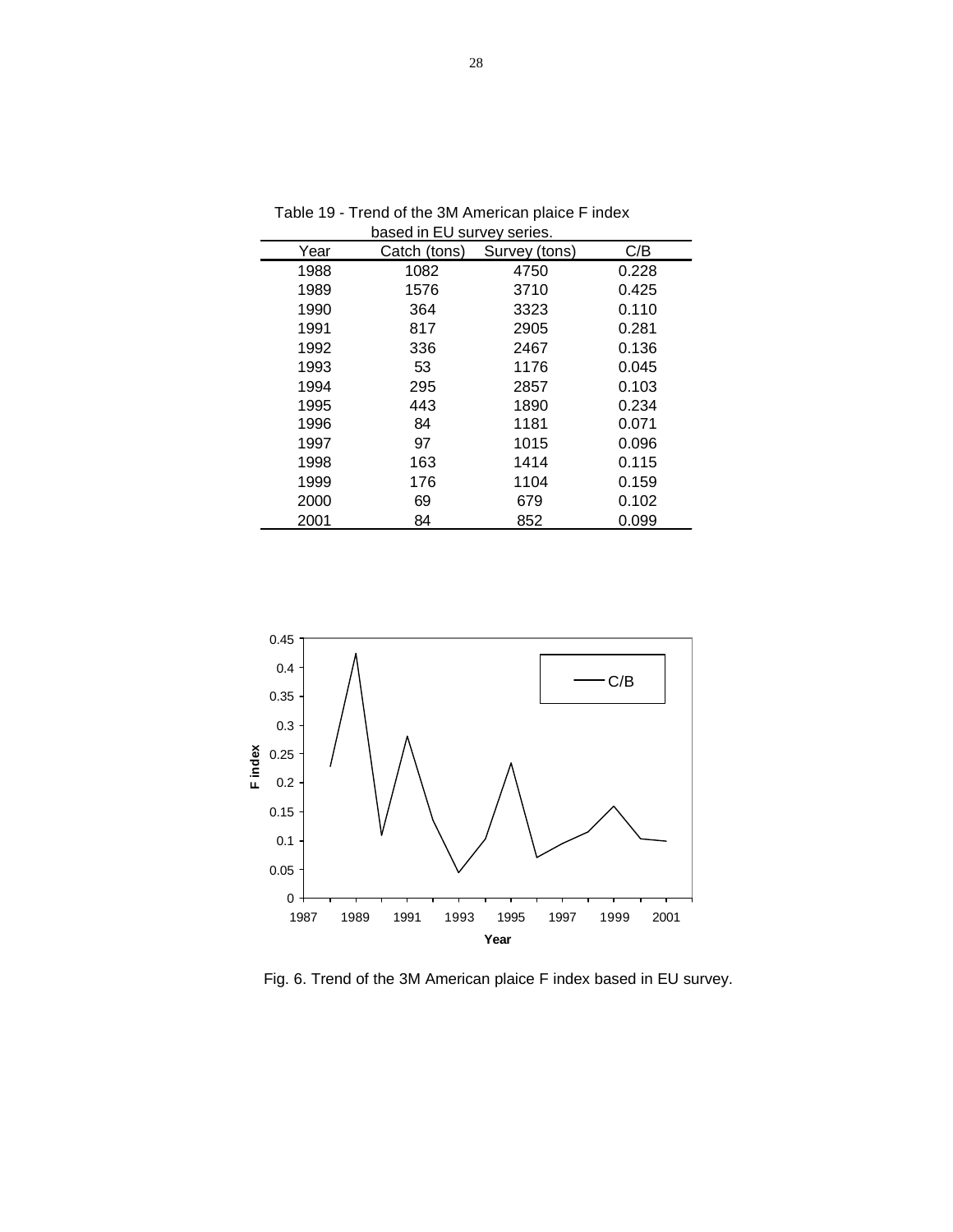| Table 20. Evolution of Recruit ('000) and SSB ('000 tons) EU survey index during the period 1988-2001. |  |  |  |  |  |  |  |
|--------------------------------------------------------------------------------------------------------|--|--|--|--|--|--|--|
|--------------------------------------------------------------------------------------------------------|--|--|--|--|--|--|--|

| Year           | 1988 | 1989 | 1990 | 1991 | 1992 | 1993 | 1994 | 1995 | 1996 | 1997           | 1998 | 1999 | 2000 | 2001 |
|----------------|------|------|------|------|------|------|------|------|------|----------------|------|------|------|------|
| <b>SSB</b>     | ົາ   | ၓ.5  | . .  | 6.6  | 5.1  | 5.5  | 5.4  | 4 F  |      | $\sim$<br>ت. ک | 2.6  | z.u  | ے .  | 8. ا |
| Age 3 recruits | 1683 | 5756 | 1372 | 1487 | 762  | 376  | 38   | 99   | 103  | 96             | ، ے  | 20   |      | 45   |



Fig. 7. SSB-Recruitment scatter plot based in EU survey series.



Fig. 8. Recruit at age 3 produced per kg of SSB index from EU indices.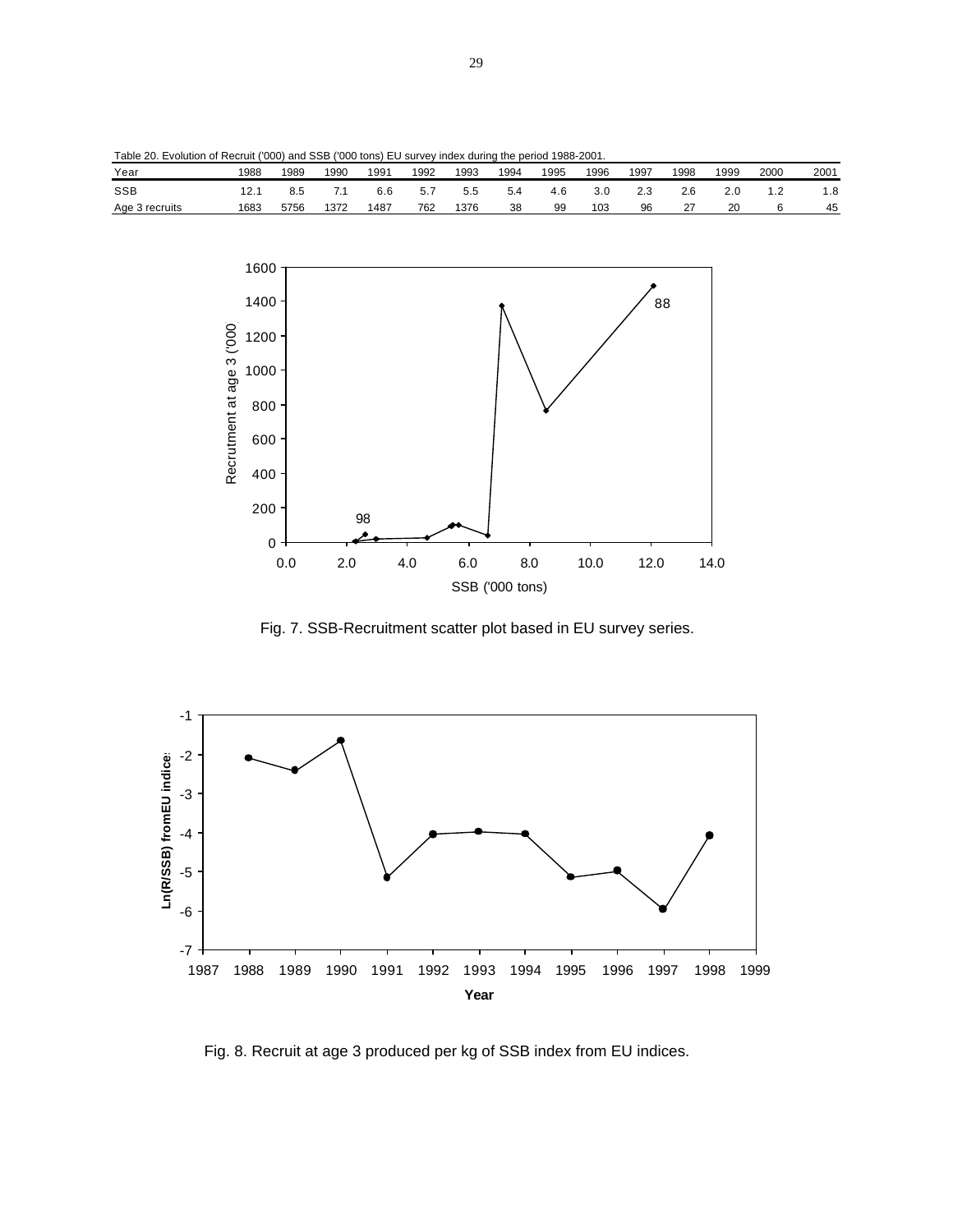| pla3mla.txt<br>pla3mcn.txt<br>pla3mcw.txt<br>pla3msw.txt<br>pla3mnm.txt<br>pla3mmo.txt<br>pla3mpf.txt<br>pla3mpm.txt<br>pla3mfo.txt<br>pla3mfn.txt<br>pla3mtun.txt |                       |                |                |                |                |                |                |                | 1988<br>1<br>5<br>2800<br>3500<br>790<br>1600<br>765<br>275<br>669<br>1300<br>300<br>208<br>294<br>255<br>133<br>149 | 2001<br>16     |                |                |                |                |                |
|--------------------------------------------------------------------------------------------------------------------------------------------------------------------|-----------------------|----------------|----------------|----------------|----------------|----------------|----------------|----------------|----------------------------------------------------------------------------------------------------------------------|----------------|----------------|----------------|----------------|----------------|----------------|
| AMERICAN PLAICE NAFO 3M CATCH NUMBERS thousands                                                                                                                    |                       |                |                |                |                |                |                |                |                                                                                                                      |                |                |                |                |                |                |
| 1                                                                                                                                                                  | $\overline{2}$        |                |                |                |                |                |                |                |                                                                                                                      |                |                |                |                |                |                |
| 1988                                                                                                                                                               | 2001                  |                |                |                |                |                |                |                |                                                                                                                      |                |                |                |                |                |                |
| 1                                                                                                                                                                  | 16                    |                |                |                |                |                |                |                |                                                                                                                      |                |                |                |                |                |                |
| $\mathbf{1}$                                                                                                                                                       |                       |                |                |                |                |                |                |                |                                                                                                                      |                |                |                |                |                |                |
| 0<br>0                                                                                                                                                             | $\overline{7}$<br>175 | 311<br>209     | 731<br>573     | 549<br>527     | 440<br>482     | 720<br>886     | 532<br>715     | 386<br>520     | 265<br>356                                                                                                           | 173<br>230     | 118<br>148     | 65<br>80       | 102<br>118     | 43<br>39       | 25<br>19       |
| 0                                                                                                                                                                  | 7                     | 49             | 183            | 112            | 87             | 158            | 147            | 110            | 78                                                                                                                   | 55             | 39             | 24             | 33             | 13             | $\overline{7}$ |
| 0                                                                                                                                                                  | 1                     | 19             | 133            | 185            | 168            | 342            | 331            | 243            | 174                                                                                                                  | 124            | 84             | 50             | 68             | 23             | 12             |
| 0                                                                                                                                                                  | 4                     | 17             | 76             | 75             | 76             | 136            | 124            | 100            | 77                                                                                                                   | 60             | 46             | 31             | 45             | 23             | 14             |
| 0                                                                                                                                                                  | 0                     | 47             | 42             | 26             | 11             | 112            | 13             | 24             | 12                                                                                                                   | 9              | 11             | 15             | 49             | 2              | $\overline{c}$ |
| 0                                                                                                                                                                  | 4                     | 6              | 219            | 98             | 77             | 75             | 254            | 24             | 48                                                                                                                   | 16             | 17             | 20             | 40             | 43             | 1              |
| 0                                                                                                                                                                  | 6                     | 24             | 167            | 458            | 235            | 231            | 155            | 250            | 31                                                                                                                   | 35             | 30             | 30             | 58             | 45             | $\overline{7}$ |
| 0                                                                                                                                                                  | 0                     | 13             | 60             | 101            | 173            | 63             | 41             | 23             | 34                                                                                                                   | 6              | 3              | 3              | 3              | 2              | 0.4            |
| 0                                                                                                                                                                  | 0                     | 0              | $\mathbf 0$    | 4              | 17             | 61             | 12             | 28             | 23                                                                                                                   | 35             | 13             | 3              | 9              | 4              | 10             |
| $\mathbf 0$                                                                                                                                                        | $\mathbf 0$           | 0.3            | $\mathbf{1}$   | $\overline{2}$ | $\overline{7}$ | 28             | 57             | 36             | 31                                                                                                                   | 32             | 33             | 8              | 14             | 7              | 10             |
| 0                                                                                                                                                                  | 0                     | 0              | 4              | 6              | 8              | 27             | 59             | 60             | 35                                                                                                                   | 40             | 21             | 9              | 5              | 3              | 5              |
| 0<br>$\mathbf 0$                                                                                                                                                   | 0.2<br>0              | 0.1<br>5       | 19<br>6        | 25<br>16       | 25<br>8        | 12<br>10       | 13<br>21       | 33<br>30       | 35<br>41                                                                                                             | 17<br>35       | 13<br>29       | 6<br>10        | 3<br>6         | 3<br>3         | 4<br>3         |
|                                                                                                                                                                    |                       |                |                |                |                |                |                |                |                                                                                                                      |                |                |                |                |                |                |
| AMERICAN PLAICE NAFO 3M CATCH WEIGHT AT AGE kg                                                                                                                     |                       |                |                |                |                |                |                |                |                                                                                                                      |                |                |                |                |                |                |
| $\mathbf{1}$                                                                                                                                                       | 3                     |                |                |                |                |                |                |                |                                                                                                                      |                |                |                |                |                |                |
| 1988<br>1                                                                                                                                                          | 2001<br>16            |                |                |                |                |                |                |                |                                                                                                                      |                |                |                |                |                |                |
| 1                                                                                                                                                                  |                       |                |                |                |                |                |                |                |                                                                                                                      |                |                |                |                |                |                |
| 0.016                                                                                                                                                              | 0.097                 | 0.200          | 0.312          | 0.449          | 0.572          | 0.684          | 0.762          | 0.790          | 0.823                                                                                                                | 0.886          | 0.981          | 1.215          | 1.271          | 1.590          | 1.736          |
| 0.016                                                                                                                                                              | 0.079                 | 0.165          | 0.342          | 0.479          | 0.617          | 0.750          | 0.842          | 0.860          | 0.882                                                                                                                | 0.928          | 0.985          | 1.136          | 1.185          | 1.484          | 1.717          |
| 0.016                                                                                                                                                              | 0.072                 | 0.191          | 0.320          | 0.424          | 0.558          | 0.738          | 0.889          | 0.924          | 0.963                                                                                                                | 1.031          | 1.095          | 1.223          | 1.262          | 1.481          | 1.618          |
| 0.016                                                                                                                                                              | 0.115                 | 0.189          | 0.367          | 0.480          | 0.598          | 0.763          | 0.891          | 0.929          | 0.962                                                                                                                | 1.035          | 1.087          | 1.188          | 1.206          | 1.361          | 1.477          |
| 0.016                                                                                                                                                              | 0.086                 | 0.210          | 0.327          | 0.487          | 0.606          | 0.723          | 0.855          | 0.919          | 0.966                                                                                                                | 1.074          | 1.169          | 1.373          | 1.381          | 1.574          | 1.666          |
| 0.016                                                                                                                                                              | 0.084                 | 0.162          | 0.296          | 0.394          | 0.580          | 0.756          | 0.813          | 0.865          | 0.979                                                                                                                | 1.039          | 1.059          | 1.179          | 1.339          | 1.819          | 1.627          |
| 0.016                                                                                                                                                              | 0.061                 | 0.155          | 0.314          | 0.487          | 0.562          | 0.653          | 0.824          | 0.969          | 0.954                                                                                                                | 1.068          | 1.065          | 1.318          | 1.289          | 1.561          | 1.895          |
| 0.016                                                                                                                                                              | 0.044                 | 0.190          | 0.335          | 0.494          | 0.626          | 0.684          | 0.816          | 0.925          | 1.244                                                                                                                | 1.320          | 1.474          | 1.532          | 1.547          | 1.571          | 2.108          |
| 0.016                                                                                                                                                              | 0.084                 | 0.225          | 0.331          | 0.425          | 0.535          | 0.671          | 0.733          | 0.852          | 0.825                                                                                                                | 1.002          | 1.302          | 1.202          | 1.385          | 1.539          | 1.333          |
| 0.016                                                                                                                                                              | 0.084                 | 0.187          | 0.318          | 0.445          | 0.639          | 0.726          | 0.682          | 0.949          | 1.059                                                                                                                | 1.097          | 1.270          | 1.261          | 1.509          | 1.508          | 1.513          |
| 0.016                                                                                                                                                              | 0.084                 | 0.185          | 0.269          | 0.396          | 0.554          | 0.776          | 0.889          | 0.950          | 1.140                                                                                                                | 1.337          | 1.380          | 1.461          | 1.509          | 1.589          | 1.613          |
| 0.016<br>0.016                                                                                                                                                     | 0.084<br>0.115        | 0.187<br>0.115 | 0.365<br>0.268 | 0.495<br>0.359 | 0.536<br>0.444 | 0.581<br>0.566 | 0.786<br>0.637 | 0.872<br>0.706 | 0.943<br>0.692                                                                                                       | 1.109<br>0.782 | 1.194<br>0.891 | 1.337<br>1.225 | 1.445<br>1.140 | 1.439<br>1.290 | 1.389<br>1.389 |
| 0.016                                                                                                                                                              | 0.084                 | 0.263          | 0.283          | 0.340          | 0.401          | 0.471          | 0.595          | 0.615          | 0.691                                                                                                                | 0.703          | 0.805          | 0.975          | 1.150          | 1.298          | 1.534          |
|                                                                                                                                                                    |                       |                |                |                |                |                |                |                |                                                                                                                      |                |                |                |                |                |                |

#### AMERICAN PLAICE NAFO 3M STOCK WEIGHT AT AGE kg

Table 21: Lowestoft XSA input files for 3M American plaice (2002 assessment)

|          | 4     |       |       |       |       |       |       |       |       |       |       |       |       |       |       |
|----------|-------|-------|-------|-------|-------|-------|-------|-------|-------|-------|-------|-------|-------|-------|-------|
| 1988     | 2001  |       |       |       |       |       |       |       |       |       |       |       |       |       |       |
|          | 16    |       |       |       |       |       |       |       |       |       |       |       |       |       |       |
| <b>A</b> |       |       |       |       |       |       |       |       |       |       |       |       |       |       |       |
| 0.027    | 0.048 | 0.152 | 0.336 | 0.485 | 0.610 | 0.715 | 0.784 | 0.799 | 0.825 | 0.888 | 0.974 | 1.231 | 1.247 | 1.573 | 1.764 |
| 0.013    | 0.090 | 0.151 | 0.292 | 0.514 | 0.623 | 0.720 | 0.816 | 0.841 | 0.864 | 0.924 | 1.007 | 1.201 | 1.216 | 1.488 | 1.663 |
| 0.010    | 0.062 | 0.189 | 0.311 | 0.416 | 0.550 | 0.701 | 0.830 | 0.859 | 0.901 | 0.969 | 1.044 | 1.197 | 1.226 | 1.436 | 1.595 |
| 0.015    | 0.070 | 0.157 | 0.339 | 0.469 | 0.553 | 0.652 | 0.768 | 0.798 | 0.835 | 0.897 | 0.966 | 1.159 | 1.185 | 1.442 | 1.644 |
| 0.029    | 0.063 | 0.158 | 0.312 | 0.506 | 0.609 | 0.681 | 0.760 | 0.812 | 0.842 | 0.926 | 1.019 | 1.199 | 1.217 | 1.426 | 1.787 |
| 0.016    | 0.061 | 0.160 | 0.295 | 0.399 | 0.572 | 0.726 | 0.760 | 0.801 | 0.885 | 0.927 | 0.952 | 1.098 | 1.249 | 1.865 | 1.629 |
| 0.001    | 0.062 | 0.163 | 0.314 | 0.478 | 0.557 | 0.645 | 0.812 | 0.961 | 0.935 | 1.051 | 1.049 | 1.303 | 1.262 | 1.565 | 1.895 |
| 0.016    | 0.044 | 0.191 | 0.326 | 0.480 | 0.620 | 0.669 | 0.797 | 0.901 | 1.239 | 1.302 | 1.482 | 1.531 | 1.528 | 1.571 | 2.108 |
| 0.017    | 0.055 | 0.190 | 0.329 | 0.461 | 0.584 | 0.710 | 0.828 | 0.947 | 0.877 | 1.104 | 1.400 | 1.319 | 1.540 | 1.663 | 1.825 |
| 0.017    | 0.049 | 0.171 | 0.236 | 0.421 | 0.550 | 0.668 | 0.637 | 0.870 | 1.017 | 1.031 | 1.233 | 1.277 | 1.450 | 1.622 | 1.526 |
| 0.016    | 0.090 | 0.174 | 0.259 | 0.378 | 0.506 | 0.647 | 0.781 | 0.830 | 1.043 | 1.256 | 1.342 | 1.544 | 1.519 | 1.619 | 1.665 |
| 0.010    | 0.066 | 0.166 | 0.315 | 0.431 | 0.541 | 0.560 | 0.778 | 0.855 | 1.013 | 1.196 | 1.293 | 1.470 | 1.729 | 1.571 | 1.599 |
| 0.016    | 0.091 | 0.115 | 0.245 | 0.403 | 0.511 | 0.610 | 0.674 | 0.760 | 0.754 | 0.856 | 0.960 | 1.236 | 1.200 | 1.316 | 1.392 |
| 0.016    | 0.072 | 0.211 | 0.245 | 0.366 | 0.426 | 0.520 | 0.598 | 0.621 | 0.709 | 0.711 | 0.866 | 1.100 | 1.342 | 1.451 | 1.496 |

30

AMERICAN PLAICE NAFO DIVISION 3M INDEX OF INPUT FILES JULY 2002 AMERICAN PLAICE NAFO 3M LANDINGS tons

1  $\overline{1}$  1  $\overline{1}$  1  $\overline{1}$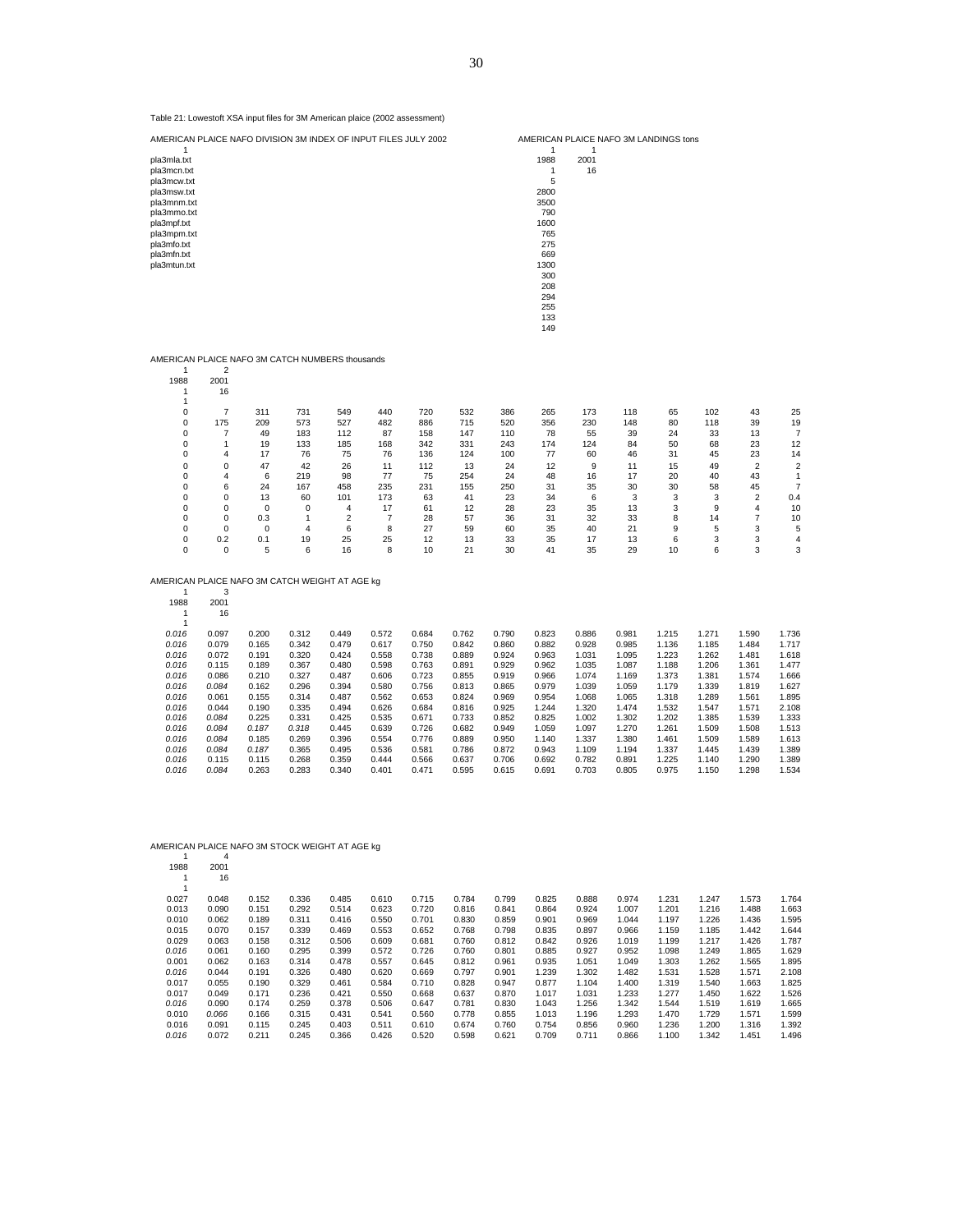| Table 21: count.                                                                                                                                                        |                    |                     |              |              |              |              |              |                                        |                 |            |                                                                                                                  |            |            |            |            |
|-------------------------------------------------------------------------------------------------------------------------------------------------------------------------|--------------------|---------------------|--------------|--------------|--------------|--------------|--------------|----------------------------------------|-----------------|------------|------------------------------------------------------------------------------------------------------------------|------------|------------|------------|------------|
| AMERICAN PLAICE NAFO 3M NATURAL MORTALITY                                                                                                                               |                    |                     |              |              |              |              |              |                                        |                 |            |                                                                                                                  |            |            |            |            |
| 1<br>1988<br>$\mathbf{1}$<br>3<br>0.2                                                                                                                                   | 5<br>2001<br>16    |                     |              |              |              |              |              |                                        |                 |            |                                                                                                                  |            |            |            |            |
| AMERICAN PLAICE NAFO 3M PROPORTION MATURE AT AGE                                                                                                                        |                    |                     |              |              |              |              |              |                                        |                 |            |                                                                                                                  |            |            |            |            |
| 1<br>1988<br>$\mathbf{1}$<br>2                                                                                                                                          | 6<br>2001<br>16    |                     |              |              |              |              |              |                                        |                 |            |                                                                                                                  |            |            |            |            |
| 0.00                                                                                                                                                                    | 0.00               | 0.00                | 0.00         | 0.50         | 1.00         | 1.00         | 1.00         | 1.00                                   | 1.00            | 1.00       | 1.00                                                                                                             | 1.00       | 1.00       | 1.00       | 1.00       |
| AMERICAN PLAICE NAFO 3M PROPORTION OF F BEFORE SPAWNING                                                                                                                 |                    |                     |              |              |              |              |              |                                        |                 |            | AMERICAN PLAICE NAFO 3M PROPORTION OF M BEFORE SPAWNING                                                          |            |            |            |            |
| $\mathbf{1}$<br>1988<br>$\mathbf{1}$<br>3<br>0.42                                                                                                                       | 7<br>2001<br>16    |                     |              |              |              |              |              | 1<br>1988<br>$\mathbf{1}$<br>3<br>0.42 | 8<br>2001<br>16 |            |                                                                                                                  |            |            |            |            |
| AMERICAN PLAICE NAFO 3M F ON OLDEST AGE GROUP BY YEAR                                                                                                                   |                    |                     |              |              |              |              |              |                                        |                 |            |                                                                                                                  |            |            |            |            |
| $\mathbf{1}$<br>1988<br>$\mathbf{1}$<br>5<br>0.185<br>0.264<br>0.069<br>0.168<br>0.093<br>0.037<br>0.086<br>0.203<br>0.077<br>0.073<br>0.090<br>0.104<br>0.088<br>0.066 | 9<br>2001<br>16    |                     |              |              |              |              |              |                                        |                 |            |                                                                                                                  |            |            |            |            |
| AMERICAN PLAICE NAFO 3M F AT AGE IN LAST YEAR                                                                                                                           |                    |                     |              |              |              |              |              |                                        |                 |            |                                                                                                                  |            |            |            |            |
| $\mathbf{1}$<br>1988<br>$\mathbf{1}$                                                                                                                                    | 10<br>2001<br>16   |                     |              |              |              |              |              |                                        |                 |            |                                                                                                                  |            |            |            |            |
| 2                                                                                                                                                                       |                    | 0 0.012378 0.030331 |              |              |              |              |              |                                        |                 |            | 0.06426 0.071893 0.065784 0.065665 0.075771 0.077188 0.078632 0.08264 0.08231 0.07424 0.076824 0.065539 0.061543 |            |            |            |            |
| AMERICAN PLAICE NAFO 3M SURVEY TUNNING DATA<br>101                                                                                                                      |                    |                     |              |              |              |              |              |                                        |                 |            |                                                                                                                  |            |            |            |            |
| EU BOTTOM TRAWL SURVEY<br>1988                                                                                                                                          | 2001               |                     |              |              |              |              |              |                                        |                 |            |                                                                                                                  |            |            |            |            |
| $\overline{1}$<br>1                                                                                                                                                     | $\mathbf{1}$<br>15 | 0.5                 | 0.6          |              |              |              |              |                                        |                 |            |                                                                                                                  |            |            |            |            |
| 10555                                                                                                                                                                   | 503                | 1391                | 1683         | 4080         | 3511         | 3057         | 4445         | 2664                                   | 1608            | 1024       | 599                                                                                                              | 381        | 217        | 335        | 138        |
| 10555<br>10555                                                                                                                                                          | 48<br>6            | 1587<br>577         | 5756<br>1372 | 2306<br>4598 | 2150<br>2015 | 1883<br>1381 | 2807<br>2078 | 1886<br>1533                           | 1203<br>1064    | 805<br>739 | 502<br>486                                                                                                       | 325<br>328 | 172<br>188 | 258<br>263 | 96<br>104  |
| 10555                                                                                                                                                                   | 140                | 322                 | 1487         | 2286         | 2321         | 1548         | 2089         | 1457                                   | 1012            | 686        | 452                                                                                                              | 302        | 151        | 213        | 77         |
| 10555                                                                                                                                                                   | 20                 | 685                 | 762          | 1030         | 1175         | 1230         | 1772         | 1200                                   | 840             | 596        | 402                                                                                                              | 274        | 145        | 222        | 87         |
| 10555                                                                                                                                                                   | $\mathbf 0$        | 24                  | 1376         | 970          | 647          | 340          | 3108         | 351                                    | 596             | 281        | 197                                                                                                              | 229        | 281        | 861        | 29         |
| 10555<br>10555                                                                                                                                                          | 6<br>0             | 40<br>25            | 38<br>99     | 1789<br>631  | 779<br>1617  | 647<br>989   | 706<br>986   | 2471<br>664                            | 241<br>1130     | 476<br>126 | 166<br>143                                                                                                       | 163<br>119 | 194<br>120 | 398<br>242 | 397<br>183 |
| 10555                                                                                                                                                                   | $\overline{7}$     | 34                  | 103          | 227          | 471          | 1248         | 663          | 415                                    | 310             | 477        | 114                                                                                                              | 65         | 68         | 95         | 62         |
| 10555                                                                                                                                                                   | $\overline{7}$     | 14                  | 96           | 22           | 98           | 314          | 903          | 201                                    | 314             | 224        | 374                                                                                                              | 103        | 20         | 77         | 40         |

 0 21 27 40 60 203 459 657 389 269 237 231 74 94 48 6 0 20 57 61 58 181 346 379 192 264 165 100 103 50 13 21 6 73 87 118 87 112 289 314 173 140 59 44 38 0 34 45 50 82 45 81 192 311 417 350 311 144 130 92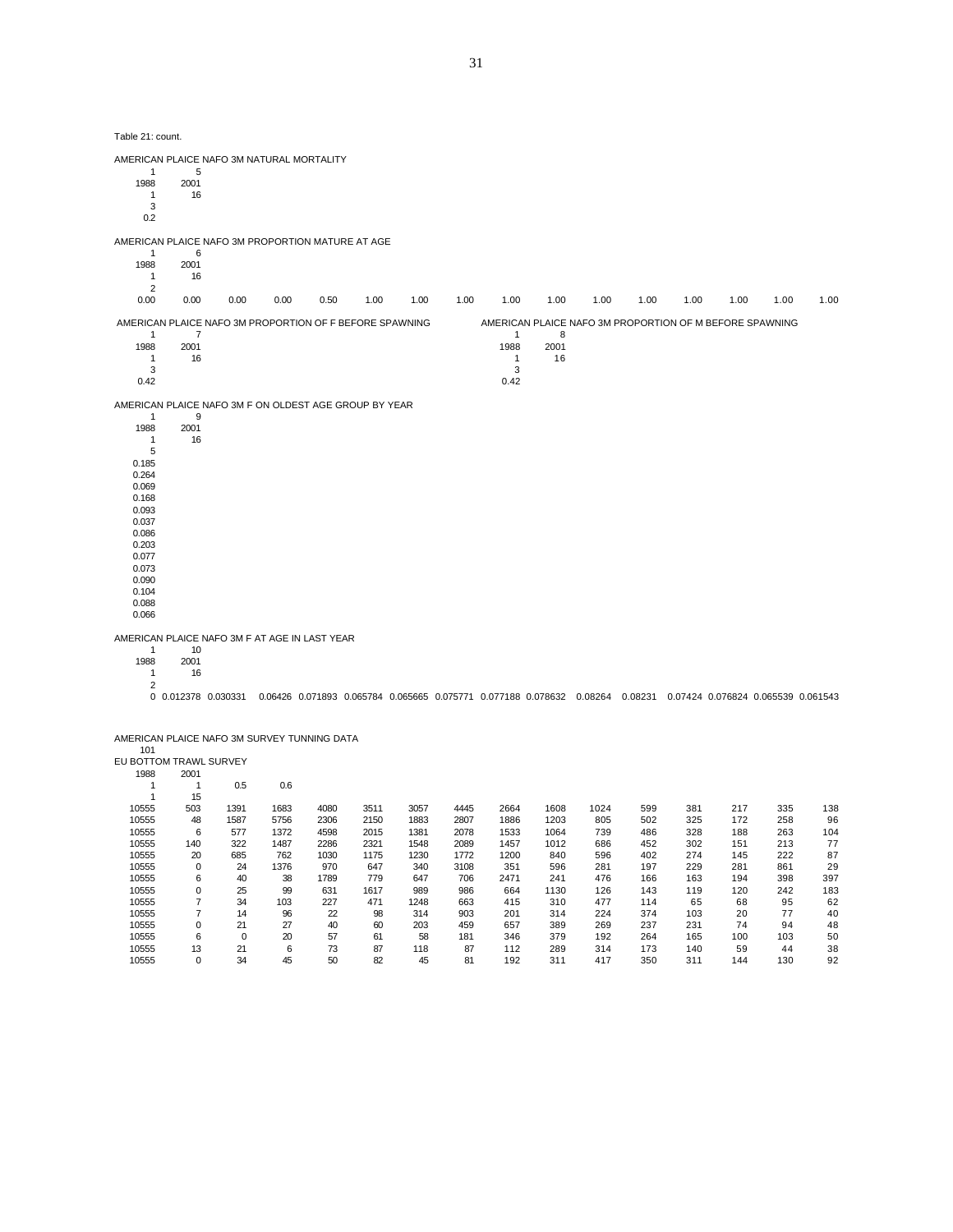Table 22 - 3M American plaice XSA runs.

| Run Nº | Earliest year | Shrink se | Threshold se |
|--------|---------------|-----------|--------------|
|        | 1994          |           | 0.3          |
| 2      | 1988          |           | 0.3          |
| 3      | 1994          | 1.5       | 0.3          |
|        | 1994          |           | 0.5          |
|        | 1994          | 1.5       | 0.5          |

Table 23: Extended Survivor Analysis diagnostics for 2002 (Lowestoft VPA Version 3.1) Run 4

 AMERICAN PLAICE NAFO DIVISION 3M INDEX OF INPUT FILES APRIL 2000 CPUE data from file pla3mtun.dat

|  | Catch data for 14 years. 1988 to 2001. Ages 1 to 16. |  |
|--|------------------------------------------------------|--|

| <u>aioi 1000 io 2001179</u><br>Fleet                                                                                                                                                                                                                                                                                                                                             | First<br>year | Last<br>year | First<br>age | Last<br>age | Alpha    | Beta  |          |       |
|----------------------------------------------------------------------------------------------------------------------------------------------------------------------------------------------------------------------------------------------------------------------------------------------------------------------------------------------------------------------------------|---------------|--------------|--------------|-------------|----------|-------|----------|-------|
| EU BOTTOM TRAWL SURV<br>Time series weights :<br>Tapered time weighting not applied                                                                                                                                                                                                                                                                                              | 1994          | 2001         | 1            | 15          | 0.5      | 0.6   |          |       |
| Catchability analysis :<br>Catchability independent of stock size for all ages<br>Catchability independent of age for ages >= 10                                                                                                                                                                                                                                                 |               |              |              |             |          |       |          |       |
| Terminal population estimation :<br>Survivor estimates shrunk towards the mean F<br>of the final 5 years or the 5 oldest ages.<br>S.E. of the mean to which the estimates are shrunk = $1.000$<br>Minimum standard error for population<br>estimates derived from each fleet = .500<br>Prior weighting not applied<br>Tuning converged after 96 iterations<br>Regression weights |               |              |              |             |          |       |          |       |
|                                                                                                                                                                                                                                                                                                                                                                                  | 1             | 1            | 1            | 1           | 1        | 1     | 1        | 1     |
| <b>Fishing mortalities</b><br>Age                                                                                                                                                                                                                                                                                                                                                | 1994          | 1995         | 1996         | 1997        | 1998     | 1999  | 2000     | 2001  |
| 1                                                                                                                                                                                                                                                                                                                                                                                | $\Omega$      | 0            | 0            | 0           | 0        | 0     | $\Omega$ | O     |
| 2                                                                                                                                                                                                                                                                                                                                                                                | 0.004         | 0.017        | $\Omega$     | 0           | $\Omega$ | 0     | 0.001    | 0     |
| 3                                                                                                                                                                                                                                                                                                                                                                                | 0.003         | 0.033        | 0.046        | 0           | 0.001    | 0     | 0.001    | 0.016 |
| 4                                                                                                                                                                                                                                                                                                                                                                                | 0.076         | 0.122        | 0.107        | $\Omega$    | 0.004    | 0.021 | 0.079    | 0.049 |
| 5                                                                                                                                                                                                                                                                                                                                                                                | 0.068         | 0.227        | 0.1          | 0.009       | 0.011    | 0.029 | 0.172    | 0.088 |
| 6                                                                                                                                                                                                                                                                                                                                                                                | 0.067         | 0.232        | 0.125        | 0.022       | 0.02     | 0.054 | 0.161    | 0.076 |
| $\overline{7}$                                                                                                                                                                                                                                                                                                                                                                   | 0.098         | 0.293        | 0.089        | 0.059       | 0.046    | 0.1   | 0.108    | 0.089 |
| 8                                                                                                                                                                                                                                                                                                                                                                                | 0.258         | 0.302        | 0.077        | 0.022       | 0.072    | 0.128 | 0.064    | 0.28  |
| 9                                                                                                                                                                                                                                                                                                                                                                                | 0.096         | 0.436        | 0.066        | 0.069       | 0.085    | 0.101 | 0.098    | 0.206 |
| 10                                                                                                                                                                                                                                                                                                                                                                               | 0.237         | 0.174        | 0.095        | 0.087       | 0.101    | 0.111 | 0.079    | 0.17  |
| 11                                                                                                                                                                                                                                                                                                                                                                               | 0.094         | 0.272        | 0.046        | 0.134       | 0.168    | 0.184 | 0.072    | 0.105 |
| 12                                                                                                                                                                                                                                                                                                                                                                               | 0.117         | 0.257        | 0.033        | 0.133       | 0.18     | 0.158 | 0.083    | 0.17  |
| 13                                                                                                                                                                                                                                                                                                                                                                               | 0.109         | 0.313        | 0.036        | 0.042       | 0.113    | 0.068 | 0.062    | 0.085 |
| 14                                                                                                                                                                                                                                                                                                                                                                               | 0.142         | 0.523        | 0.046        | 0.146       | 0.282    | 0.096 | 0.029    | 0.081 |
| 15                                                                                                                                                                                                                                                                                                                                                                               | 0.117         | 0.236        | 0.029        | 0.079       | 0.162    | 0.089 | 0.077    | 0.037 |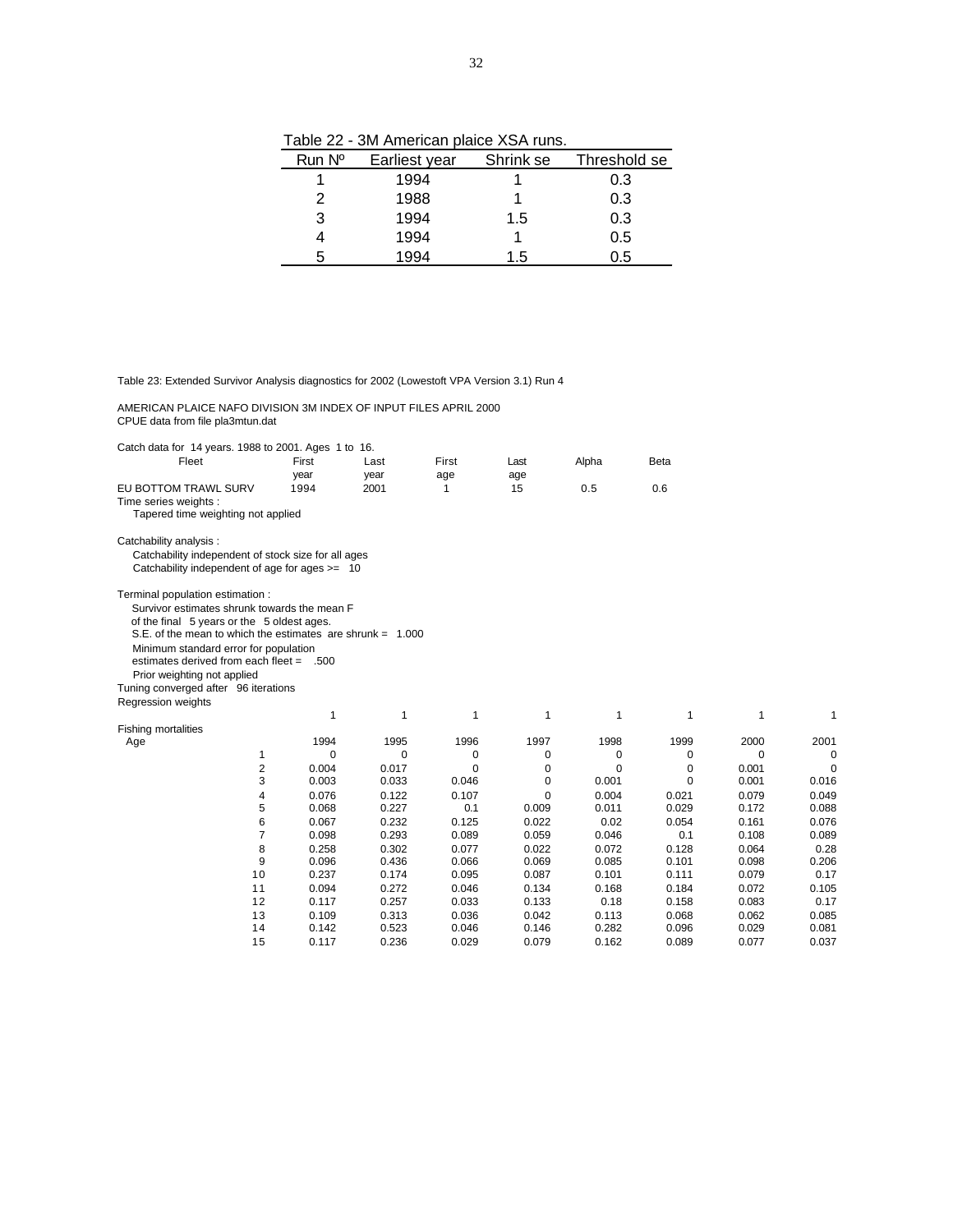Table 23 count: Extended Survivor Analysis diagnostics for 2002 (Lowestoft VPA Version 3.1) Run 4

XSA population numbers (Thousands)

1

| AGE                                                   |                         |                         |                   |              |              |              |                |              |              |              |
|-------------------------------------------------------|-------------------------|-------------------------|-------------------|--------------|--------------|--------------|----------------|--------------|--------------|--------------|
| YEAR                                                  | $\mathbf{1}$            | $\overline{\mathbf{c}}$ | 3                 | 4            | 5            | 6            | $\overline{7}$ | 8            | 9            | 10           |
|                                                       |                         |                         |                   |              |              |              |                |              |              |              |
| 1994                                                  | 4.88E+02                | $1.01E + 03$            | 1.98E+03          | 3.29E+03     | $1.64E + 03$ | $1.31E + 03$ | 8.86E+02       | $1.24E + 03$ | 2.89E+02     | $2.51E+02$   |
| 1995                                                  | $5.22E + 02$            | 3.99E+02                | 8.25E+02          | $1.61E + 03$ | 2.50E+03     | 1.25E+03     | $1.01E + 03$   | 6.58E+02     | 7.82E+02     | 2.15E+02     |
| 1996                                                  | 3.97E+02                | 4.27E+02                | 3.22E+02          | $6.53E + 02$ | 1.17E+03     | 1.63E+03     | 8.14E+02       | $6.14E + 02$ | 3.98E+02     | 4.14E+02     |
| 1997                                                  | 5.07E+02                | 3.25E+02                | 3.50E+02          | 2.51E+02     | 4.81E+02     | 8.66E+02     | 1.18E+03       | 6.10E+02     | 4.66E+02     | $3.05E + 02$ |
| 1998                                                  | 2.52E+02                | 4.15E+02                | 2.66E+02          | 2.86E+02     | 2.06E+02     | 3.90E+02     | 6.94E+02       | 9.08E+02     | 4.88E+02     | 3.56E+02     |
| 1999                                                  | $5.13E + 02$            | 2.06E+02                | 3.40E+02          | 2.18E+02     | 2.33E+02     | 1.67E+02     | $3.13E + 02$   | 5.43E+02     | 6.92E+02     | 3.67E+02     |
| 2000                                                  | 8.61E+02                | 4.20E+02                | 1.69E+02          | 2.78E+02     | 1.75E+02     | 1.86E+02     | 1.29E+02       | 2.32E+02     | 3.91E+02     | $5.12E + 02$ |
| 2001                                                  | 1.22E-06                | 7.05E+02                | 3.43E+02          | 1.38E+02     | 2.10E+02     | 1.20E+02     | 1.29E+02       | $9.50E + 01$ | 1.78E+02     | 2.90E+02     |
| Estimated population abundance at 1st Jan 2002        |                         |                         |                   |              |              |              |                |              |              |              |
|                                                       | $0.00E + 00$            | 1.00E-06                | 5.77E+02          | 2.77E+02     | 1.08E+02     | 1.58E+02     | $9.12E + 01$   | $9.69E + 01$ | $5.88E + 01$ | 1.19E+02     |
|                                                       |                         |                         |                   |              |              |              |                |              |              |              |
| Taper weighted geometric mean of the VPA populations: |                         |                         |                   |              |              |              |                |              |              |              |
|                                                       | 1.16E+03                |                         | 1.08E+03 9.85E+02 | $9.45E + 02$ | 8.99E+02     | 8.21E+02     | 7.74E+02       | 6.66E+02     | $5.81E+02$   | 4.57E+02     |
| Standard error of the weighted Log(VPA populations) : |                         |                         |                   |              |              |              |                |              |              |              |
|                                                       | 2.3075                  | 1.1449                  | 1.1786            | 1.1897       | 1.0728       | 1.0294       | 0.9425         | 0.8526       | 0.7337       | 0.6499       |
|                                                       |                         |                         |                   |              |              |              |                |              |              |              |
| XSA population numbers (Thousands)                    |                         |                         |                   |              |              |              |                |              |              |              |
| AGE                                                   |                         |                         |                   |              |              |              |                |              |              |              |
| <b>YEAR</b>                                           | 11                      | 12                      | 13                | 14           | 15           |              |                |              |              |              |
|                                                       |                         |                         |                   |              |              |              |                |              |              |              |
| 1994                                                  | 1.97E+02                | 1.70E+02                | 2.14E+02          | 3.33E+02     | 4.29E+02     |              |                |              |              |              |
| 1995                                                  | $1.62E + 02$            | 1.46E+02                | 1.24E+02          | 1.57E+02     | 2.37E+02     |              |                |              |              |              |
| 1996                                                  | 1.48E+02                | $1.01E + 02$            | $9.28E + 01$      | 7.40E+01     | 7.64E+01     |              |                |              |              |              |
| 1997                                                  | 3.08E+02                | $1.15E + 02$            | $8.02E + 01$      | 7.32E+01     | 5.79E+01     |              |                |              |              |              |
| 1998                                                  | 2.29E+02                | 2.21E+02                | 8.27E+01          | 6.29E+01     | $5.18E + 01$ |              |                |              |              |              |
| 1999                                                  | 2.64E+02                | 1.59E+02                | $1.51E + 02$      | $6.05E + 01$ | 3.89E+01     |              |                |              |              |              |
| 2000                                                  | 2.69E+02                | 1.80E+02                | $1.11E + 02$      | 1.15E+02     | 4.50E+01     |              |                |              |              |              |
| 2001                                                  | 3.88E+02                | 2.05E+02                | 1.35E+02          | 8.54E+01     | $9.18E + 01$ |              |                |              |              |              |
|                                                       |                         |                         |                   |              |              |              |                |              |              |              |
| Estimated population abundance at 1st Jan 2002        |                         |                         |                   |              |              |              |                |              |              |              |
|                                                       | $2.01E + 02$            | 2.86E+02                | 1.42E+02          | $1.02E + 02$ | $6.45E + 01$ |              |                |              |              |              |
| Taper weighted geometric mean of the VPA populations: |                         |                         |                   |              |              |              |                |              |              |              |
|                                                       | 3.49E+02                | 2.50E+02                | 1.87E+02          | 1.43E+02     | $9.32E + 01$ |              |                |              |              |              |
| Standard error of the weighted Log(VPA populations):  |                         |                         |                   |              |              |              |                |              |              |              |
|                                                       |                         |                         |                   |              |              |              |                |              |              |              |
|                                                       | 0.6589                  | 0.6648                  | 0.6786            | 0.6982       | 0.6949       |              |                |              |              |              |
| Log catchability residuals.                           |                         |                         |                   |              |              |              |                |              |              |              |
| Fleet: EU BOTTOM TRAWL SURV                           |                         |                         |                   |              |              |              |                |              |              |              |
| Age                                                   |                         | 1994                    | 1995              | 1996         | 1997         |              | 1998           | 1999         | 2000         | 2001         |
|                                                       |                         | $-0.13$                 | 99.99             | 0.23         | $-0.01$      |              | 99.99          | $-0.18$      | 0.08         | 99.99        |
|                                                       | 1                       |                         |                   |              |              |              |                |              |              |              |
|                                                       | 2                       | $-0.27$                 | 0.19              | 0.42         | $-0.19$      |              | $-0.03$        | 99.99        | $-0.04$      | $-0.08$      |
|                                                       | 3                       | $-1.58$                 | 0.27              | 1.25         | 1.07         |              | 0.08           | $-0.46$      | $-0.97$      | 0.34         |
|                                                       | $\overline{\mathbf{4}}$ | 0.74                    | 0.43              | 0.31         | $-1.13$      |              | $-0.66$        | $-0.02$      | 0.01         | 0.32         |
|                                                       | 5                       | 0.23                    | 0.63              | 0.08         | $-0.65$      |              | $-0.29$        | $-0.39$      | 0.34         | 0.04         |
|                                                       | 6                       | $-0.05$                 | 0.51              | 0.42         | $-0.38$      |              | $-0.02$        | $-0.41$      | 0.25         | $-0.32$      |
|                                                       |                         |                         |                   |              |              |              |                |              |              |              |
|                                                       | $\boldsymbol{7}$        | 0.08                    | 0.4               | 0.1          | 0.02         |              | $-0.13$        | $-0.24$      | $-0.08$      | $-0.16$      |
|                                                       | 8                       | 0.95                    | 0.29              | $-0.23$      | $-0.98$      |              | $-0.17$        | $-0.26$      | $-0.57$      | 0.97         |
|                                                       | 9                       | $-0.08$                 | 0.66              | $-0.17$      | $-0.31$      |              | $-0.13$        | $-0.5$       | $-0.2$       | 0.72         |
|                                                       | 10                      | 0.84                    | $-0.37$           | 0.26         | $-0.19$      |              | $-0.16$        | $-0.52$      | $-0.38$      | 0.52         |
|                                                       | 11                      | $-0.05$                 | 0.09              | $-0.17$      | 0.33         |              | 0.19           | 0.17         | $-0.33$      | 0.02         |
|                                                       |                         |                         |                   |              |              |              |                |              |              |              |
|                                                       | 12                      | 0.09                    | 0                 | $-0.36$      | 0.03         |              | 0.21           | 0.19         | $-0.14$      | 0.58         |
|                                                       | 13                      | 0.03                    | 0.21              | $-0.22$      | $-1.3$       |              | 0.02           | $-0.31$      | $-0.53$      | 0.18         |

14 0.32 0.78 0.34 0.2 0.62 0.65 -0.88 0.53 15 0.05 -0.06 -0.13 -0.26 0.08 0.37 -0.06 0.09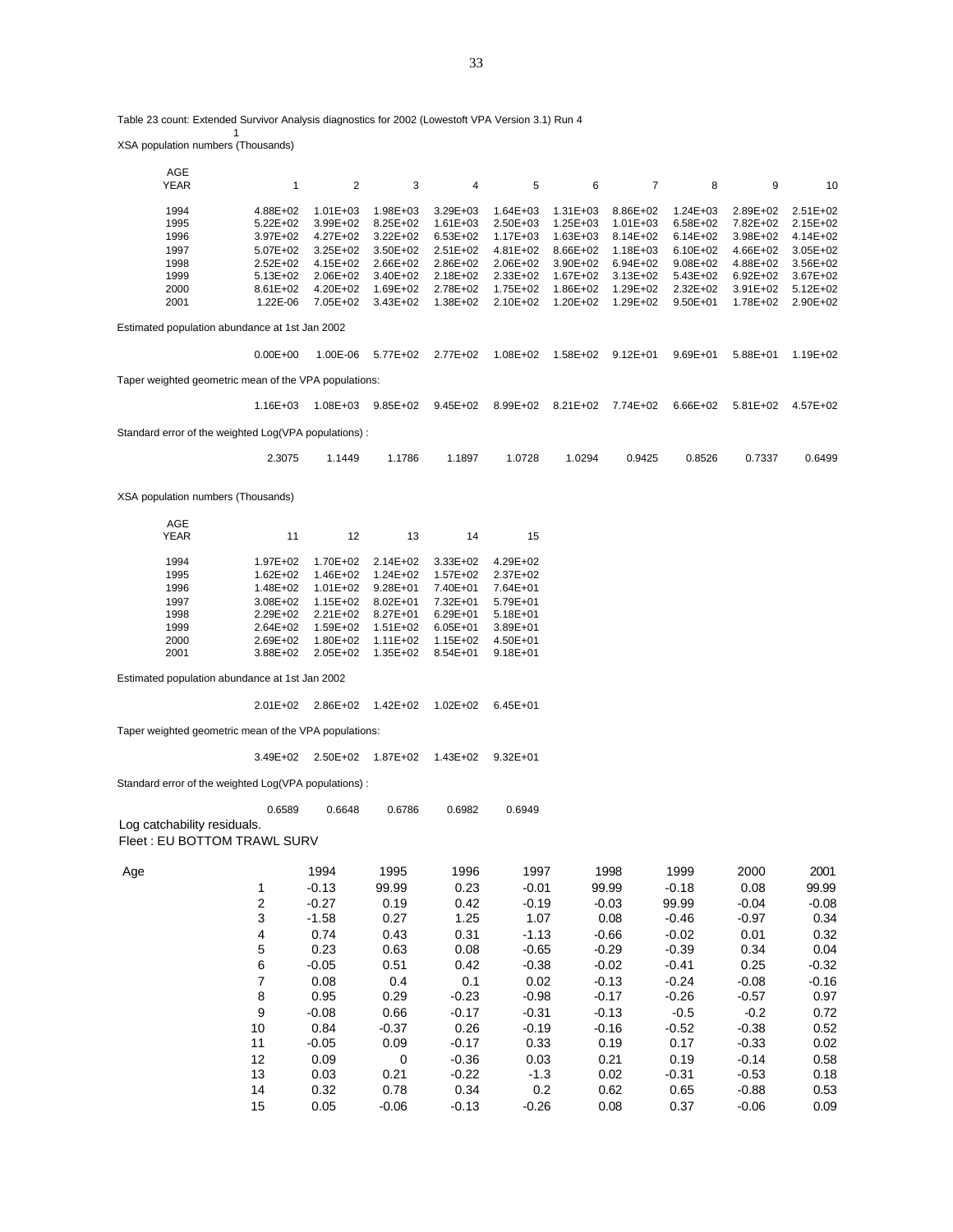Table 23 count: Extended Survivor Analysis diagnostics for 2002 (Lowestoft VPA Version 3.1) Run 4

 Mean log catchability and standard error of ages with catchability independent of year class strength and constant w.r.t. time

| Age        |            |            |            | 4          | 5          | 6         |           |           | 9         | 10        |
|------------|------------|------------|------------|------------|------------|-----------|-----------|-----------|-----------|-----------|
| Mean Log q | $-13.4261$ | $-12.1078$ | $-11.5214$ | $-10.4606$ | $-10.0924$ | $-9.7738$ | $-9.4116$ | $-9.2715$ | $-9.2039$ | $-9.2218$ |
| S.E(Log q) | 0.1642     | 0.2368     | 0.9697     | 0.6145     | 0.4182     | 0.3627    | 0.2005    | 0.6953    | 0.4444    | 0.4861    |
| Age        | 11         | 12         | 13         | 14         | 15         |           |           |           |           |           |
| Mean Log q | $-9.2218$  | $-9.2218$  | $-9.2218$  | $-9.2218$  | $-9.2218$  |           |           |           |           |           |
| S.E(Log q) | 0.2164     | 0.2859     | 0.5589     | 0.6269     | 0.1861     |           |           |           |           |           |

Regression statistics :

Ages with q independent of year class strength and constant w.r.t. time.

| Age            | Slope | t-value  | Intercept | RSquare | No Pts | Reg s.e   | Mean Q   |
|----------------|-------|----------|-----------|---------|--------|-----------|----------|
| 1              | 1.04  | $-0.117$ | 13.71     | 0.74    |        | 5<br>0.2  | $-13.43$ |
| $\overline{2}$ | 1.33  | $-1.03$  | 14.08     | 0.66    |        | 7<br>0.31 | $-12.11$ |
| 3              | 1.89  | $-0.981$ | 16.42     | 0.17    |        | 8<br>1.84 | $-11.52$ |
| 4              | 0.76  | 1.739    | 9.4       | 0.89    |        | 8<br>0.41 | $-10.46$ |
| 5              | 0.84  | 1.393    | 9.46      | 0.92    |        | 8<br>0.33 | $-10.09$ |
| 6              | 0.85  | 1.454    | 9.24      | 0.94    |        | 8<br>0.29 | $-9.77$  |
| 7              | 0.88  | 1.94     | 9.02      | 0.98    |        | 8<br>0.15 | $-9.41$  |
| 8              | 1.15  | $-0.373$ | 9.72      | 0.52    |        | 8<br>0.85 | $-9.27$  |
| 9              | 1.42  | $-0.806$ | 10.52     | 0.38    |        | 8<br>0.65 | $-9.2$   |
| 10             | 2.19  | $-0.804$ | 13.31     | 0.07    |        | 8<br>1.09 | $-9.22$  |
| 11             | 0.86  | 0.649    | 8.65      | 0.77    |        | 8<br>0.19 | $-9.19$  |
| 12             | 0.58  | 2.459    | 7.43      | 0.85    |        | 8<br>0.12 | $-9.15$  |
| 13             | 0.58  | 1.329    | 7.51      | 0.63    |        | 8<br>0.28 | $-9.46$  |
| 14             | 1.13  | $-0.311$ | 9.45      | 0.49    |        | 8<br>0.63 | $-8.9$   |
| 15             | 1.03  | $-0.331$ | 9.35      | 0.95    |        | 8<br>0.2  | $-9.21$  |
| 1              |       |          |           |         |        |           |          |

Terminal year survivor and F summaries :

|                                     |  | Age 1 Catchability constant w.r.t. time and dependent on age |
|-------------------------------------|--|--------------------------------------------------------------|
| $V_{\text{max}}$ $\sim$ $\sim$ 0000 |  |                                                              |

| Year class = 2000                                                                      |           |       |       |       |   |         |           |
|----------------------------------------------------------------------------------------|-----------|-------|-------|-------|---|---------|-----------|
| Fleet                                                                                  | Estimated | Int   | Ext   | Var   | N | Scaled  | Estimated |
|                                                                                        | Survivors | s.e   | s.e   | Ratio |   | Weights | F         |
| EU BOTTOM TRAWL SURV                                                                   |           | 0     | 0     | 0     | 0 | 0       | 0         |
| F shrinkage mean                                                                       | 0         |       |       |       |   | 0       | 0         |
| Weighted prediction:                                                                   |           |       |       |       |   |         |           |
| <b>Survivors</b>                                                                       | Int       | Ext   | N     | Var   | F |         |           |
| at end of year                                                                         | s.e       | s.e   |       | Ratio |   |         |           |
| 0                                                                                      | 0         | 0     | 0     | 0     | 0 |         |           |
| Catchability constant w.r.t. time and dependent on age<br>Age 2<br>Year class = $1999$ |           |       |       |       |   |         |           |
| Fleet                                                                                  | Estimated | Int   | Ext   | Var   | N | Scaled  | Estimated |
|                                                                                        | Survivors | s.e   | s.e   | Ratio |   | Weights | F         |
| EU BOTTOM TRAWL SURV                                                                   | 577       | 0.354 | 0.078 | 0.22  | 2 |         | 0         |
| F shrinkage mean<br>Weighted prediction:                                               | 0         |       |       |       |   | 0       | 0         |

at end of year se se se Ratio<br>577 0.35 0.08 2 0.222 577 0.35 0.08 2 0.222 0 Age 3 Catchability constant w.r.t. time and dependent on age

| Year class = 1998    |                  |       |       |       |       |         |           |
|----------------------|------------------|-------|-------|-------|-------|---------|-----------|
| Fleet                | Estimated        | Int   | Ext   | Var   | N     | Scaled  | Estimated |
|                      | <b>Survivors</b> | s.e   | s.e   | Ratio |       | Weights | F         |
| EU BOTTOM TRAWL SURV | 260              | 0.334 | 0.108 | 0.32  | 3     | 0.898   | 0.017     |
| F shrinkage mean     | 472              |       |       |       |       | 0.102   | 0.01      |
| Weighted prediction: |                  |       |       |       |       |         |           |
| Survivors            | Int              | Ext   | N     | Var   | F.    |         |           |
| at end of year       | s.e              | s.e   |       | Ratio |       |         |           |
| 277                  | 0.32             | 0.14  | 4     | 0.435 | 0.016 |         |           |

Survivors Int Ext N Var F<br>
end of year s.e s.e Ratio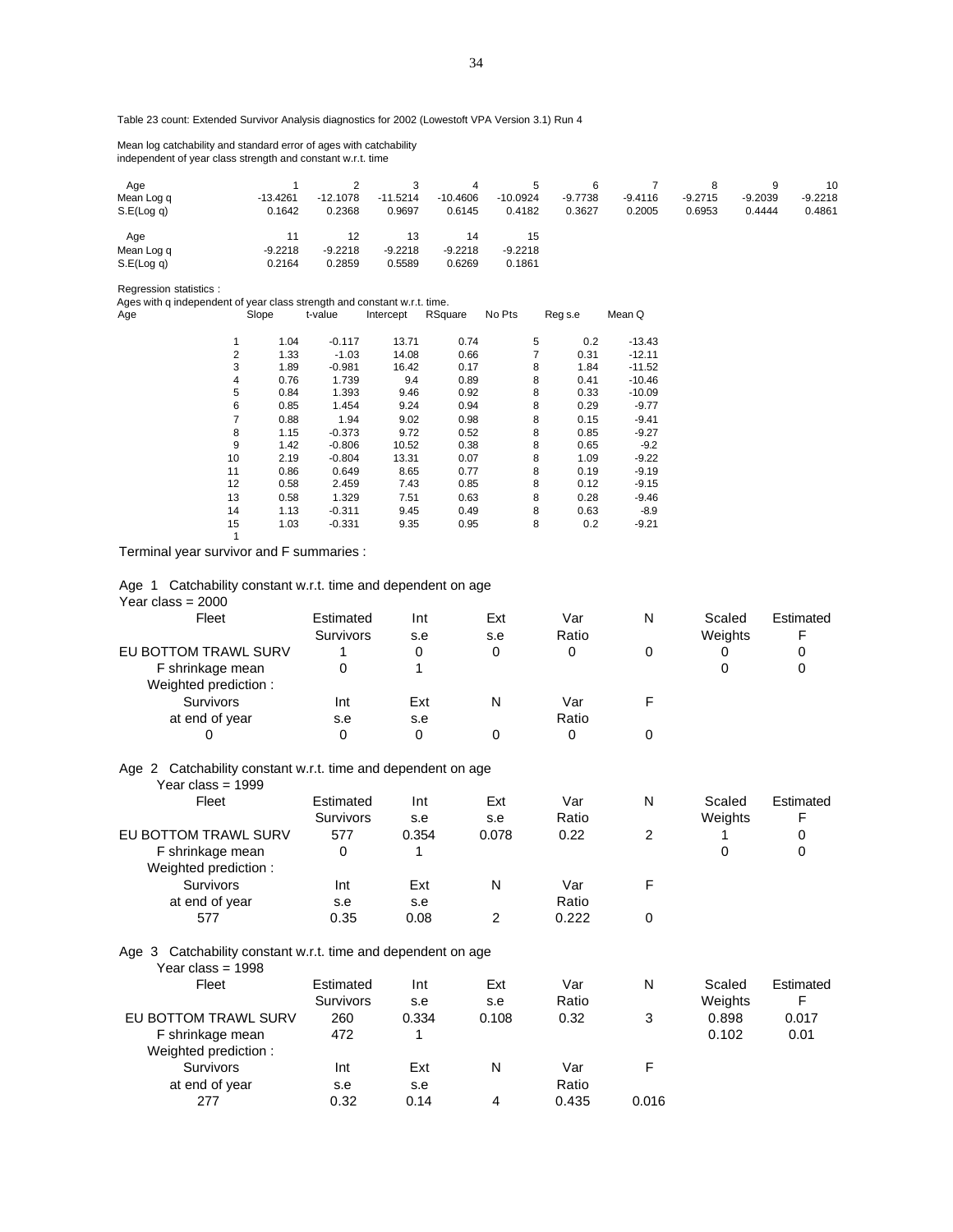Age 4 Catchability constant w.r.t. time and dependent on age Year class =  $1997$  Fleet Estimated Int Ext Var N Scaled Estimated Survivors s.e s.e Ratio Weights F EU BOTTOM TRAWL SURV 102 0.551 0.582 1.06 2 0.758 0.052 F shrinkage mean 126 1 1 0.242 0.042 Weighted prediction : Survivors Int Ext N Var F at end of year s.e s.e Ratio 108 0.48 0.37 3 0.758 0.049 Age 5 Catchability constant w.r.t. time and dependent on age Year class = 1996 Fleet Estimated Int Ext Var N Scaled Estimated Survivors s.e s.e Ratio Weights F EU BOTTOM TRAWL SURV 154 0.256 0.058 0.23 5 0.93 0.09 F shrinkage mean 217 1 0.07 0.064 Weighted prediction : Survivors Int Ext N Var F at end of year s.e s.e s.e Ratio 158 0.25 0.06 6 0.259 0.088 Age 6 Catchability constant w.r.t. time and dependent on age Year class = 1995 Fleet Estimated Int Ext Var N Scaled Estimated Survivors s.e s.e Ratio Weights F EU BOTTOM TRAWL SURV 91 0.228 0.115 0.5 6 0.939 0.076 F shrinkage mean 91 1 0.061 0.077 Weighted prediction : Survivors Int Ext N Var F at end of year s.e s.e s.e Ratio 91 0.22 0.1 7 0.456 0.076 Age 7 Catchability constant w.r.t. time and dependent on age Year class = 1994 Fleet Estimated Int Ext Var N Scaled Estimated Survivors s.e s.e Ratio Weights F EU BOTTOM TRAWL SURV 96 0.228 0.194 0.85 6 0.939 0.09 F shrinkage mean 108 1 1 0.061 0.081 0.081 Weighted prediction : Survivors Int Ext N Var F<br>
end of vear s.e s.e Ratio at end of year s.e s.e 97 0.22 0.17 7 0.772 0.089 Age 8 Catchability constant w.r.t. time and dependent on age Year class = 1993 Fleet Estimated Int Ext Var N Scaled Estimated Survivors s.e s.e Ratio Weights F EU BOTTOM TRAWL SURV 54 0.2 0.206 1.03 8 0.941 0.303 F shrinkage mean 252 1 0.059 0.073 Weighted prediction : Survivors Int Ext N Var F at end of year s.e s.e s.e Ratio 59 0.2 0.23 9 1.163 0.28 Age 9 Catchability constant w.r.t. time and dependent on age Year class =  $1992$  Fleet Estimated Int Ext Var N Scaled Estimated Survivors s.e s.e Ratio Weights F EU BOTTOM TRAWL SURV 112 0.201 0.176 0.88 8 0.945 0.217 F shrinkage mean 310 1 1 0.055 0.084 Weighted prediction : Survivors Int Ext N Var F at end of year s.e s.e s.e Ratio 119 0.2 0.18 9 0.918 0.206

Table 23 count: Extended Survivor Analysis diagnostics for 2002 (Lowestoft VPA Version 3.1) Run 4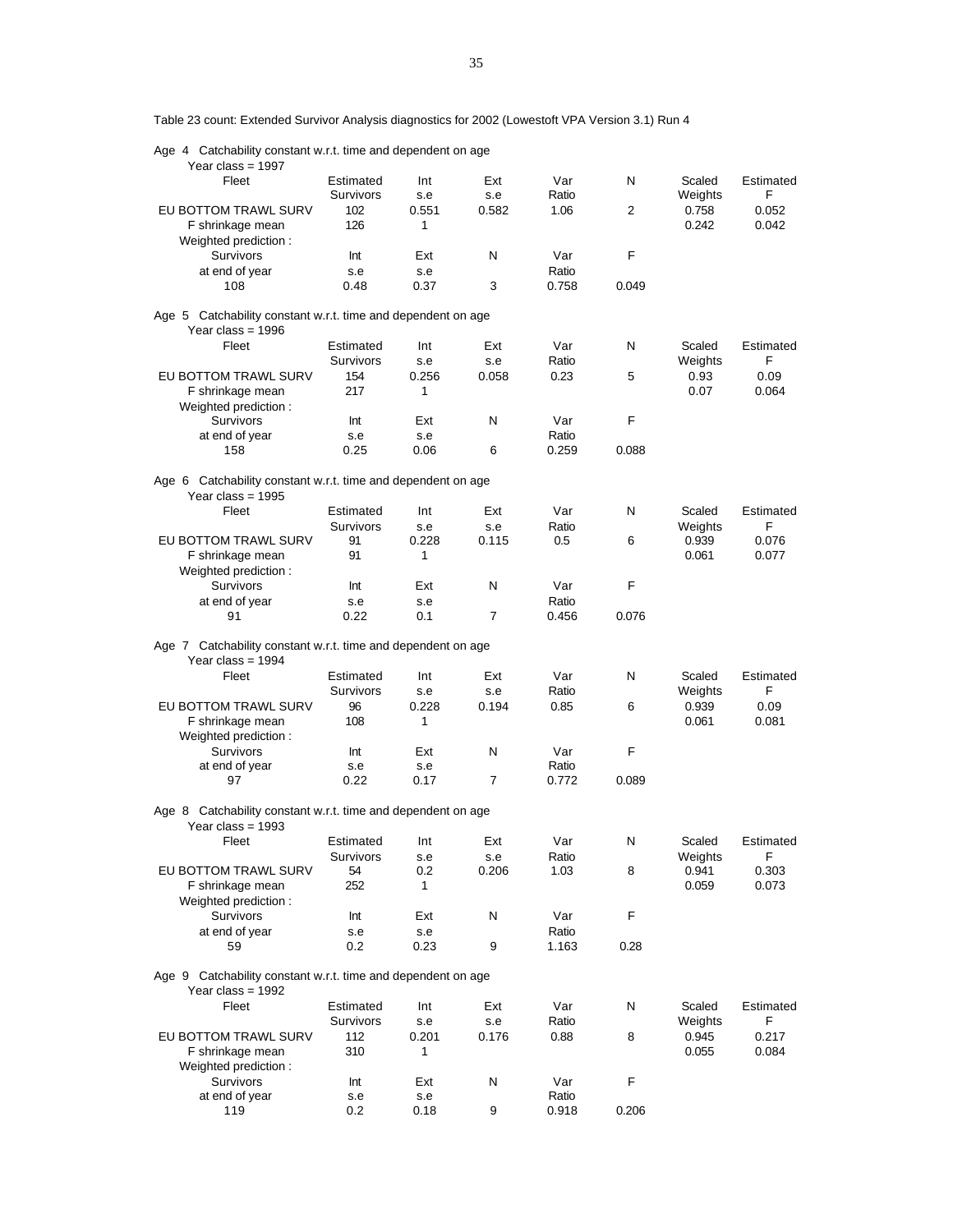Table 23 count: Extended Survivor Analysis diagnostics for 2002 (Lowestoft VPA Version 3.1) Run 4

| Age 10 Catchability constant w.r.t. time and dependent on age                                           |            |              |       |       |       |         |           |
|---------------------------------------------------------------------------------------------------------|------------|--------------|-------|-------|-------|---------|-----------|
| Year class = $1991$                                                                                     |            |              |       |       |       |         |           |
| Fleet                                                                                                   | Estimated  | Int          | Ext   | Var   | N     | Scaled  | Estimated |
|                                                                                                         | Survivors  | s.e          | s.e   | Ratio |       | Weights | F         |
| EU BOTTOM TRAWL SURV                                                                                    | 193        | 0.203        | 0.158 | 0.78  | 8     | 0.943   | 0.176     |
| F shrinkage mean                                                                                        | 373        | 1            |       |       |       | 0.057   | 0.095     |
| Weighted prediction:                                                                                    |            |              |       |       |       |         |           |
| Survivors                                                                                               | Int        | Ext          | N     | Var   | F     |         |           |
| at end of year                                                                                          | s.e        | s.e          |       | Ratio |       |         |           |
| 201                                                                                                     |            |              | 9     | 0.772 |       |         |           |
|                                                                                                         | 0.2        | 0.15         |       |       | 0.17  |         |           |
| Age 11 Catchability constant w.r.t. time and age (fixed at the value for age) 10                        |            |              |       |       |       |         |           |
| Year class = $1990$                                                                                     |            |              |       |       |       |         |           |
| Fleet                                                                                                   | Estimated  | Int          | Ext   | Var   | N     | Scaled  | Estimated |
|                                                                                                         | Survivors  | s.e          | s.e   | Ratio |       | Weights | F         |
| EU BOTTOM TRAWL SURV                                                                                    | 288        | 0.194        | 0.149 | 0.77  | 8     | 0.95    | 0.104     |
|                                                                                                         |            |              |       |       |       |         |           |
| F shrinkage mean                                                                                        | 246        | 1            |       |       |       | 0.05    | 0.121     |
| Weighted prediction:                                                                                    |            |              |       |       |       |         |           |
| Survivors                                                                                               | Int        | Ext          | N     | Var   | F     |         |           |
| at end of year                                                                                          | s.e        | s.e          |       | Ratio |       |         |           |
| 286                                                                                                     | 0.19       | 0.14         | 9     | 0.714 | 0.105 |         |           |
|                                                                                                         |            |              |       |       |       |         |           |
| Age 12 Catchability constant w.r.t. time and age (fixed at the value for age) 10                        |            |              |       |       |       |         |           |
| Year class = $1989$                                                                                     |            |              |       |       |       |         |           |
| Fleet                                                                                                   | Estimated  | Int          | Ext   | Var   | N     | Scaled  | Estimated |
|                                                                                                         | Survivors  | s.e          | s.e   | Ratio |       | Weights | F         |
| EU BOTTOM TRAWL SURV                                                                                    | 139        | 0.188        | 0.173 | 0.92  | 8     | 0.949   | 0.173     |
| F shrinkage mean                                                                                        | 209        | 1            |       |       |       | 0.051   | 0.118     |
| Weighted prediction:                                                                                    |            |              |       |       |       |         |           |
| Survivors                                                                                               | Int        | Ext          | Ν     | Var   | F     |         |           |
| at end of year                                                                                          | s.e        | s.e          |       | Ratio |       |         |           |
| 142                                                                                                     | 0.19       | 0.16         | 9     | 0.868 | 0.17  |         |           |
| Age 13 Catchability constant w.r.t. time and age (fixed at the value for age) 10<br>Year class = $1988$ |            |              |       |       |       |         |           |
| Fleet                                                                                                   | Estimated  | Int          | Ext   | Var   | N     | Scaled  | Estimated |
|                                                                                                         | Survivors  | s.e          | s.e   | Ratio |       | Weights | F         |
| EU BOTTOM TRAWL SURV                                                                                    | 100        | 0.195        | 0.081 | 0.42  | 8     | 0.947   | 0.087     |
| F shrinkage mean                                                                                        | 136        | 1            |       |       |       | 0.053   | 0.064     |
| Weighted prediction:                                                                                    |            |              |       |       |       |         |           |
| Survivors                                                                                               | Int        | Ext          | Ν     | Var   | F     |         |           |
| at end of year                                                                                          | s.e        | s.e          |       | Ratio |       |         |           |
| 102                                                                                                     | 0.19       | 0.08         | 9     | 0.407 | 0.085 |         |           |
|                                                                                                         |            |              |       |       |       |         |           |
| Age 14 Catchability constant w.r.t. time and age (fixed at the value for age) 10<br>Year class = $1987$ |            |              |       |       |       |         |           |
| Fleet                                                                                                   | Estimated  | Int          | Ext   | Var   | N.    | Scaled  | Estimated |
|                                                                                                         | Survivors  | s.e          | s.e   | Ratio |       | Weights | F.        |
| EU BOTTOM TRAWL SURV                                                                                    | 66         | 0.201        | 0.121 | 0.6   | 8     | 0.943   | 0.079     |
| F shrinkage mean                                                                                        | 43         | 1            |       |       |       | 0.057   | 0.12      |
| Weighted prediction:                                                                                    |            |              |       |       |       |         |           |
| Survivors                                                                                               | Int        | Ext          | N     | Var   | F     |         |           |
| at end of year                                                                                          | s.e        | s.e          |       | Ratio |       |         |           |
| 64                                                                                                      | 0.2        | 0.12         | 9     | 0.586 | 0.081 |         |           |
| Age 15 Catchability constant w.r.t. time and age (fixed at the value for age) 10<br>Year class = $1986$ |            |              |       |       |       |         |           |
| Fleet                                                                                                   | Estimated  | Int          | Ext   | Var   | N     | Scaled  | Estimated |
|                                                                                                         |            |              |       |       |       |         |           |
|                                                                                                         | Survivors  | s.e          | s.e   | Ratio |       | Weights | F         |
| EU BOTTOM TRAWL SURV                                                                                    | 1          | 0            | 0     | 0     | 0     | 0       | 0         |
| F shrinkage mean                                                                                        | 21         | $\mathbf{1}$ |       |       |       | 0.052   | 0.123     |
| Weighted prediction:                                                                                    |            |              |       |       |       |         |           |
| Survivors                                                                                               |            |              |       |       |       |         |           |
|                                                                                                         | Int        | Ext          | N     | Var   | F     |         |           |
| at end of year                                                                                          | s.e<br>0.2 | s.e          | 9     | Ratio | 0.037 |         |           |